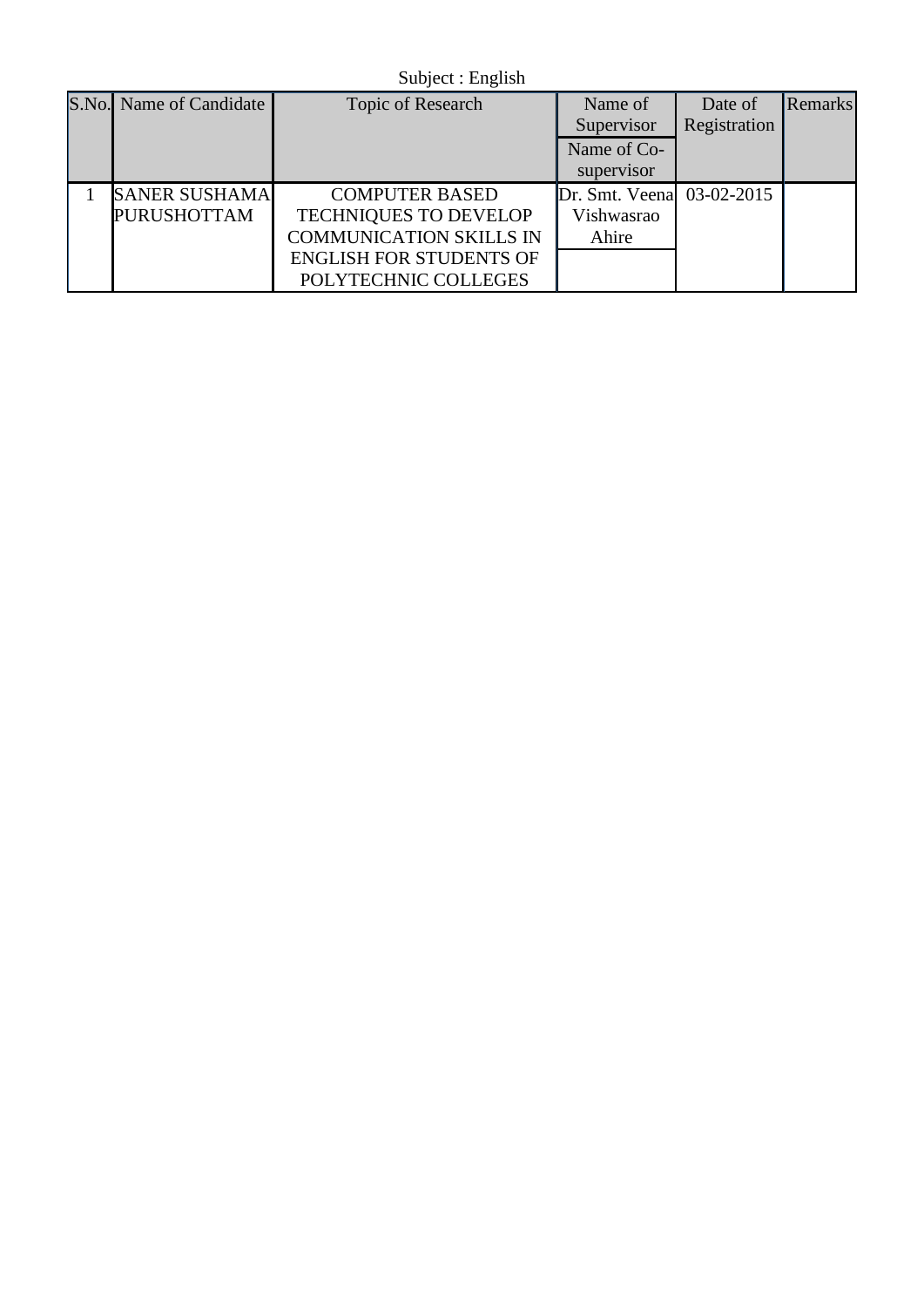Subject : Hindi

|                | S.No. Name of Candidate                       | Topic of Research                                                                                                 | Name of Supervisor<br>Name of Co- | Date of<br>Registration | Remarks |
|----------------|-----------------------------------------------|-------------------------------------------------------------------------------------------------------------------|-----------------------------------|-------------------------|---------|
|                |                                               |                                                                                                                   | supervisor                        |                         |         |
| $\mathbf{1}$   | <b>BHAVANA</b><br>YASHWANT<br><b>BADGUJAR</b> | Anamika ka kavya: samvedana<br>evam shilp                                                                         | Dr. Sau. Rekha P<br>Gajare        | 03-02-2015              |         |
| 2              | <b>DIMPAL SURESH</b><br><b>PATIL</b>          | भगवानदास मोरवाल का कथा<br>साहित्य : चिंतन एवं शिल्प                                                               | Dr. M. S. Kharate                 | 03-02-2015              |         |
| 3              | <b>SARIKABEN</b><br><b>DEVAJI PATIL</b>       | गुजरात और महाराष्ट्र के गुजरी<br>लोकगीतो का तुलनात्मक<br>अध्ययन (रेवा, दोडे, खारो, लुहारो<br>गुजरोके परीपेक्ष मे) | Dr. Shashikant<br>Sonawane        | 25-05-2015              |         |
| $\overline{4}$ | <b>SWATI</b><br>VASANTRAO<br><b>SHELAR</b>    | शामसुंदर दुबे के साहित्य मे<br>अभिव्यक्त भारतीयता का<br>अन्शीलन                                                   | Dr. Shivaji N.Deore               | 03-02-2015              |         |
| 5              | <b>VRUSHALI</b><br><b>RANGNATH</b><br>WADGE   | श्रीलाल शुक्ल के निबन्धो में<br>व्यग्यात्मकता                                                                     | Dr. Sau. Jayshri M<br>Gavit       | 03-02-2015              |         |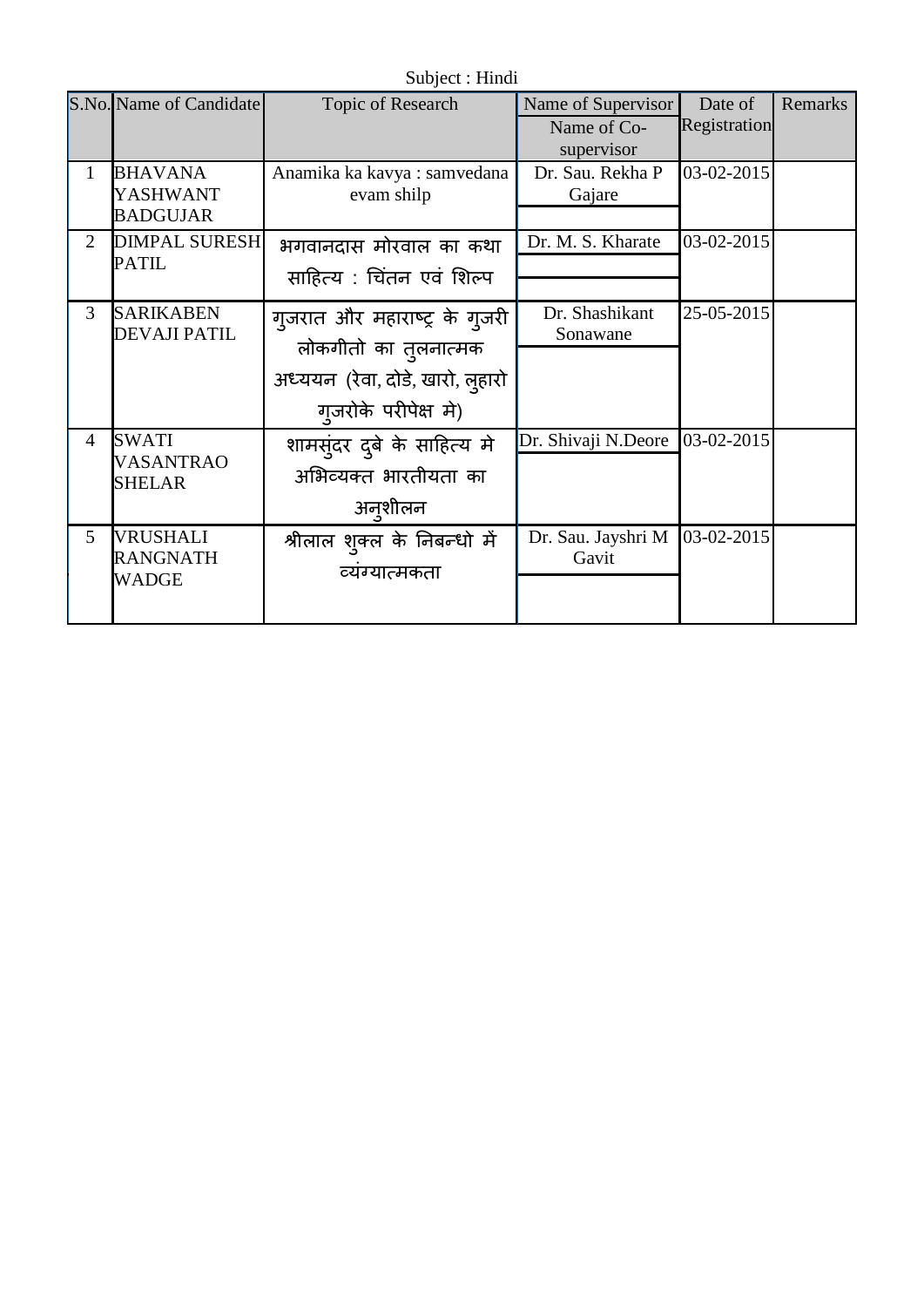Subject : Marathi

| S.No.          | Name of                          | Topic of Research                 | Name of Supervisor  | Date of          | Remarks |
|----------------|----------------------------------|-----------------------------------|---------------------|------------------|---------|
|                | Candidate                        |                                   | Name of Co-         | Registration     |         |
|                |                                  |                                   | supervisor          |                  |         |
|                | <b>BHAIYA DILIP</b>              | खान्देशातील आधुनिक मराठी          | Dr. Ashutosh Patil  | $03-02-2015$     |         |
|                | <b>PATIL</b>                     | कविंच्या कवितेतील स्त्री प्रतिमा: |                     |                  |         |
|                |                                  | एक अभ्यास                         |                     |                  |         |
| $\overline{2}$ | <b>GOPICHAND</b>                 | जयंत पवार यांच्या नाटय व          | Dr. Shrish B. Patil | $03 - 02 - 2015$ |         |
|                | <b>DEVIDAS</b><br><b>DHANGAR</b> | कथा वाडमयाचा अभ्यास               |                     |                  |         |
| 3              | <b>RAJU NAMDEO</b>               | महात्मा फुले यांच्या              | Dr. M. S. Pagare    | 03-02-2015       |         |
|                | <b>KHANDARE</b>                  | साहित्यातील मानवतावाद             |                     |                  |         |
|                |                                  |                                   |                     |                  |         |
|                |                                  |                                   |                     |                  |         |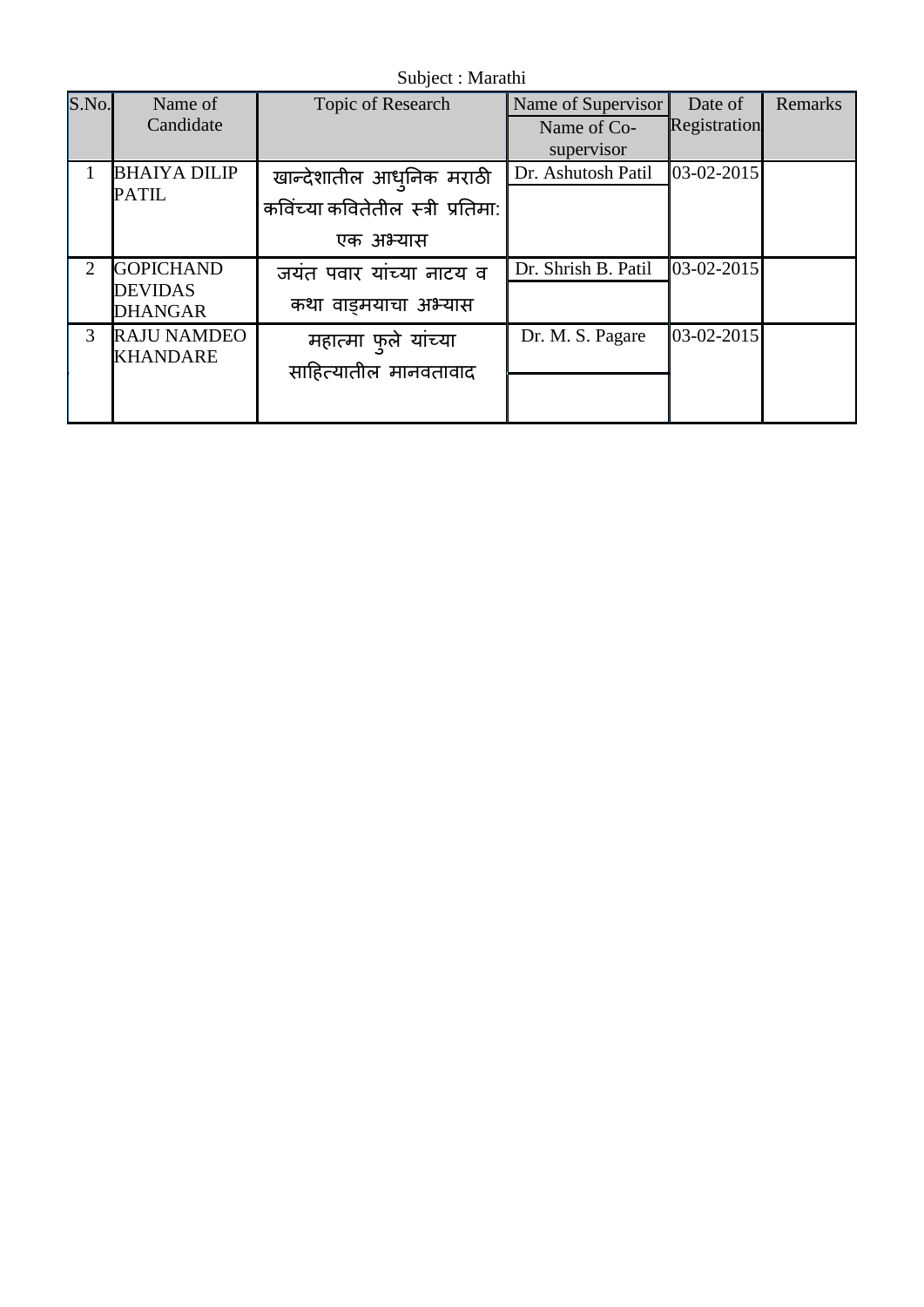Subject : Education

| S.No. | Name of                           | Topic of Research         | Name of Supervisor                 | Date of      | Remarks |
|-------|-----------------------------------|---------------------------|------------------------------------|--------------|---------|
|       | Candidate                         |                           | Name of Co-supervisor Registration |              |         |
|       | <b>TATYASAHEB</b>                 | आचार्य रजनिश यांच्या      | Dr. S. T. Bhukan,                  | $10-02-2015$ |         |
|       | <b>HARIBHAU</b><br><b>MEGHARE</b> | शैक्षणिक विचारांचा अभ्यास |                                    |              |         |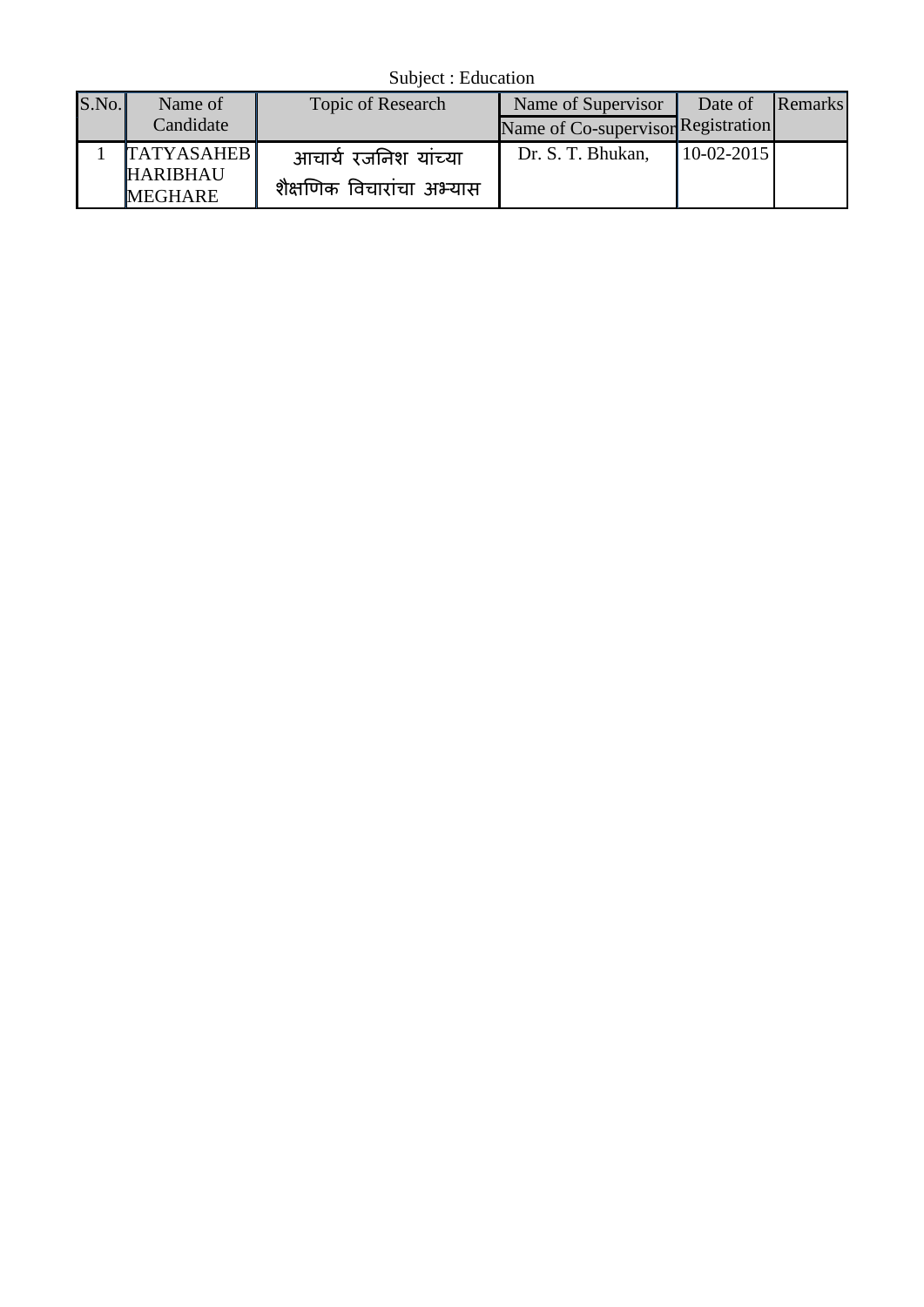| S.No.          | Name of Candidate     | <b>Topic of Research</b>                                   | Name of                     | Date of      | Remarks |
|----------------|-----------------------|------------------------------------------------------------|-----------------------------|--------------|---------|
|                |                       |                                                            | Supervisor                  | Registration |         |
|                |                       |                                                            | Name of Co-                 |              |         |
|                |                       |                                                            | supervisor                  |              |         |
| $\mathbf{1}$   | <b>AJAY SHANKAR</b>   | A Study on Consumer Behavior                               | Dr. Ramesh                  | 05-02-2015   |         |
|                | <b>NIGADE</b>         | towards After Sales Services with                          | Jagdeo Sardar               |              |         |
|                |                       | reference to Vehicle Detailing in                          |                             |              |         |
|                |                       | Passenger Vehicle segment in<br>Mumbai Region              |                             |              |         |
| $\overline{2}$ | <b>ANITA KISAN</b>    | Micro Study Of Problems and                                | Dr. Arun Damodar 05-02-2015 |              |         |
|                | <b>MORE</b>           | Practices Of Quality Work Life                             | Yeole                       |              |         |
|                |                       | Of The Employees In Cotton                                 |                             |              |         |
|                |                       | Textile Mills In Dhule And                                 |                             |              |         |
|                |                       | Jalgaon District                                           |                             |              |         |
| 3              | <b>ANKITA ARJUN</b>   | A study of Technical Efficiency                            | Dr. Rajendra                | 25-05-2015   |         |
|                | WAGH                  | and Total Quality Management of                            | Balkrishna                  |              |         |
|                |                       | sugar industry with special                                | Dhande                      |              |         |
|                |                       | reference to Ahmednagar district                           | Dr. Jitendra                |              |         |
|                |                       |                                                            | Dagadu Talware              |              |         |
| $\overline{4}$ | <b>ATUL CHAMPALAL</b> | Perception and Awareness of                                | Dr. Dinesh                  | 05-02-2015   |         |
|                | JAIN                  | Electronic Banking: Sustainable                            | Dwarkadas                   |              |         |
|                |                       | <b>Mechanism for Rural</b>                                 | <b>Bhakkad</b>              |              |         |
|                |                       | Development with special<br>reference to North Maharashtra |                             |              |         |
|                |                       | Region                                                     |                             |              |         |
| 5              | <b>BHAGYASHRI</b>     | A STUDY OF SELLING                                         | Dr. Rashmi R.               | 05-02-2015   |         |
|                | <b>VINOD PATIL</b>    | STRATEGY OF SUPER SHOPS                                    | Sharma                      |              |         |
|                |                       | AND MALLS IN JALGAON                                       |                             |              |         |
|                |                       | <b>DISTRICT</b>                                            |                             |              |         |
| 6              | <b>CHANDRAKANT</b>    | To study the impact of Marketing                           | Dr. Pavitra                 | 05-02-2015   |         |
|                | <b>RABHAJI DEWARE</b> | of educational services on                                 | Devidas Patil               |              |         |
|                |                       | education and its stakeholders                             |                             |              |         |
|                |                       | with special reference to jalgaon                          |                             |              |         |
|                |                       | district                                                   |                             |              |         |
| 7              | <b>CHETAN M</b>       | A COMPARATIVE ANALYSIS                                     | Dr.Narkhede                 | 25-05-2015   |         |
|                | <b>MATEY</b>          | OF MARKETING STRATEGIES<br><b>ADOPTED BY CEMENT</b>        | <b>Sameer Pralhad</b>       |              |         |
|                |                       | <b>INDUSTRIES HAVING</b>                                   |                             |              |         |
|                |                       | <b>BUSINESS IN JALGAON</b>                                 |                             |              |         |
|                |                       | <b>DISTRICT</b>                                            |                             |              |         |
| 8              | <b>CHETAN</b>         | Problems and Perspectives of                               | Dr. Suresh                  | 05-02-2015   |         |
|                | <b>PRABHAKAR</b>      | University Employees in North                              | Rajaram Varade              |              |         |
|                | <b>SARODE</b>         | Maharashtra Region                                         |                             |              |         |
| 9              | <b>DHIRAJ PRAMOD</b>  | Digital marketing in Indian e-                             | Dr. Madhulika A.            | 05-02-2015   |         |
|                | <b>SHIRODE</b>        | commerce industry: a study of                              | Sonwane                     |              |         |
|                |                       | mobile marketing element and                               |                             |              |         |
|                |                       | development of a model                                     |                             |              |         |
|                |                       | marketing system, with reference                           |                             |              |         |
|                |                       | to Pune city.                                              |                             |              |         |
|                |                       |                                                            |                             |              |         |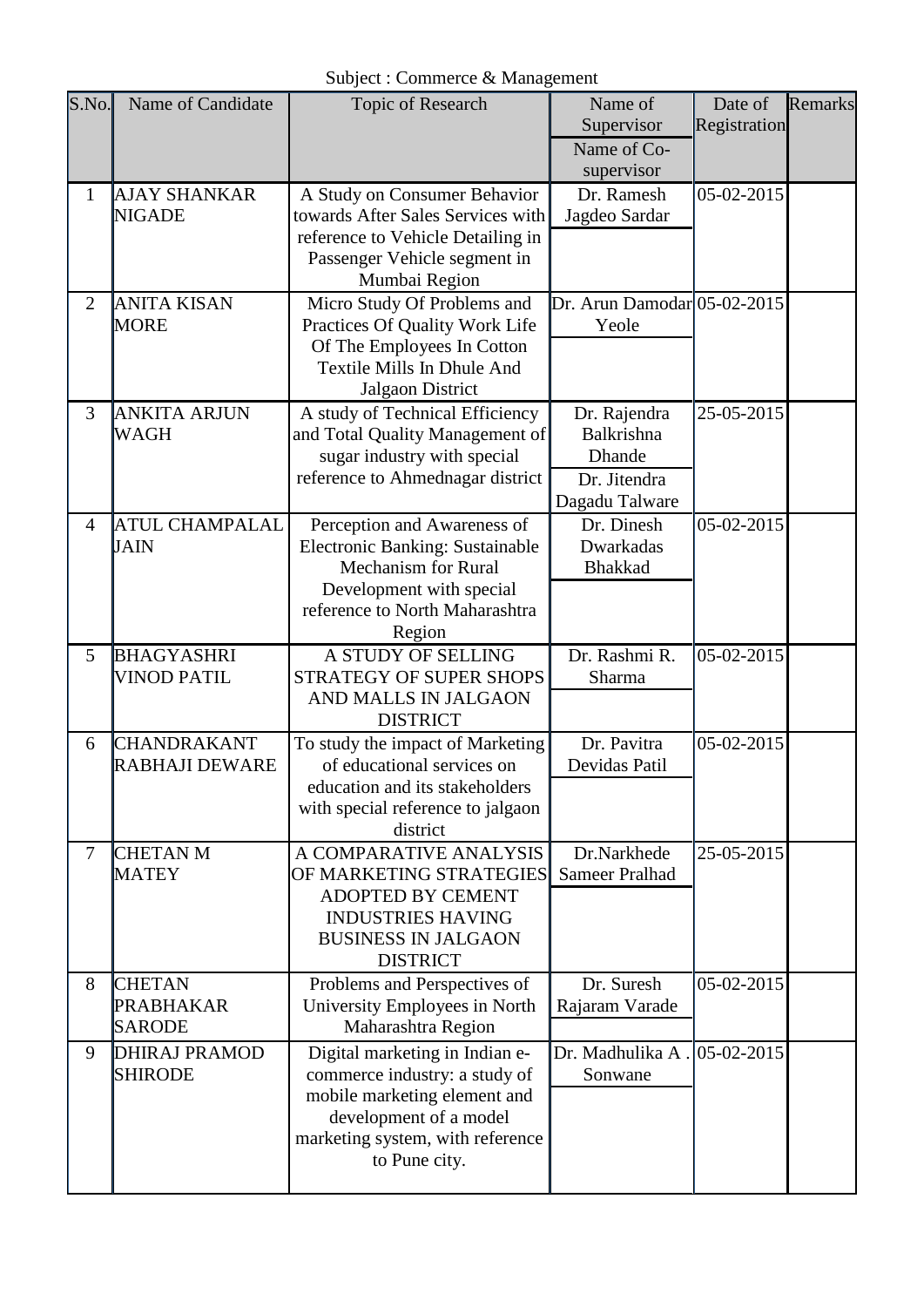| 10 | <b>DIPALI</b>          | <b>IMPACT OF GOVERNMENT</b>           | Dr. Madhulika A . 05-02-2015 |                |  |
|----|------------------------|---------------------------------------|------------------------------|----------------|--|
|    | <b>BHIKANRAO</b>       | <b>FUNDED RESEARCH</b>                | Sonwane                      |                |  |
|    | <b>SURYAVANSHI</b>     | <b>LABORATORIES ON</b>                |                              |                |  |
|    |                        | <b>BUSINESS DEVELOPMENT</b>           |                              |                |  |
|    |                        | <b>STRATEGIES OF AGRI INPUT</b>       |                              |                |  |
|    |                        | <b>INDUSTRIES FROM NASIK,</b>         |                              |                |  |
|    |                        | <b>JALGAON &amp; DHULE</b>            |                              |                |  |
|    |                        | <b>DISTRICTS OF</b>                   |                              |                |  |
|    |                        | <b>MAHARASHTRA</b>                    |                              |                |  |
| 11 | <b>GANESH</b>          | A Study on Gap Analysis between       | Dr. Ramesh                   | 05-02-2015     |  |
|    | <b>DHANANJAY</b>       | <b>Expected and Perceived Service</b> | Jagdeo Sardar                |                |  |
|    | WAGHMARE               | Quality of Life Insurance             |                              |                |  |
|    |                        | Companies with Special                |                              |                |  |
|    |                        | Reference to Pune District in         |                              |                |  |
|    |                        | Maharashtra State                     |                              |                |  |
| 12 | <b>GAURAV GANESH</b>   | A study of Economics of Banana        | Dr. Jitendra                 | 05-02-2015     |  |
|    | MAHAJAN                | Farming in Maharashtra (Special       | Dagadu Talware               |                |  |
|    |                        | reference to Jalgaon District)        |                              |                |  |
| 13 | <b>HITESH GULAB</b>    | <b>COMPARATIVE STUDY OF</b>           | Dr. Jitendra                 | 05-02-2015     |  |
|    | <b>PAWAR</b>           | <b>SAVING SCHEMES IN</b>              | Dagadu Talware               |                |  |
|    |                        | DEPARTMENT OF POSTS                   |                              |                |  |
|    |                        | <b>INDIA AND STATE BANK OF</b>        |                              |                |  |
|    |                        | <b>INDIA</b>                          |                              |                |  |
| 14 | <b>JAYASHREE</b>       | A Study of Green HRM Practices        | Dr.Sarode Anil               | 05-02-2015     |  |
|    | <b>SANDEEP PATIL</b>   | in Organizations and its Effect on    | Premchand                    |                |  |
|    |                        | <b>Environmental Sustainability</b>   |                              |                |  |
|    |                        | With Reference to Pune Region         |                              |                |  |
| 15 | <b>JITENDRA RAJMAL</b> | A STUDY OF FINANCIAL                  | Dr.Chaudhari                 | 25-05-2015     |  |
|    | <b>PATIL</b>           | RETAIL AND PREMIUM                    | <b>Arvind Narayan</b>        |                |  |
|    |                        | <b>SERVICES BY INDIAN POST</b>        |                              |                |  |
|    |                        | OFFICES WITH SPECIAL                  |                              |                |  |
|    |                        | <b>EMPHASIS ON CUSTOMER</b>           |                              |                |  |
|    |                        | <b>SATISFACTION IN DHULE</b>          |                              |                |  |
|    |                        | <b>DISTRICT</b>                       |                              |                |  |
| 16 | <b>JYOTI SANTOSH</b>   | Socio Economic and educational        | Dr. Chaudhari                | 05-02-2015     |  |
|    | <b>INGLE</b>           | Development Amongst Scheduled         | Pramod                       |                |  |
|    |                        | Castes Benefiiciaries in              | Rambhau                      |                |  |
|    |                        | Maharashtra An Impact                 |                              |                |  |
|    |                        | Asessment study of NSFDC              |                              |                |  |
|    |                        | Schemes in Relation to Its            |                              |                |  |
|    |                        | <b>Success or Failures</b>            |                              |                |  |
| 17 | <b>KAPIL NAGENDRA</b>  | A Comparative Study of Buyers         | Dr. Madhulika A.             | $ 05-02-2015 $ |  |
|    | <b>GIRI</b>            | Behavior for Government &             | Sonwane                      |                |  |
|    |                        | Private Health Insurance Policies.    |                              |                |  |
|    |                        | (With Special focus on Teachers       |                              |                |  |
|    |                        | from Jalgaon District in affiliated   |                              |                |  |
|    |                        | Colleges to North Maharashta          |                              |                |  |
|    |                        | University, Jalgaon.)                 |                              |                |  |
| 18 | <b>KISHOR ANANDA</b>   | AN ANALYTICAL STUDY OF                | Dr. Pavitra                  | 05-02-2015     |  |
|    | <b>PATIL</b>           | AWARENESS AND USE OF E-               | Devidas Patil                |                |  |
|    |                        | <b>BANKING SERVICES AMONG</b>         |                              |                |  |
|    |                        | <b>COLLEGE TEACHERS WITH</b>          |                              |                |  |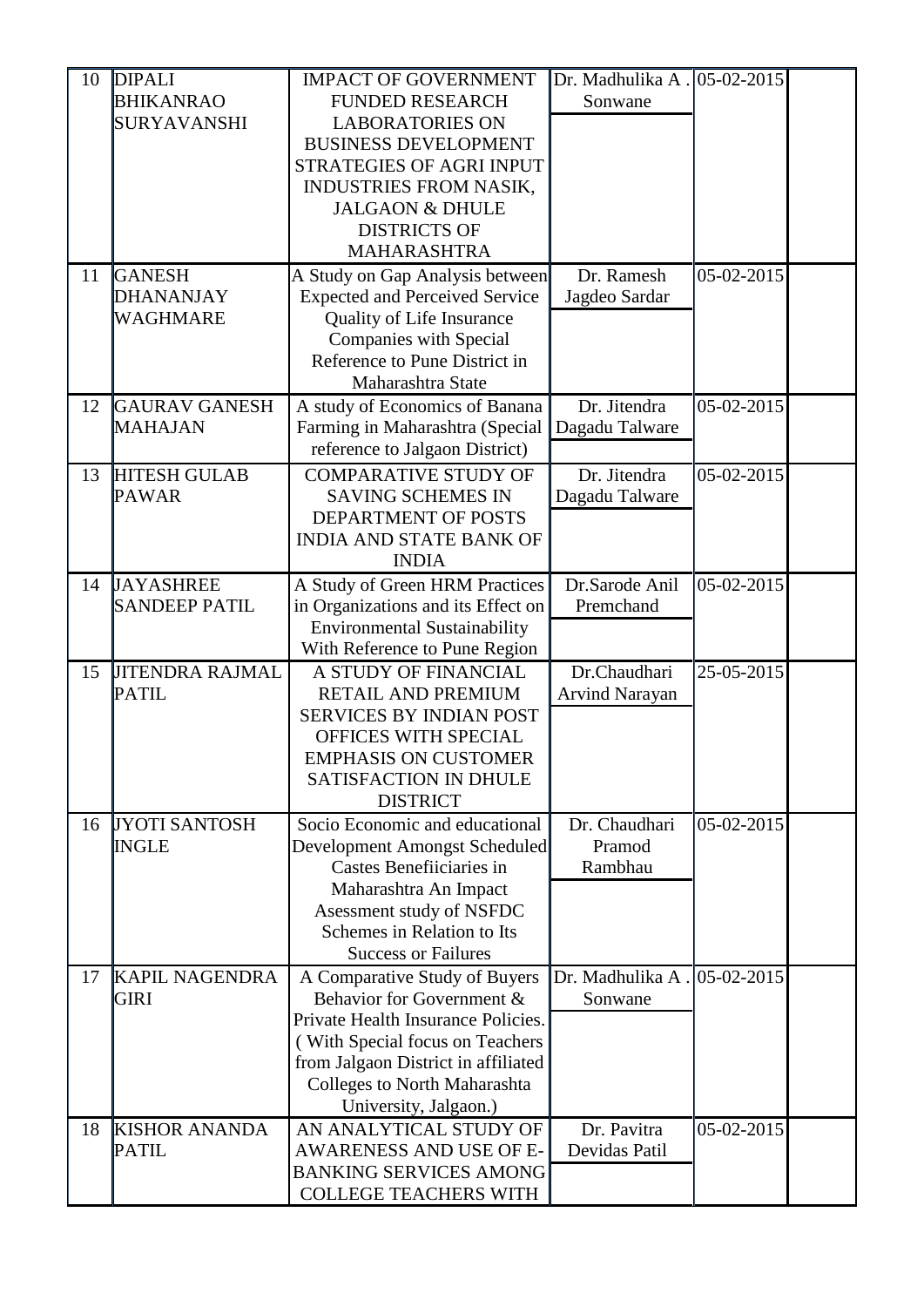|    |                                                        | SPECIAL REFERENCE TO<br><b>JALGAON DISTRICT.</b>                                                                                                                                                                     |                                                                     |            |  |
|----|--------------------------------------------------------|----------------------------------------------------------------------------------------------------------------------------------------------------------------------------------------------------------------------|---------------------------------------------------------------------|------------|--|
| 19 | <b>KOMAL PAPALAL</b><br><b>JAIN</b>                    | An Empirical Study of Workers<br>working in the Unorganized<br>Sector with Special Reference to<br>Retail Grocery Stores of Jalgaon<br>District                                                                      | Dr. Pavitra<br>Devidas Patil                                        | 05-02-2015 |  |
| 20 | LAXMI<br><b>CHARUDATTA</b><br><b>AWATI</b>             | The Need of Information and<br>Communication Technology and<br>its Impact on Financial<br>Management of Small Land<br>Holding Farmers - A Study with<br>Special Reference to Nashik<br><b>District</b>               | Prin.Dr.Ashok<br>Narayan Patil                                      | 25-05-2015 |  |
| 21 | <b>NIRAJ</b><br><b>CHANDRAKANT</b><br><b>CHAUDHARI</b> | A STUDY OF IMPACT OF<br><b>AUTOMATION TO IMPROVE</b><br><b>EFFICIENCY OF PRIVATE</b><br><b>SECTOR INDUSTRIES IN</b><br>NORTH MAHARASHTRA<br>REGION (JALGAON, DHULE &<br>NANDURBAR DISTRICT)                          | Dr. Pavitra<br>Devidas Patil                                        | 05-02-2015 |  |
| 22 | NITIN PRAKASH<br>JAIN                                  | Study of Impact of Buy-back of<br>Securities on Security Prices,<br>Shareholders Wealth and the<br><b>Companys Operating Efficiency</b><br>with Reference to Companies<br>Listed on BSE & NSE. 2006-07 to<br>2015-16 | Dr. Dilip<br>Rambhau Jagtap                                         | 05-02-2015 |  |
| 23 | PARIKSHITKUMAR<br><b>HIRALAL KATE</b>                  | <b>E-COMMERCE: AN</b><br><b>EMPIRICAL STUDY OF</b><br><b>CONSUMER BUYING</b><br><b>BEHAVIOR OF ELECTRONICS</b><br><b>MARKET IN PUNE REGION</b><br><b>MAHARASHTRA</b>                                                 | Dr. Manojkumar<br>Jyotiram<br>Gaikwad                               | 05-02-2015 |  |
| 24 | <b>PASHMINA</b><br><b>RAJENDRA SHAH</b>                | A study of Post Implications of<br>Merger in Large Scale Enterprises<br>and Medium Scale Enterprises in<br>India With special reference to<br>Pune Region                                                            | Dr.Chaudhari<br><b>Arvind Narayan</b>                               | 05-02-2015 |  |
| 25 | <b>PRADNYA</b><br><b>PRALHAD</b><br><b>SURWADE</b>     | A critical analysis of factors<br>affecting on adoption of e-banking<br>service users in selected<br>nationalized and private sector<br>banks with reference to Jalgaon<br>district (2005 - 2015)                    | Dr.Mahesh<br>M.Badve                                                | 05-02-2015 |  |
| 26 | <b>PRAFUL DEVIDAS</b><br>SARANGDHAR                    | Study of Adoption process for<br>online grocery shopping in<br>relation to Information<br>Technology Industry employees<br>in Pune and Pimpri Chinchwad                                                              | Dr. Rajendra<br>Balkrishna<br>Dhande<br>Dr. Ramesh<br>Jagdeo Sardar | 05-02-2015 |  |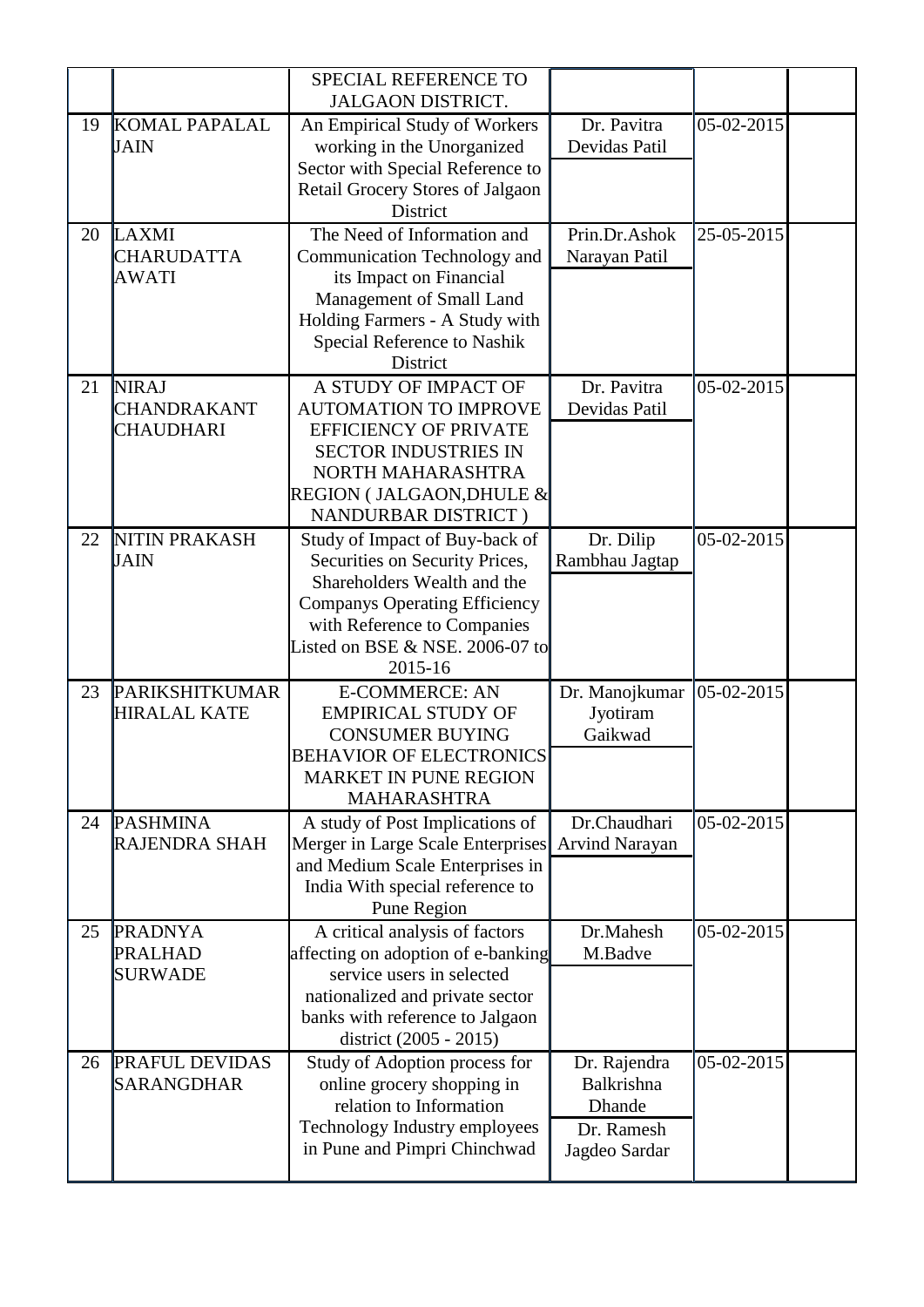| 27 | <b>PRAKASH</b>        | The Study of ICT Management                    | Dr. Manojkumar               | 05-02-2015    |  |
|----|-----------------------|------------------------------------------------|------------------------------|---------------|--|
|    | <b>KAILASHCHANDRA</b> | and its Impact on Higher                       | Jyotiram                     |               |  |
|    | <b>VYAS</b>           | Education in India with Special                | Gaikwad                      |               |  |
|    |                       | Reference to North Maharashtra                 |                              |               |  |
|    |                       | <b>University Region</b>                       |                              |               |  |
| 28 | <b>PRAKASH YADAO</b>  | "AN EMPIRICAL STUDY OF                         | Dr. Madhulika A.             | 05-02-2015    |  |
|    | <b>KHILLARE</b>       | THE WOMEN DOMESTIC                             | Sonwane                      |               |  |
|    |                       | <b>WORKERS FOR DEVELOPING</b>                  |                              |               |  |
|    |                       | AN ORGANISED STRUCTURE                         |                              |               |  |
|    |                       | OF EMPLOYMENT FROM                             |                              |               |  |
|    |                       | <b>HUMAN RESOURCE</b>                          |                              |               |  |
|    |                       | PERSPECTIVE WITH SPECIAL                       |                              |               |  |
|    |                       | REFERENCE TO KHANDESH                          |                              |               |  |
|    |                       | <b>REGION"</b>                                 |                              |               |  |
| 29 | <b>PRASHANT</b>       | Study of Role Played by Venture                | Dr. Vinod N.                 | 05-02-2015    |  |
|    | TRYAMBAK PATIL        | Capital Firms in Development of                | Sayankar                     |               |  |
|    |                       | Entrepreneurship and MSME s in Dr. Madhulika A |                              |               |  |
|    |                       | Maharashtra State for the Period               | Sonwane                      |               |  |
|    |                       | $2005 - 2015$                                  |                              |               |  |
| 30 | PRIYANKA AMOL         | "The Study of Awareness &                      | Dr.Narkhede                  | 05-02-2015    |  |
|    | <b>PAWAR</b>          | Analysis of Stem Cell Technology               | Sameer Pralhad               |               |  |
|    |                       | Business in the Maharashtra state              |                              |               |  |
|    |                       | of India"                                      |                              |               |  |
| 31 | <b>RACHANA ATUL</b>   | A Study of Risk Mitigation under               | Dr.Narkhede                  | 05-02-2015    |  |
|    | <b>INDURKAR</b>       | Project Management through                     | Sameer Pralhad               |               |  |
|    |                       | Resettlement & Rehabilitation of               |                              |               |  |
|    |                       | Project Affected Persons (with                 |                              |               |  |
|    |                       | reference to Mumbai Metropolitan               |                              |               |  |
|    |                       | Region).                                       |                              |               |  |
| 32 | <b>RAHUL AMBALAL</b>  | A STUDY OF PROBLEMS AND Dr. Madhulika A.       |                              | $ 05-02-2015$ |  |
|    | <b>RATHORE</b>        | PROSPECTS OF                                   | Sonwane                      |               |  |
|    |                       | SERICULTURE INDUSTRY IN                        |                              |               |  |
|    |                       | <b>BURHANPUR DISTRICT</b>                      |                              |               |  |
|    |                       |                                                |                              |               |  |
| 33 | <b>RAVI BHIKCHAND</b> | <b>ASCERTAINING THE</b>                        | Dr.Preeti Agrawal 05-02-2015 |               |  |
|    | <b>ACHALIYA</b>       | <b>EFFICACY OF MS EXCEL</b>                    | (Computer                    |               |  |
|    |                       | <b>TRAINING IN INCREASING</b>                  | Management)                  |               |  |
|    |                       | THE WORK EFFICIENCY OF                         |                              |               |  |
|    |                       | <b>EMPLOYEES FROM</b>                          |                              |               |  |
|    |                       | <b>FINANCIAL KPO IN PUNE</b>                   |                              |               |  |
|    |                       | <b>AND MUMBAI</b>                              |                              |               |  |
|    |                       |                                                |                              |               |  |
| 34 | <b>RITESH</b>         | A STUDY OF SATISFACTION                        | Dr. Gosavi                   | 05-02-2015    |  |
|    | <b>GOKULCHAND</b>     | OF CONSUMERS WITH                              | Narendra                     |               |  |
|    | DANGI                 | <b>ONLINE PURCHASED</b>                        | Babugir                      |               |  |
|    |                       | PRODUCTS DELIVERY                              |                              |               |  |
|    |                       | <b>SYSTEM IN JALGAON</b>                       |                              |               |  |
|    |                       | <b>DISTRICT OF NORTH</b>                       |                              |               |  |
|    |                       | <b>MAHARASHTRA REGION</b>                      |                              |               |  |
|    |                       |                                                |                              |               |  |
|    |                       |                                                |                              |               |  |
|    |                       |                                                |                              |               |  |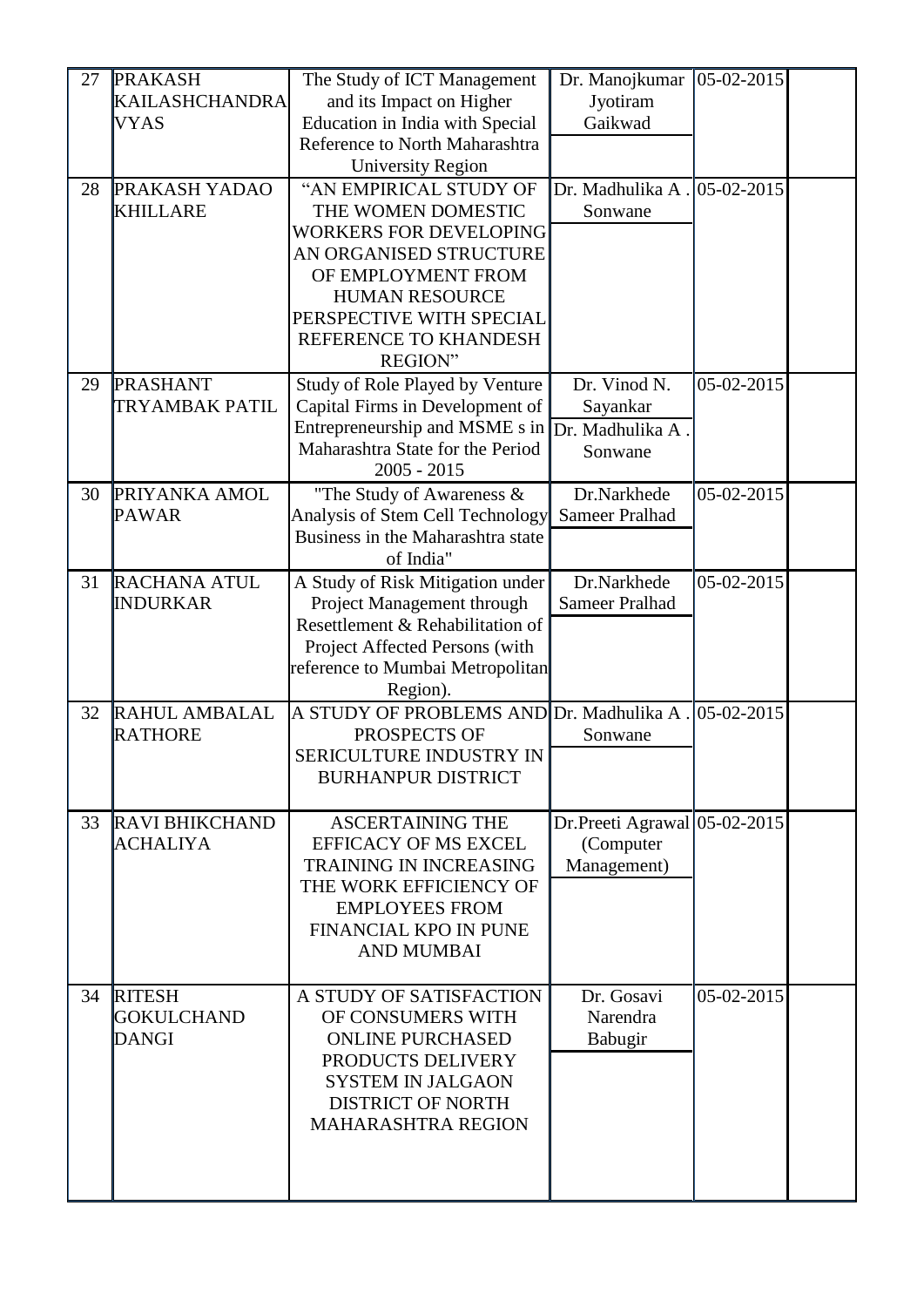| 35 | <b>SAGAR SHIVAJI</b>                 | A Study of Human Resource                                      | Dr.Sarode Anil                         | 05-02-2015 |  |
|----|--------------------------------------|----------------------------------------------------------------|----------------------------------------|------------|--|
|    | <b>DEORE</b>                         | <b>Selection Practices with Special</b>                        | Premchand                              |            |  |
|    |                                      | Reference to Employment                                        |                                        |            |  |
|    |                                      | Verification and Background                                    |                                        |            |  |
|    |                                      | Screening Services by Third Party                              |                                        |            |  |
|    |                                      | Administrators for Industries in                               |                                        |            |  |
|    |                                      | <b>Pune District</b>                                           |                                        |            |  |
| 36 | <b>SALIL SUMANT</b>                  | <b>IMPACT OF ORGANIZATION</b>                                  | Dr. Dongre Anil                        | 05-02-2015 |  |
|    | <b>SABNIS</b>                        | <b>CULTURE, POLICIES &amp;</b>                                 | P                                      |            |  |
|    |                                      | <b>STRATEGIES IN</b>                                           |                                        |            |  |
|    |                                      | <b>IMPLEMENTING BRAND</b>                                      |                                        |            |  |
|    |                                      | <b>MANAGEMENT PROCESS: A</b>                                   |                                        |            |  |
|    |                                      | <b>STUDY OF</b>                                                |                                        |            |  |
|    |                                      | <b>BIOPHARMACEUTICAL</b><br><b>INDUSTRY</b>                    |                                        |            |  |
| 37 | <b>SANDIP</b>                        | A STUDY ON AWARENESS,                                          | Dr. Shubhada M.                        | 05-02-2015 |  |
|    | <b>RAMAKANT</b>                      | <b>BENEFITS AND CHALLENGES</b>                                 | Kulkarni                               |            |  |
|    | <b>GHODKE</b>                        | OF DIGITAL DISTRIBUTION                                        |                                        |            |  |
|    |                                      | <b>CHANNEL IN PROMOTING</b>                                    |                                        |            |  |
|    |                                      | LIFE INSURANCE WITH                                            |                                        |            |  |
|    |                                      | SPECIAL REFERENCE TO                                           |                                        |            |  |
|    |                                      | <b>JALGAON DISTRICT</b>                                        |                                        |            |  |
| 38 | <b>SANJAY RAMESH</b>                 | <b>VOCATIONAL EDUCATION</b>                                    | Dr. Gupta                              | 05-02-2015 |  |
|    | KOLI                                 | AND SKILLS DEVELOPMENT                                         | Rajkishor                              |            |  |
|    |                                      | IN MAHARASHTRA WITH                                            | Harishchandra                          |            |  |
|    |                                      | SPECIAL REFERENCE TO                                           |                                        |            |  |
|    |                                      | KHANDESH REGION (2005-                                         |                                        |            |  |
|    |                                      | 2015)                                                          |                                        |            |  |
| 39 | SMITA KASHINATH                      | <b>Employee Engagement Practices:</b>                          | Dr. Ramesh                             | 25-05-2015 |  |
|    | <b>SHIRSALE</b>                      | A comparative study on selected                                | Jagdeo Sardar                          |            |  |
|    |                                      | service sector industries in                                   |                                        |            |  |
|    |                                      | Jalgaon district of Maharashtra                                |                                        |            |  |
|    |                                      | and Kutch district of Gujarat state                            |                                        |            |  |
| 40 | <b>SMITA VISHAL</b><br><b>JADHAV</b> | A Study of Human Resource                                      | $Dr. Arun Damodar 05-02-2015$<br>Yeole |            |  |
|    |                                      | Management Practices in Non-<br>Grant Degree Colleges in Thane |                                        |            |  |
|    |                                      | District with special reference to                             |                                        |            |  |
|    |                                      | <b>Job Satisfaction of Teachers</b>                            |                                        |            |  |
| 41 | <b>SWAPNIL LAXMAN</b>                | A study of Human Resource                                      | Dr. Pavitra                            | 05-02-2015 |  |
|    | <b>KATE</b>                          | Accounting and its impact on                                   | Devidas Patil                          |            |  |
|    |                                      | Higher Education Institutions in                               |                                        |            |  |
|    |                                      | North Maharashtra University                                   |                                        |            |  |
|    |                                      | Jurisdiction (i.e. Jalgaon, Dhule &                            |                                        |            |  |
|    |                                      | Nandurbar District)                                            |                                        |            |  |
| 42 | <b>TEJAL HEMANT</b>                  | <b>Industry Cloud Effective</b>                                | Dr.Preeti Agrawal 05-02-2015           |            |  |
|    | <b>OZA</b>                           | Adoption of Cloud computing for                                | (Computer                              |            |  |
|    |                                      | industry solutions - An empirical                              | Management)                            |            |  |
|    |                                      | study of large scale industries of                             |                                        |            |  |
|    |                                      | Jalgaon Nashik and Aurangabad                                  |                                        |            |  |
|    |                                      | Districts                                                      |                                        |            |  |
|    |                                      |                                                                |                                        |            |  |
|    |                                      |                                                                |                                        |            |  |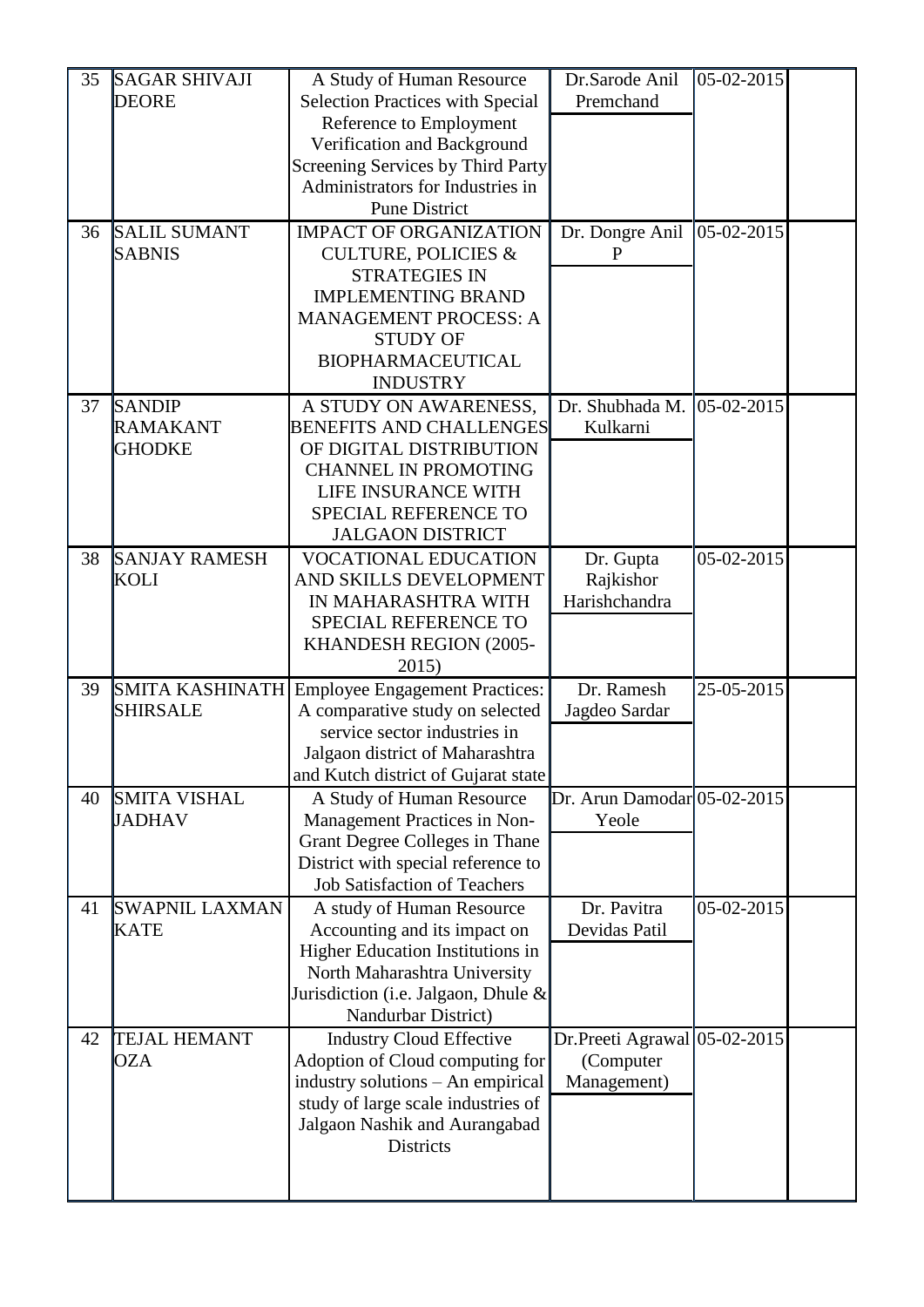| 43 | <b>VIRAJ SUBHASH</b>  | Management of Farm Waste by                                    | Dr. Madhulika A . 05-02-2015 |              |  |
|----|-----------------------|----------------------------------------------------------------|------------------------------|--------------|--|
|    | <b>DESAI</b>          | Developing Cooperative Model                                   | Sonwane                      |              |  |
|    |                       | Of Generation of Electricity using                             |                              |              |  |
|    |                       | Organic Farm waste in Jalgaon<br>District                      |                              |              |  |
|    |                       |                                                                |                              |              |  |
|    |                       |                                                                |                              |              |  |
| 44 | VISHAL EKNATH         | A STUDY OF KAIZEN                                              | Dr. Jitendra                 | 05-02-2015   |  |
|    | DEORE                 | TECHNIQUES & ITS IMPACTS                                       | Dagadu Talware               |              |  |
|    |                       | <b>ON EMPLOYEE</b>                                             |                              |              |  |
|    |                       | PRODUCTIVITY OF SMALL                                          |                              |              |  |
|    |                       | <b>SCALE INDUSTRIES IN</b>                                     |                              |              |  |
|    |                       | <b>DHULE DISTRICT</b>                                          |                              |              |  |
| 45 | <b>VIVEK GOPAL</b>    | The descriptive study on post                                  | Dr.More Jayaram              | $05-02-2015$ |  |
|    | <b>AGRAWAL</b>        | purchase consumer behavior of                                  | <b>Budh</b>                  |              |  |
|    |                       | young generation towards M-<br>commerce with special reference |                              |              |  |
|    |                       | to Jalgaon district.                                           |                              |              |  |
| 46 | <b>VIVEK VIKAS</b>    | A study of work life balance and                               | Dr. Madhulika A.             | 05-02-2015   |  |
|    | YAWALKAR              | its impact on job satisfaction of                              | Sonwane                      |              |  |
|    |                       | police personnel with reference to                             |                              |              |  |
|    |                       | jalgaon district police department                             |                              |              |  |
| 47 | <b>WASIM</b>          | An analytical study of                                         | Dr.Subhash                   | 05-02-2015   |  |
|    | TAHERKHAN             | warehousing services provided by                               | K.Wadekar                    |              |  |
|    | <b>PATHAN</b>         | logistics industries in Mumbai                                 | Dr. Ramesh                   |              |  |
|    |                       | region.                                                        | Jagdeo Sardar                |              |  |
| 48 | <b>YOGESH</b>         | "AN ANALYTICAL STUDY OF                                        | Dr. Pavitra                  | 05-02-2015   |  |
|    | <b>KRISHANANAND</b>   | <b>ABACUS TRAINING TO</b>                                      | Devidas Patil                |              |  |
|    | TIWARI                | <b>ENHANCE THE</b>                                             |                              |              |  |
|    |                       | PROFESSIONAL SKILLS OF                                         |                              |              |  |
|    |                       | <b>MANAGEMENT GRADUATES</b>                                    |                              |              |  |
|    |                       | IN NORTH MAHARASHTRA                                           |                              |              |  |
|    |                       | <b>UNIVERSITY AREA."</b>                                       |                              |              |  |
| 49 | YOGITA                | A STUDY OF PERCEPTION                                          | Dr.Sarode Anil               | 05-02-2015   |  |
|    | <b>JANARDAN PATIL</b> | AND BUYING BEHAVIOUR                                           | Premchand                    |              |  |
|    |                       | OF WOMEN TOWARDS                                               |                              |              |  |
|    |                       | PERSONAL CARE PRODUCTS                                         |                              |              |  |
|    |                       | IN MAHARASHTRA (With                                           |                              |              |  |
|    |                       | Special Reference to Jalgaon City)                             |                              |              |  |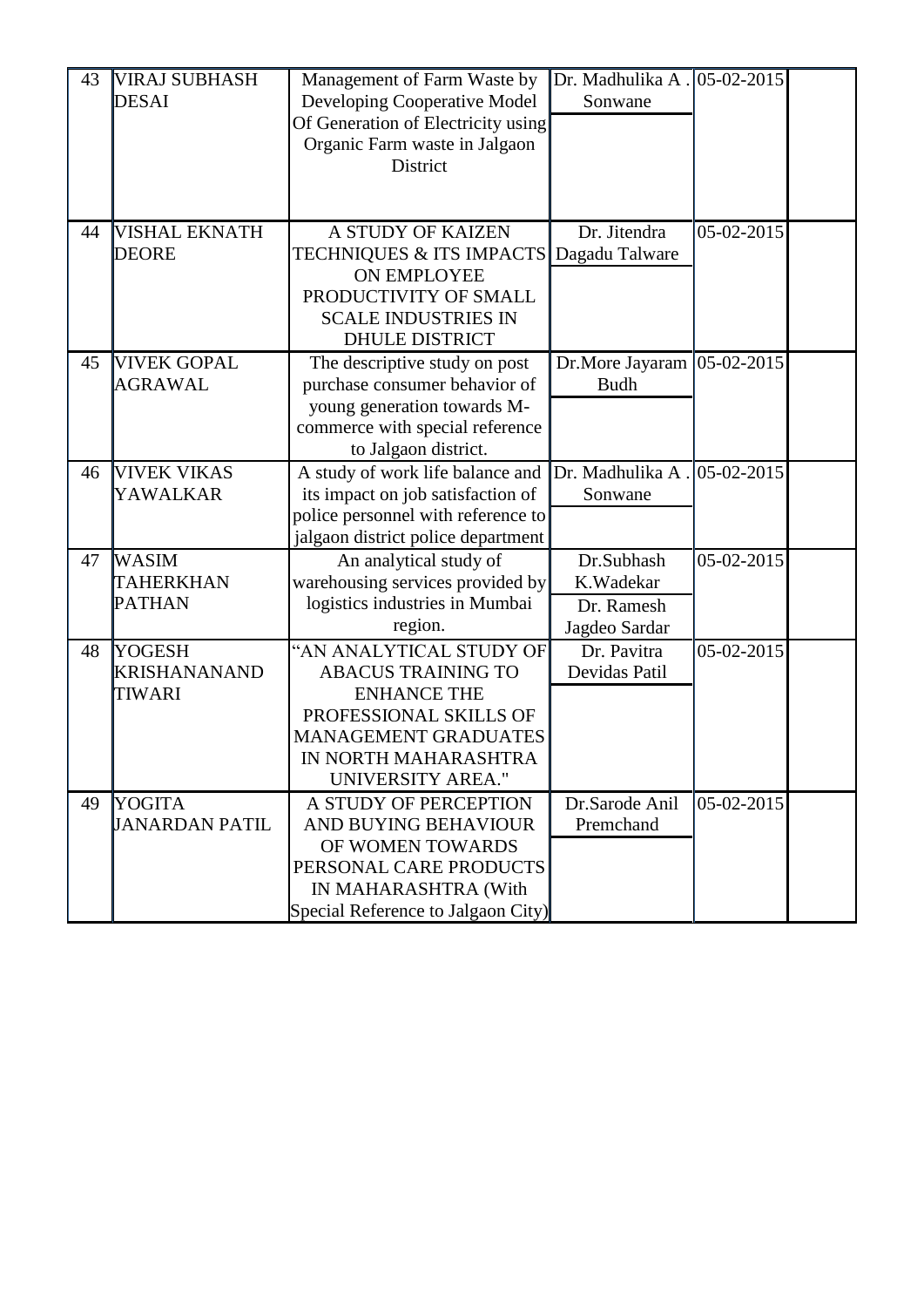| S.No.                       | Name of Candidate | Topic of Research              | Name of Supervisor  | Date of      | Remarks |
|-----------------------------|-------------------|--------------------------------|---------------------|--------------|---------|
|                             |                   |                                | Name of Co-         | Registration |         |
|                             |                   |                                | supervisor          |              |         |
|                             | <b>SUNIL</b>      | Design and Modeling of         | Dr. Ujiwal Dhanraj  | 06-02-2015   |         |
|                             | <b>MADHUKAR</b>   | Thin Film Co-                  | Patil               |              |         |
|                             | <b>BADGUJAR</b>   | precipitation Reactor          | Dr. Jitendra Suresh |              |         |
|                             |                   | System for Synthesis of        | Narkhede            |              |         |
|                             |                   | Nanomaterials.                 |                     |              |         |
| $\mathcal{D}_{\mathcal{L}}$ | <b>YOGENDRA</b>   | <b>Study of Acoustic</b>       | Dr. Kishor Sopan    | $05-02-2015$ |         |
|                             | <b>DEBIDAS</b>    | Cavitation & Advanced          | Wani                |              |         |
|                             | <b>THAKARE</b>    | <b>Oxidation Processes for</b> |                     |              |         |
|                             |                   | the Treatment of               |                     |              |         |
|                             |                   | Industrial Waste Water         |                     |              |         |

Subject : Chemical Engineering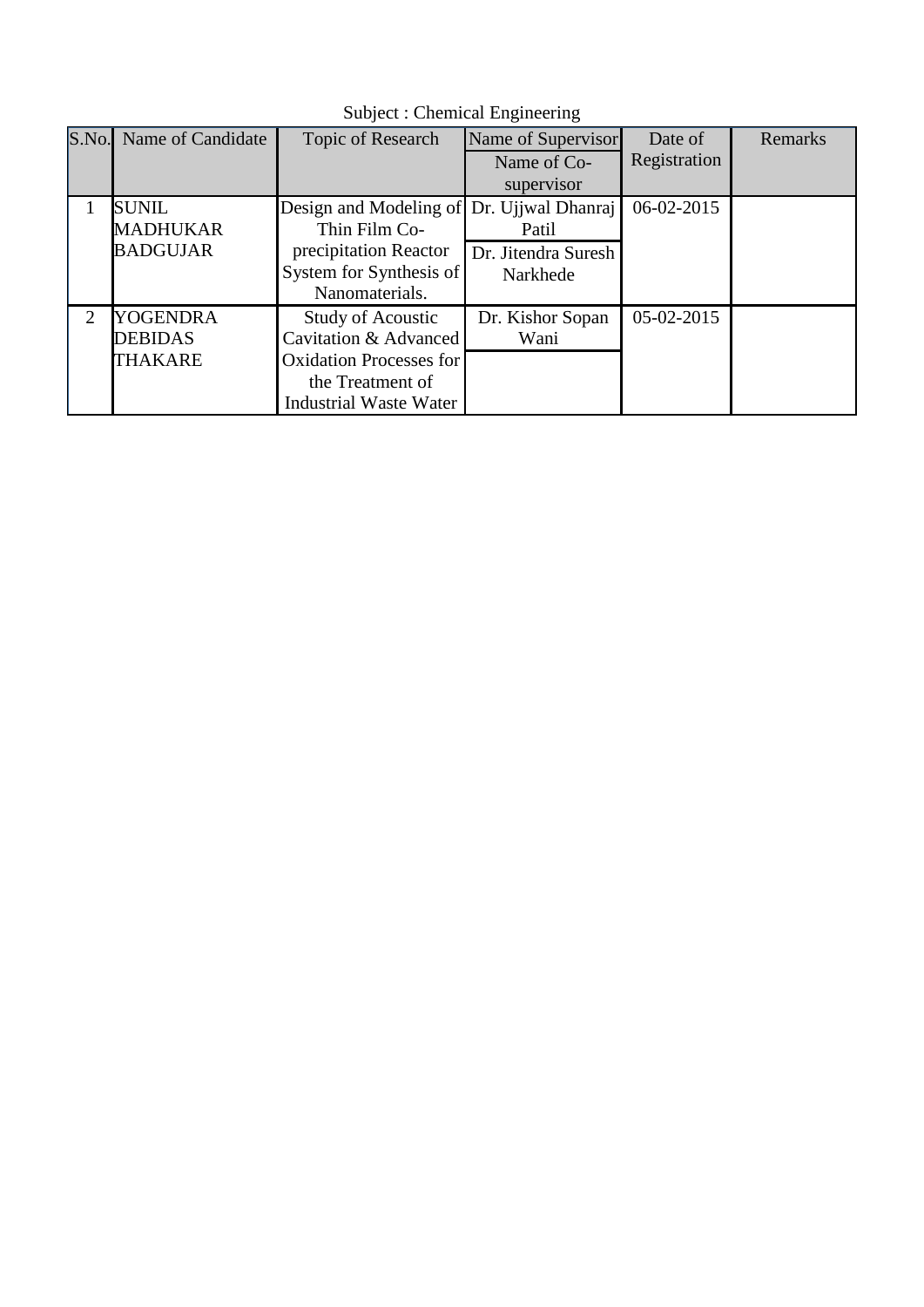| S.No.          | Name of                                                | Topic of Research                                                                                                                                                                 | Name of Supervisor                                                       | Date of          | Remarks |
|----------------|--------------------------------------------------------|-----------------------------------------------------------------------------------------------------------------------------------------------------------------------------------|--------------------------------------------------------------------------|------------------|---------|
|                | Candidate                                              |                                                                                                                                                                                   | Name of Co-supervisor                                                    | Registration     |         |
| $\mathbf{1}$   | <b>DHIRAJ</b><br><b>SUBHASH</b><br><b>MAHAJAN</b>      | STUDIES ON DEVELOPMENT<br>OF FLAME RETARDANT<br><b>POLYMERIC</b><br><b>NANOCOMPOSITES</b>                                                                                         | Dr. Jitendra Suresh<br>Narkhede                                          | 06-02-2015       |         |
| $\overline{2}$ | <b>GAYATRI</b><br><b>BHAGAWAT</b><br><b>LOMATE</b>     | Development of antimicrobial food<br>packaging film incorporated with<br>biopolymer coated antimicrobial<br>metal nanoparticles.                                                  | Dr. Satyendra Mishra                                                     | 05-02-2015       |         |
| $\overline{3}$ | <b>GOKUL ADHAR</b><br><b>KHAIRNAR</b>                  | DEVELOPMENT OF DRUG<br>DELIVERY SYSTEM FOR ORAL<br><b>FORMULATION OF ANTI-</b><br>HYPERGLYCEMIC WITH ANTI-<br>HYPERTENSIVE DRUGS.                                                 | Prof. Jitendra Baliram<br>Naik                                           | 06-02-2015       |         |
| $\overline{4}$ | <b>JAYESH</b><br><b>SHIVAJI PATIL</b>                  | Design, development and evaluation<br>of micro/Nano-drug delivery<br>system: Novel approach.                                                                                      | Prof. Jitendra Baliram<br>Naik                                           | 06-02-2015       |         |
| 5              | <b>MILIND</b><br><b>NIMBAJIRAO</b><br><b>JADHAV</b>    | DEVELOPMENT AND<br><b>EVALUATION OF ORAL DRUG</b><br>DELIVERY SYSTEM FOR BCS III<br>AND/OR BCS II DRUG(S)                                                                         | Prof. Jitendra Baliram<br>Naik                                           | $05 - 02 - 2015$ |         |
| 6              | <b>PANKAJ</b><br><b>SUBHASH</b><br><b>WAGH</b>         | <b>FORMULATION AND</b><br>DEVELOPMENT OF NOVEL<br>DRUG DELIVERY SYSTEM<br><b>USING NSAIDs</b>                                                                                     | Prof. Jitendra Baliram<br>Naik                                           | 05-02-2015       |         |
| $\overline{7}$ | <b>PRASHANT</b><br><b>SITKURA</b><br><b>KHOBRAGADE</b> | <b>SYNTHESIS AND</b><br><b>CHARACTERIZATION OF</b><br><b>HYBRID NANOSTRUCTURES</b><br>AND THEIR EFFECT ON<br>PHYSICO-MECHANICAL<br>PROPERTIES OF POLYMER<br><b>NANOCOMPOSITES</b> | Dr. Satyendra Mishra<br>Prof. Jitendra Baliram<br>Naik                   | 06-02-2015       |         |
| 8              | <b>PREETAM</b><br>SATISH<br><b>BHARADIYA</b>           | Study the effect of Graphene based<br>materials on mechanical properties<br>of Epoxy resin and conducting<br>properties of Polyaniline                                            | Dr. Satyendra Mishra                                                     | 06-02-2015       |         |
| 9              | <b>RAHUL</b><br>LALSING<br><b>RAJPUT</b>               | "Development of nanogels as a<br>carrier for antifungal drugs"                                                                                                                    | Prof. Jitendra Baliram<br><b>Naik</b><br>Dr. Jitendra Suresh<br>Narkhede | $06 - 02 - 2015$ |         |
| 10             | <b>RUTUJA</b><br><b>VIJAYKUMAR</b><br><b>DESHMUKH</b>  | DEVELOPMENT AND<br><b>CHARACTERIZATION OF</b><br>SAFRANAL MICRO/NANO<br>PARTICLES FOR BIOLOGICAL<br><b>APPLICATIONS</b>                                                           | Dr. Satyendra Mishra                                                     | 06-02-2015       |         |
| 11             | <b>UMAKANT</b><br><b>VIJAI VERMA</b>                   | SOLUBILITY ENHANCEMENT<br>AND TASTE MASKING OF<br><b>BITTER DRUGS</b>                                                                                                             | Prof. Jitendra Baliram<br>Naik                                           | 06-02-2015       |         |

Subject : Chemical Technology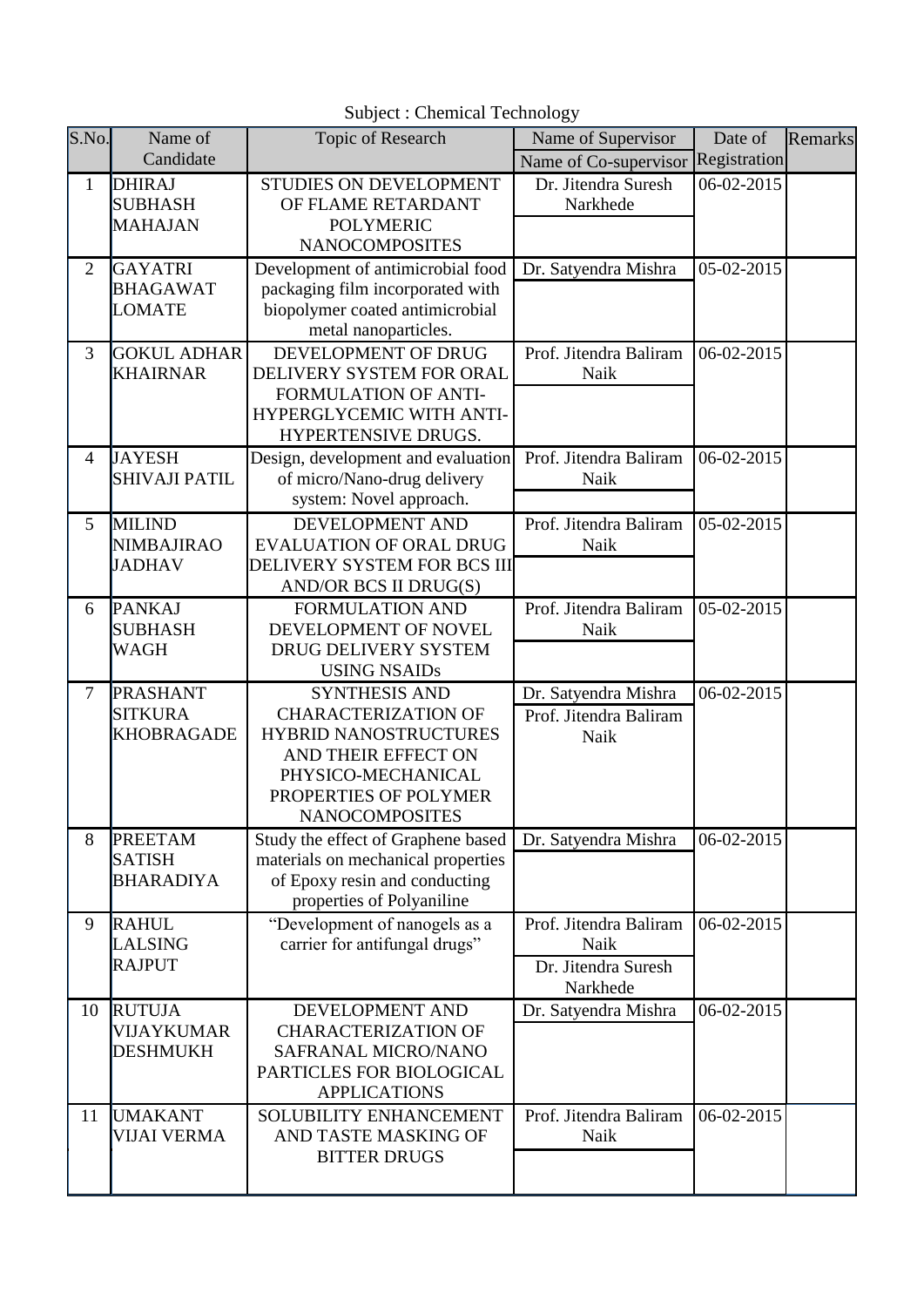| S.No. Name of Candidate | <b>Topic of Research</b>        | Name of Supervisor  | Date of        | <b>Remarks</b> |
|-------------------------|---------------------------------|---------------------|----------------|----------------|
|                         |                                 | Name of Co-         | Registration   |                |
|                         |                                 | supervisor          |                |                |
| <b>MEGHA VIJAY</b>      | <b>Image Forensics Image</b>    | Prof. Satish Ramesh | $ 06-02-2015 $ |                |
| <b>BOROLE</b>           | Recapture Detection with Source | Kolhe               |                |                |
|                         | Camera Identification           |                     |                |                |
| <b>NIVEDITA</b>         | Design and Development of       | Prof. B V. Pawar    | $ 06-02-2015 $ |                |
| <b>SATYAJEET</b>        | Grammar Checker for Marathi     |                     |                |                |
| <b>BHIRUD</b>           | Language                        |                     |                |                |
|                         |                                 |                     |                |                |

Subject : Computer Engineering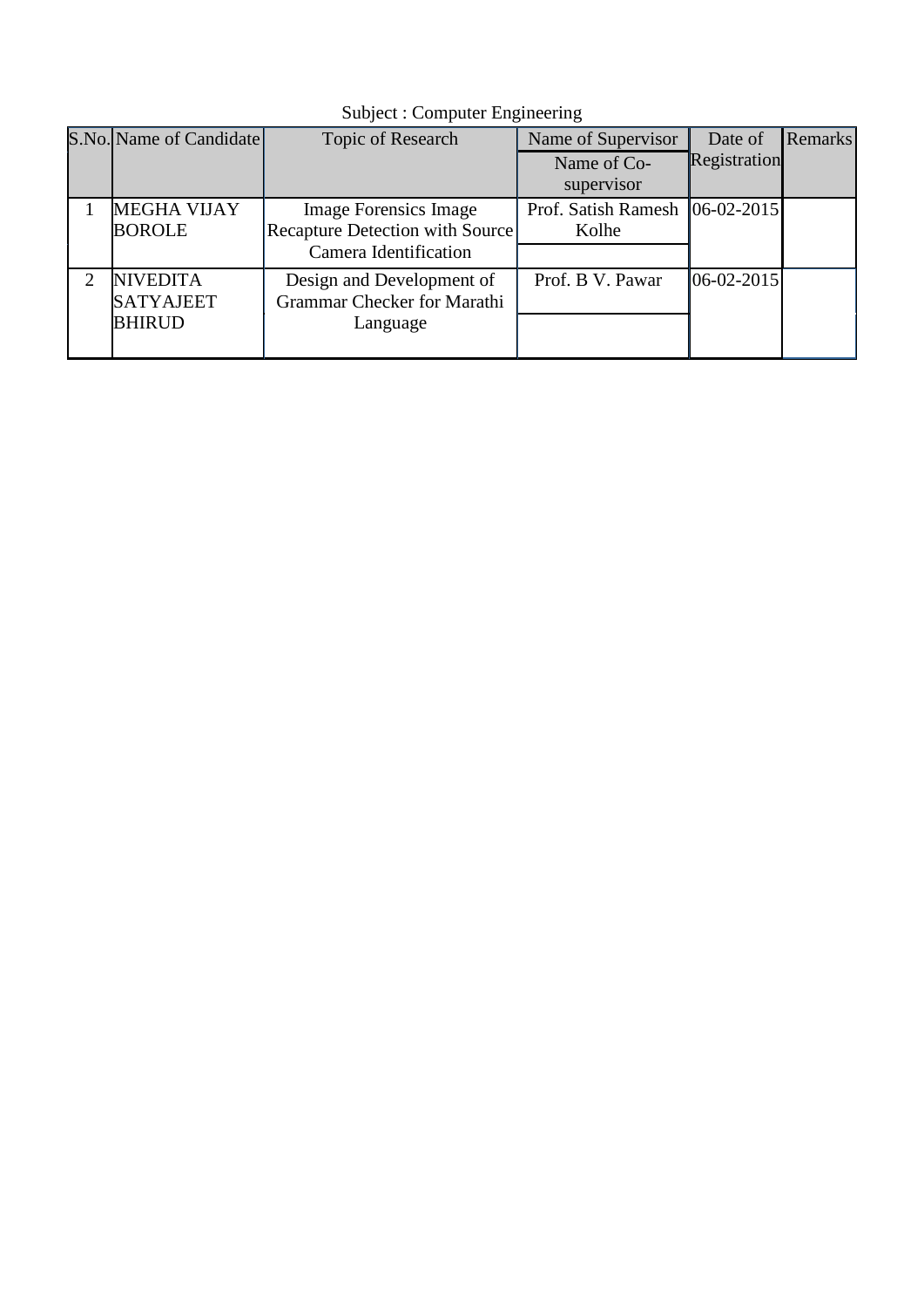Subject : Electronics Engineering

| S.No. | Name of Candidate                                    | Topic of Research                                                                                                                                       | Name of<br>Supervisor                    | Date of<br>Registration | Remarks |
|-------|------------------------------------------------------|---------------------------------------------------------------------------------------------------------------------------------------------------------|------------------------------------------|-------------------------|---------|
|       |                                                      |                                                                                                                                                         | Name of Co-<br>supervisor                |                         |         |
| 1     | <b>MILIND EKNATH</b><br><b>RANE</b>                  | <b>HUMAN RECOGNITION</b><br>USING MULTIMODAL<br><b>BIOMETRIC FEATURES</b>                                                                               | Dr. Umesh<br>Shantilal<br><b>Bhadade</b> | $06 - 02 - 2015$        |         |
| 2     | <b>SUBHASH</b><br><b>VYANKATRAO</b><br><b>PANDIT</b> | <b>Low Power CMOS</b><br><b>Instrumentation Amplifier for</b><br>Processing of Biomedical<br>Signals.                                                   | Dr. Patil Anil<br>Janardhan              | 06-02-2015              |         |
| 3     | <b>SWAPNA</b><br>MADHUKAR<br>PATIL                   | <b>IMPROVED SPECTRUM</b><br>UTILIZATION USING<br>MULTIPLE INPUT MULTIPLE<br><b>OUTPUT BASED COGNITIVE</b><br><b>RADIO WITH SMART</b><br><b>ANTENNAS</b> | Dr. Patil Anil<br>Janardhan              | 06-02-2015              |         |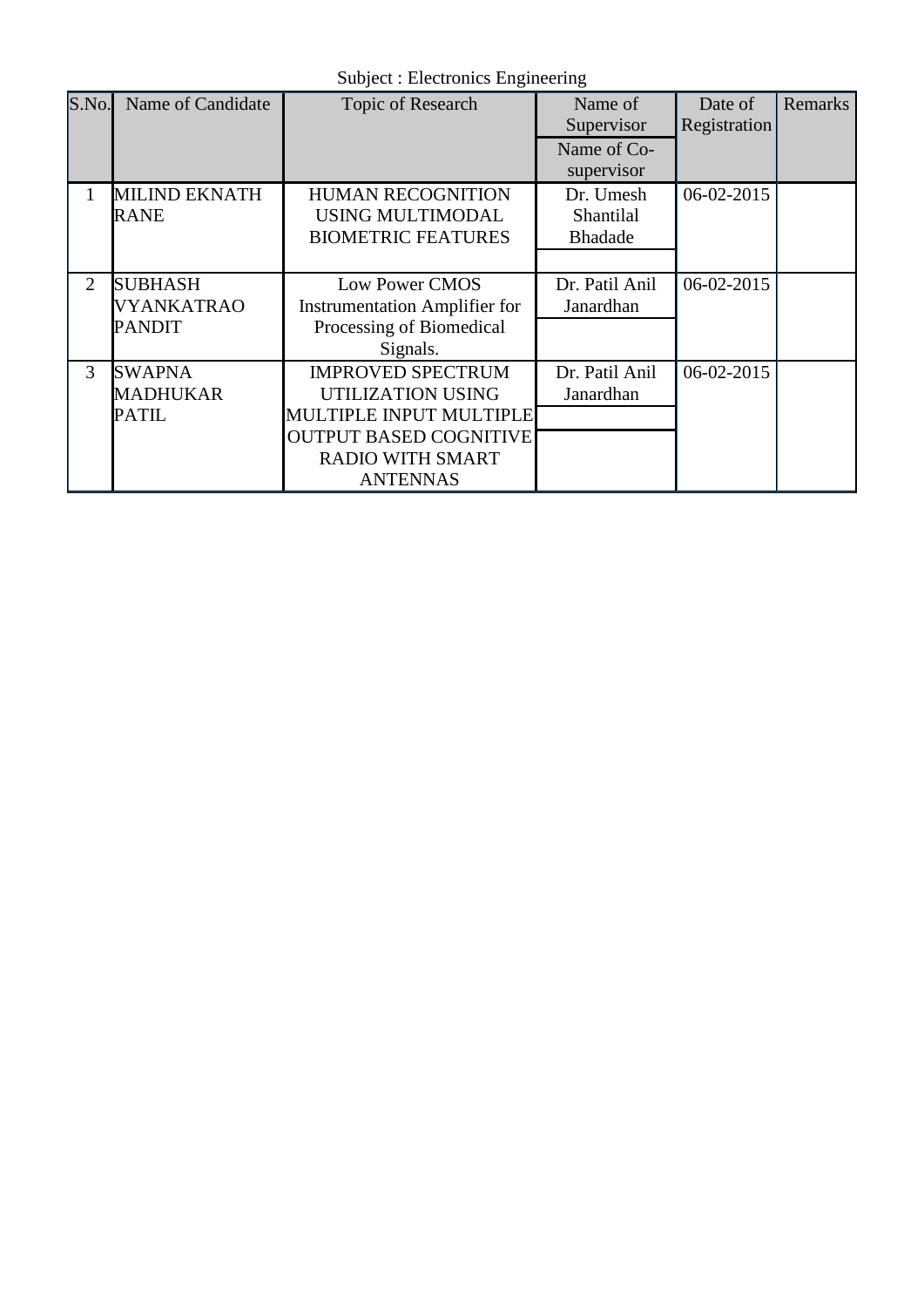Subject : Mechanical Engineering

|                | S.No. Name of Candidate                                 | Topic of Research                                                                                                                                          | Name of Supervisor                                                  | Date of      | <b>Remarks</b> |
|----------------|---------------------------------------------------------|------------------------------------------------------------------------------------------------------------------------------------------------------------|---------------------------------------------------------------------|--------------|----------------|
|                |                                                         |                                                                                                                                                            | Name of Co-<br>supervisor                                           | Registration |                |
| $\mathbf{1}$   | <b>ASHOK SUDAM</b><br><b>PATEL</b>                      | Development of Solar Aqua<br>Lens Concentrator and its<br>Parametric Analysis.                                                                             | Dr. Purushottam<br>Dnyandeo Patil                                   | 06-02-2015   |                |
| $\overline{2}$ | <b>DEVENDRA</b><br><b>BHIMRAOJI</b><br><b>SADAPHALE</b> | Inception of salt gradient solar<br>pond with additional non<br>convective zone: Experimental<br>validation                                                | Dr. Ashok<br>Gurmukhdas<br>Matani<br>Dr. Vijay<br>Ramkrishna Diware | 25-05-2015   |                |
| $\overline{3}$ | <b>DIPAK</b><br><b>CHANDRAKANT</b><br><b>TALELE</b>     | Experimental Investigation of<br>the Effect of Induction Pressure<br>on a C.I. Engine Performance                                                          | Dr. Dheeraj Sheshrao<br>Deshmukh                                    | 06-02-2015   |                |
| $\overline{4}$ | <b>KISHOR</b><br><b>SURYABHAN</b><br><b>SARODE</b>      | Optimization of submerged arc<br>weld joint parameters by finite<br>element analysis                                                                       | Dr. Kishor<br>Purushottamrao<br>Kolhe<br>Dr. Bimlesh Kumar          | 06-02-2015   |                |
| 5              | <b>PRADEEP</b><br><b>MOHANSINGH</b><br>SOLANKI          | Experimental Investigation of<br><b>Thermoelectric Generator</b><br>System for its Performance<br>Enhancement                                              | Dr. Dheeraj Sheshrao<br>Deshmukh                                    | 06-02-2015   |                |
| 6              | <b>PRASHANT</b><br>NARENDRARAO<br><b>ULHE</b>           | <b>MODELING AND</b><br><b>OPTIMIZATION OF</b><br><b>BURNISHING PROCESS TO</b><br><b>IMPROVE QUALITY OF</b><br><b>WORK PIECE</b>                            | Dr. Chandrakant<br><b>Ramesh Patil</b><br>Dr.Patil Ujwal<br>Dhanraj | 06-02-2015   |                |
| $\overline{7}$ | <b>SHAMKANT</b><br><b>PUNDALIK</b><br><b>PATIL</b>      | "To improve Effectiveness of<br>Hydraulic Disc Brake System<br>by Reducing Noise and<br>vibration with the help of<br>Model and Experimental<br>Analysis." | Dr. Adwait<br>Manoharrao Vaidya                                     | 25-05-2015   |                |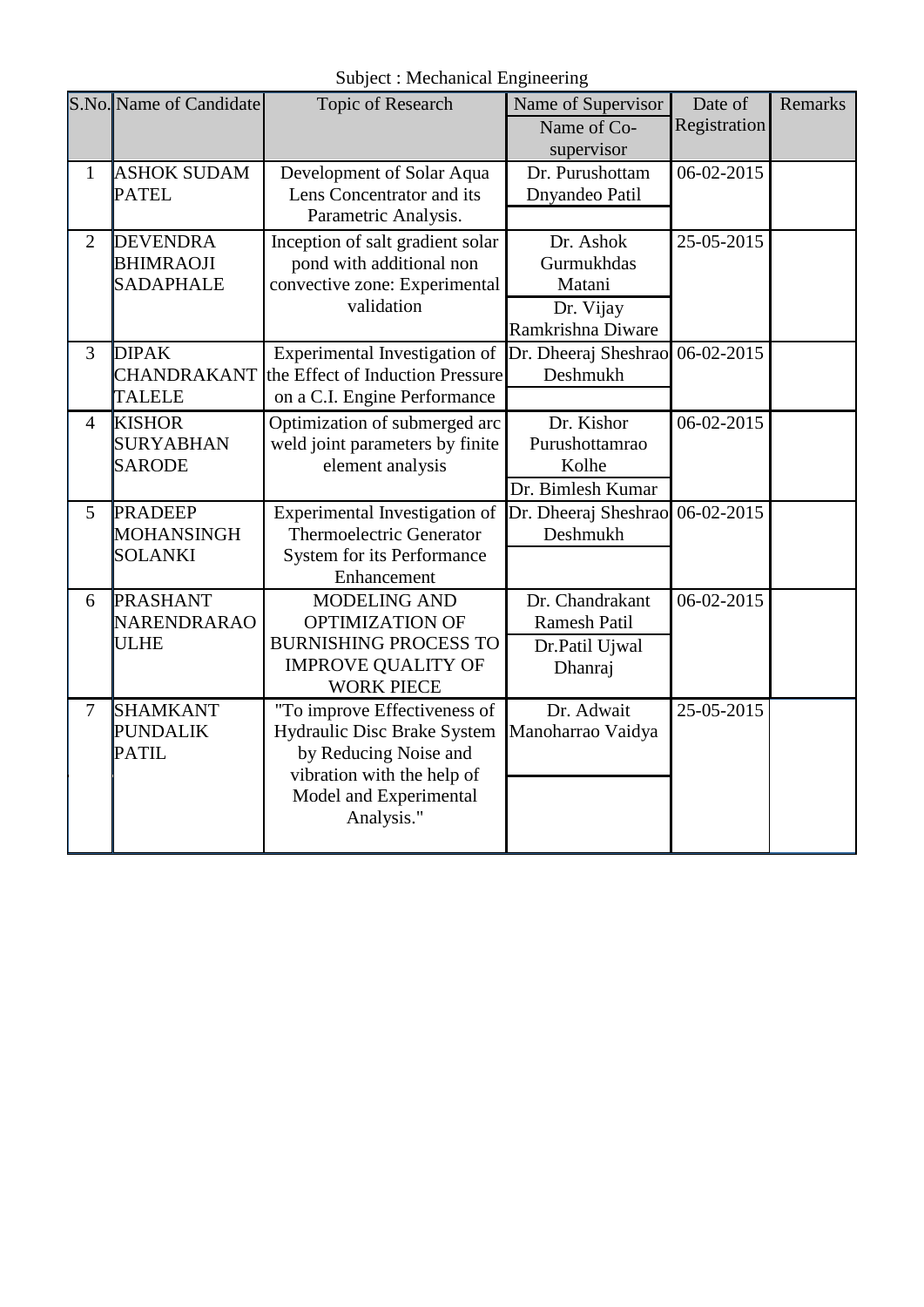|                |                                                      | Subject: Pharmacy                                                                                                                                                             |                                                                    |                         |                |
|----------------|------------------------------------------------------|-------------------------------------------------------------------------------------------------------------------------------------------------------------------------------|--------------------------------------------------------------------|-------------------------|----------------|
| S.No.          | Name of<br>Candidate                                 | Topic of Research                                                                                                                                                             | Name of<br>Supervisor<br>Name of Co-<br>supervisor                 | Date of<br>Registration | <b>Remarks</b> |
| $\mathbf{1}$   | <b>BHUPENDRA</b><br>LOTANRAO<br><b>DEORE</b>         | DEVELOPMENT AND<br><b>VALIDATION OF</b><br>SPECTROSCOPIC AND<br><b>CHROMATOGRAPHIC METHODS</b><br>FOR ANALYSIS OF SELECTED<br><b>DRUGS IN BULK AND</b><br><b>FORMULATIONS</b> | Dr.Rajendra D.<br>Wagh                                             | 06-02-2015              |                |
| $\overline{2}$ | <b>HARSHAL DILIP</b><br><b>MAHAJAN</b>               | Formulation and Optimization of<br>Nanoparticles for Ocular Drug<br>Delivery System of Antiinfective<br>Agents                                                                | Dr.Dheeraj<br>Tukaram<br><b>Baviskar</b><br>Dr.Rajendra D.<br>Wagh | 06-02-2015              |                |
| 3              | <b>HEMAKSHI</b><br><b>EKNATH</b><br><b>CHAUDHARI</b> | Study of the Impact of Neonatal<br>Exposure to Phototherapy on Lung<br>Function and Hematological<br>Parameters: A Clinical Evaluation                                        | Dr.Patil<br>Chandragouda<br>Raosaheb                               | 06-02-2015              |                |
| $\overline{4}$ | <b>MANISH</b><br><b>BANSILAL</b><br><b>GAGARANI</b>  | Pharmacological Investigation of<br>Cassine albens for Ethnomedicinal<br>claims                                                                                               | Dr.Patil<br>Prakash<br>Hiraman                                     | 06-02-2015              |                |
| 5              | <b>MINAL</b><br><b>SHRIRAM</b><br><b>PATIL</b>       | FORMULATION EVALUATION<br>AND CHARACTERIZATION OF<br>KAEMPFEROL IN NOVEL DRUG<br><b>DELIVERY SYSTEM</b>                                                                       | Dr.Patil Vijay<br>Raghunath                                        | 06-02-2015              |                |
| 6              | <b>MUKESH</b><br><b>SUBHASH</b><br>PATIL             | <b>STUDIES ON NOVEL</b><br>TECHNIQUES FOR SOLUBILITY<br><b>ENHANCEMENT OF BCS CLASS-II</b><br><b>DRUGS</b>                                                                    | Dr.Shirkhedkar<br>Atul Arunrao                                     | 06-02-2015              |                |
| $\overline{7}$ | <b>NAYANA</b><br><b>DEVIDAS</b><br><b>PATIL</b>      | Development And Optimization Of<br><b>Nanoemulsion Containing</b><br>Phytophenol Combination For Brain<br><b>Tumor Treatment</b>                                              | Dr. Hitendra S.<br>Mahajan                                         | 06-02-2015              |                |
| 8              | <b>NILESH</b><br><b>SUBHASH</b><br><b>KHAIRNAR</b>   | <b>SYNTHESIS &amp; BIOLOGICAL</b><br><b>EVALUATION OF NOVEL</b><br>QUINAZOLIN-4-ONE<br><b>DERIVATIVES AS AN</b><br><b>ANTICANCER AGENT</b>                                    | Dr.Patil<br>Avinash<br>Vishvnath                                   | 06-02-2015              |                |
| 9              | <b>PRABODH</b><br>VINAYAK<br><b>SAPKALE</b>          | Design and Synthesis of Novel 2, 4<br><b>Disubstituted Thiazole Derivatives as</b><br>an Anticancer Agents                                                                    | Dr.Patil<br>Avinash<br>Vishvnath                                   | 06-02-2015              |                |
| 10             | <b>RAM</b><br><b>BHUPENDRA</b><br><b>CHAUDHARI</b>   | <b>ANALYTICAL METHOD</b><br>DEVELOPMENT AND<br>VALIDATION FOR ESTIMATION<br>OF PHARMACEUTICAL DRUG IN                                                                         | Dr.Deshmukh<br>Tushar<br>Atmaram                                   | 06-02-2015              |                |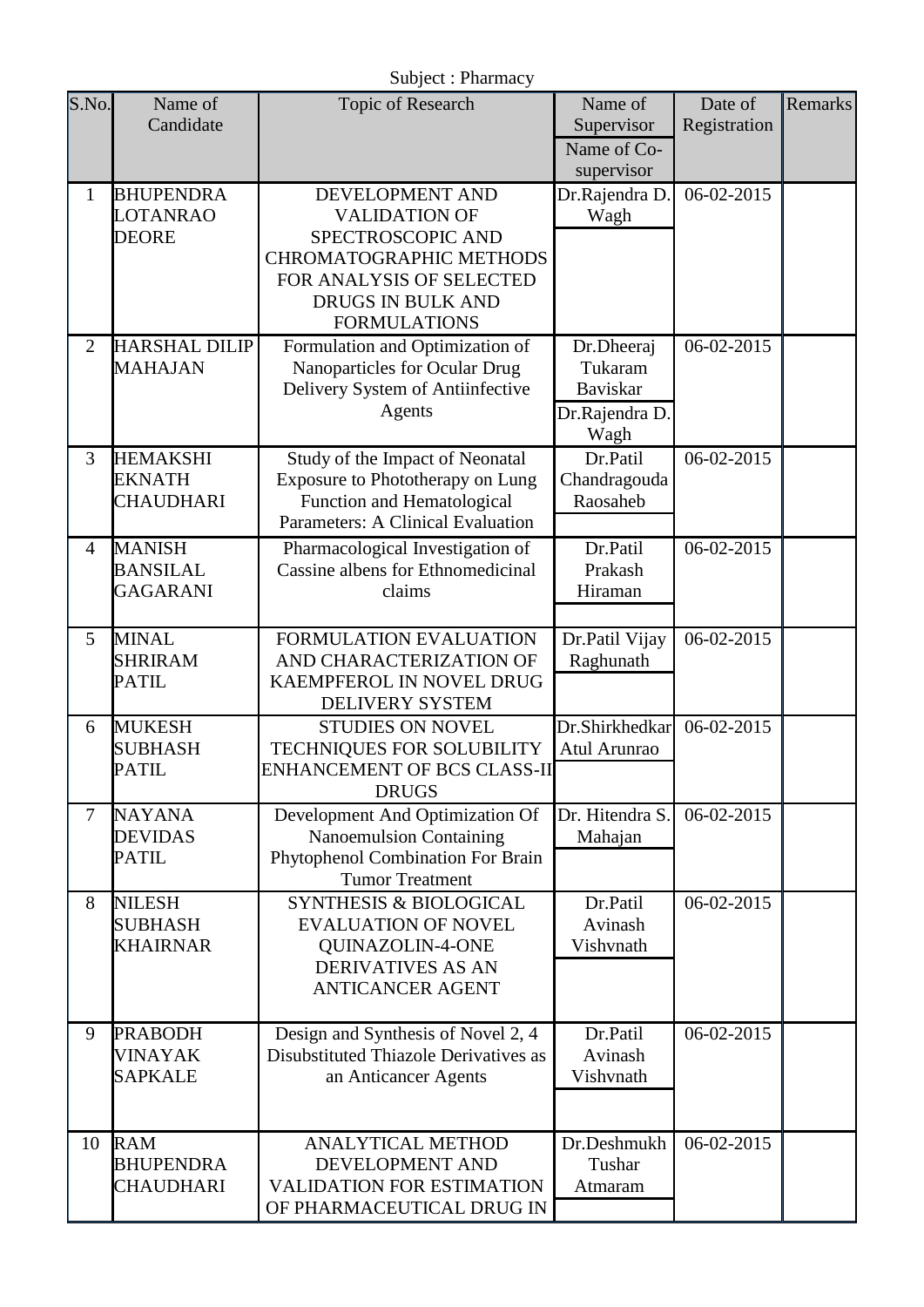|    |                                                       | <b>BULK AND ITS DOSAGE FORM</b><br>BY HPLC AND HPTLC<br><b>TECHNIQUE</b>                                                                                                |                                          |            |  |
|----|-------------------------------------------------------|-------------------------------------------------------------------------------------------------------------------------------------------------------------------------|------------------------------------------|------------|--|
| 11 | <b>RAMESH</b><br><b>ASHOK</b><br><b>HEROLE</b>        | "Design and Synthesis of Novel<br>Benzoxanthene and Benzoacridine<br>Derivatives as Anticancer Agents"                                                                  | Dr.Patil<br>Avinash<br>Vishvnath         | 06-02-2015 |  |
| 12 | <b>ROHINI</b><br>CHANDRAKANT<br><b>KOLHE</b>          | Development and evaluation of<br>polyherbal formulation of traditionally<br>used antidiabetic herbs.                                                                    | Dr.Chaudhari<br>Rajesh Yadav             | 06-02-2015 |  |
| 13 | <b>SHRIDHAR</b><br><b>BALABHAU</b><br><b>DHOTRE</b>   | PULMONARY ADMINISTRATION<br>OF MICROPARTICLES<br><b>CONTAINING POLYMERIC</b><br>NANOPARTICLES LOADED WITH<br><b>ANTICANCER AGENTS FOR</b><br>TREATMENT OF LUNGS CANCER. | Dr. Hitendra S.<br>Mahajan               | 06-02-2015 |  |
| 14 | <b>SNEHAL KAPIL</b><br><b>BHAVSAR</b>                 | Extraction and chemo profilling study<br>of Eulophia herbacea Lind tubers for<br>anticancer activity                                                                    | Dr. AnilKumar<br>U. Tatiya               | 06-02-2015 |  |
| 15 | <b>SUVARNALATA</b><br><b>SUHAS</b><br><b>MAHAJAN</b>  | Design Development and Evaluation<br>of Topical gel for antifungal Therapy                                                                                              | Dr.Chaudhari<br>Rajesh Yadav             | 06-02-2015 |  |
| 16 | <b>SWAPNIL</b><br><b>PRAKASH</b><br><b>CHAUDHARI</b>  | Phytochemical and pharmacological<br>investigation of Xanthium indicum and<br>chlorella vulgaris plants                                                                 | Dr.Dheeraj<br>Tukaram<br><b>Baviskar</b> | 06-02-2015 |  |
| 17 | <b>TUSHAR DILIP</b><br><b>FEGADE</b>                  | <b>CHARACTERIZATION AND</b><br><b>EVALUATION OF NATURAL</b><br><b>BIOMATERIALS AS A EXCIPIENT</b><br>FOR PHARMACEUTICAL DOSAGE<br><b>FORMS</b>                          | Dr.Patil Vijay<br>Raghunath              | 06-02-2015 |  |
| 18 | <b>UMESH</b><br><b>PRABHAKAR</b><br><b>JOSHI</b>      | Phytochemical Investigation and<br>Anticancer Activity of Ehretia laevis<br>and Maytenus emarginata                                                                     | Dr.Rajendra D.<br>Wagh                   | 06-02-2015 |  |
| 19 | <b>VISHAL</b><br><b>CHINTAMAN</b><br><b>GURUMUKHI</b> | <b>FORMULATION AND</b><br>OPTIMIZATION OF LIPID BASED<br>NANOFORMULATION OF<br><b>ANTIVIRAL DRUGS</b>                                                                   | Dr.Bari Sanjay<br>Baburao                | 06-02-2015 |  |
| 20 | <b>YOGITA</b><br><b>BAPUSAHEB</b><br>WANI             | <b>FORMULATION AND</b><br><b>ANALYTICAL METHOD</b><br>DEVELOPMENT OF<br><b>ANTIDIEBETIC AND</b><br>NEUROPSYCHIATRIC DRUGS                                               | Dr. Pritam S.<br>Jain                    | 06-02-2015 |  |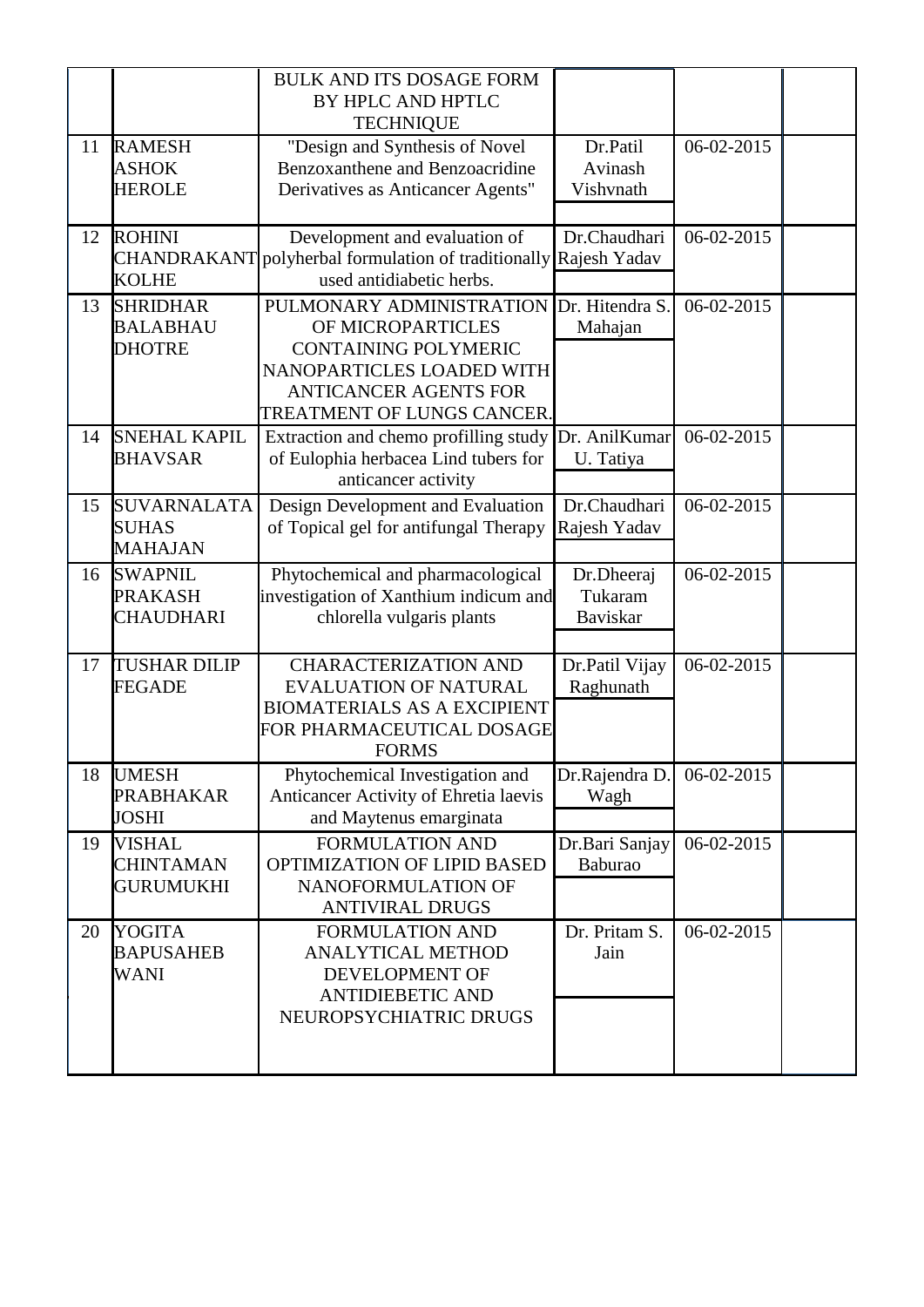Subject : Defence & Strategic Studies

| S.No.                 | Name of<br>Candidate                                     | Topic of Research                                                                   | Name of<br>Supervisor<br>Name of Co-<br>supervisor | Date of<br>Registration | <b>Remarks</b> |
|-----------------------|----------------------------------------------------------|-------------------------------------------------------------------------------------|----------------------------------------------------|-------------------------|----------------|
|                       | <b>RAVINDRA</b><br><b>BABURAO</b><br><b>BAVISKAR</b>     | दक्षिण आशियाई क्षेत्रीय सहकार्य<br>सघटनेत (सार्क) भारताची आर्थिक<br>भमिका एक अभ्यास | Dr. Gulab Hari<br>Nikumbh                          | 04-02-2015              |                |
| $\mathcal{D}_{\cdot}$ | <b>UPENDRA</b><br><b>JAIVANTRAO</b><br><b>DHAGADHAGE</b> | नंदरबार जिल्ह्यातील आदिवासींची<br> आरोग्य सुरक्षा : एक अभ्यास (२००५- <br>२०१५).     | Dr. Gulab Hari<br>Nikumbh                          | 04-02-2015              |                |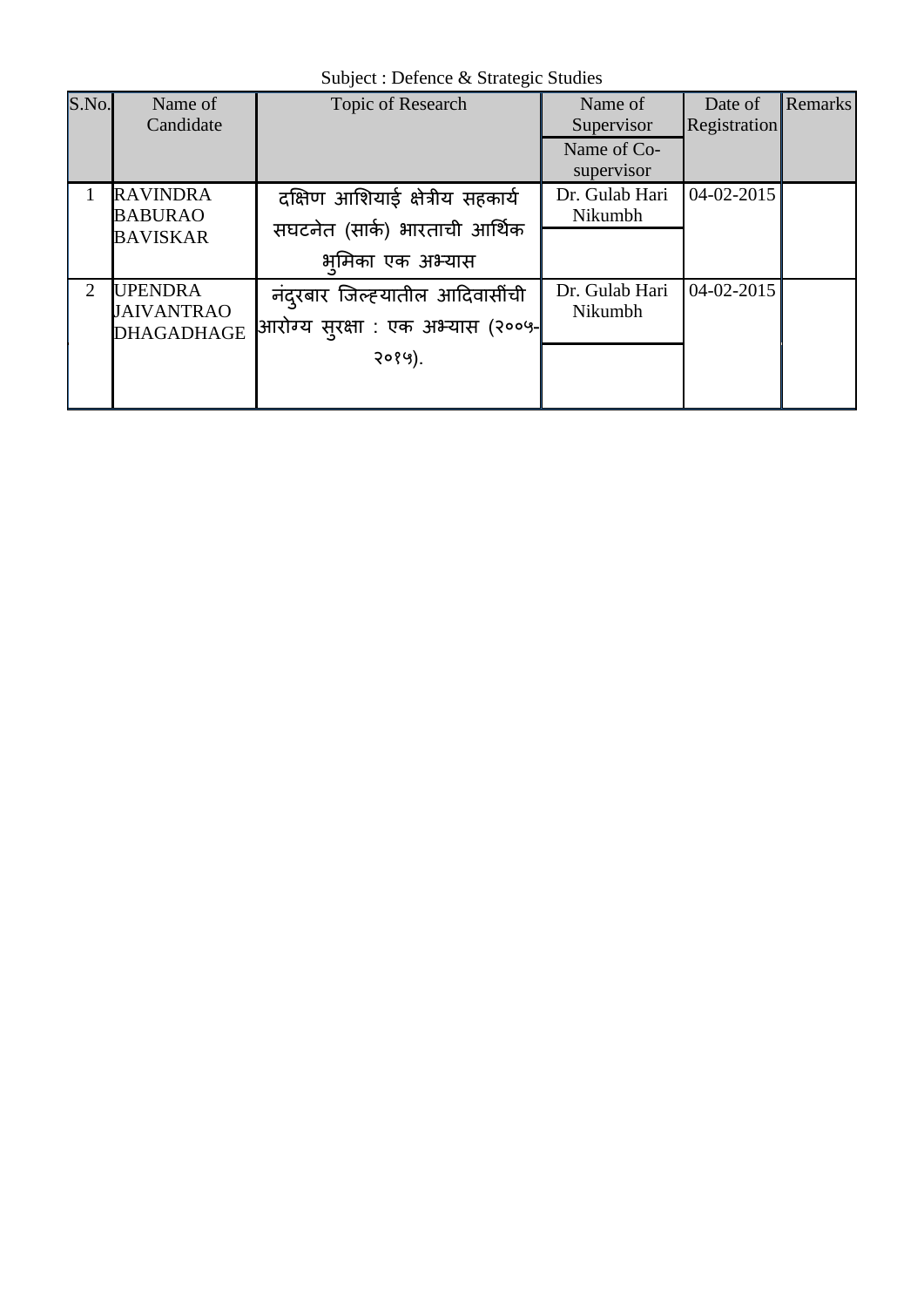Subject : Economics

| S.No. Name of Candidate | Topic of Research             | Name of Supervisor | Date of          | <b>Remarks</b> |
|-------------------------|-------------------------------|--------------------|------------------|----------------|
|                         |                               | Name of Co-        | Registration     |                |
|                         |                               | supervisor         |                  |                |
| MINAKSHI                | Economic Impact of Human      | Dr. Sanjay Patil   | $04 - 02 - 2015$ |                |
| <b>SANDIP SONI</b>      | Resource Management (H.R.M.)  | Dr. S. D. Joshi    |                  |                |
|                         | Practices in Telecom Industry |                    |                  |                |
|                         | with reference to Gurgaon (   |                    |                  |                |
|                         | $2005 - 2015$                 |                    |                  |                |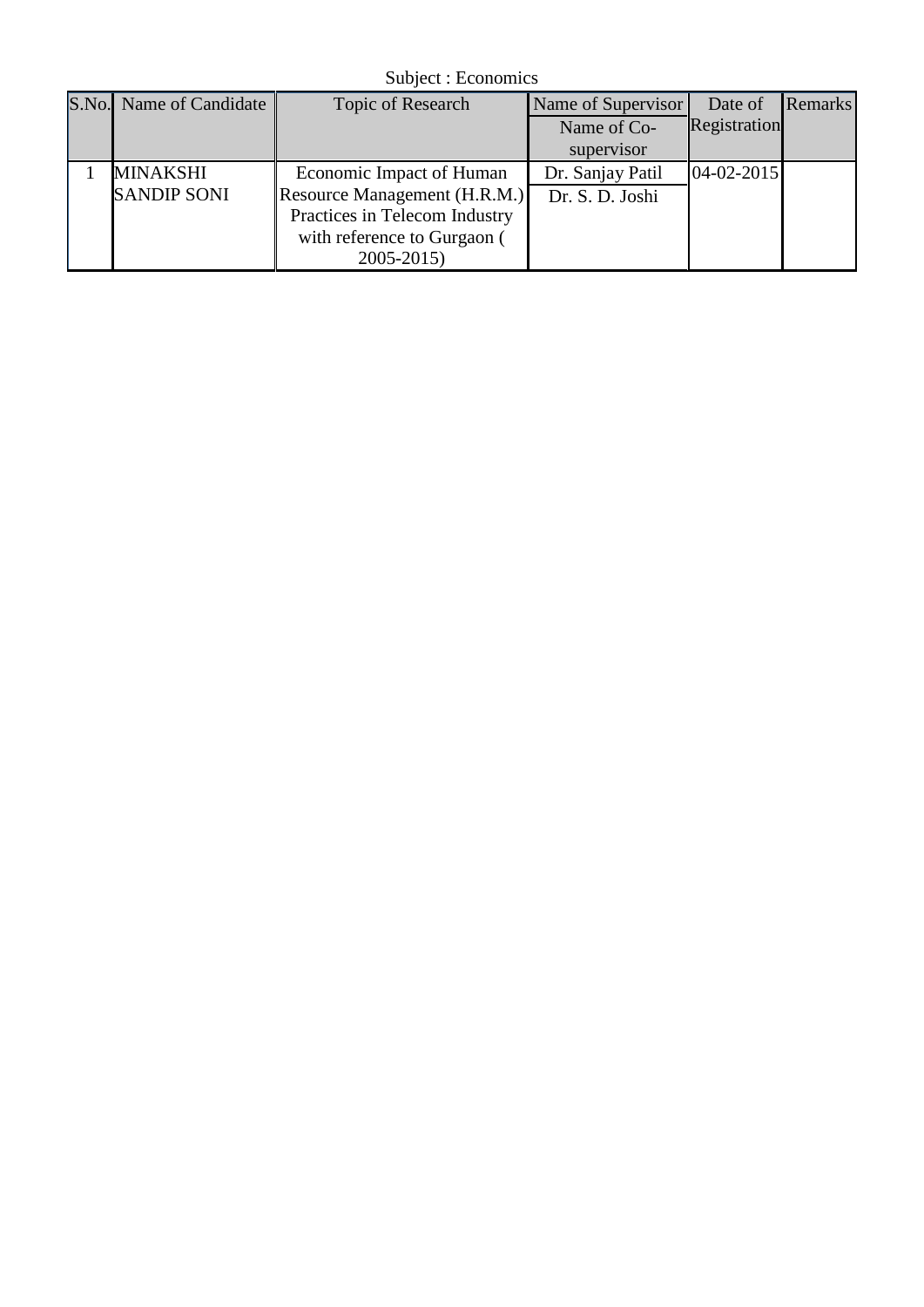|                |                                                     | Subject : History                                                                                                                                          |                                                         |                         |         |
|----------------|-----------------------------------------------------|------------------------------------------------------------------------------------------------------------------------------------------------------------|---------------------------------------------------------|-------------------------|---------|
|                | S.No. Name of Candidate                             | Topic of Research                                                                                                                                          | Name of<br>Supervisor<br>Name of Co-<br>supervisor      | Date of<br>Registration | Remarks |
| $\mathbf{1}$   | <b>ARUN</b><br><b>AVACHITRAO</b><br><b>PATIL</b>    | मराठ्यांच्या अमदानीतील कोकण<br>प्रदेशातील बंदरांचे प्रशासन, उदयोगधंदे,<br>व्यापार आणि नागरिकरण यांचा<br>ऐतिहासिक अभ्यास - (इ.सं. १६३० ते<br>8 <sub>5</sub> | Dr. Vasant<br><b>Shrawan Desale</b>                     | 04-02-2015              |         |
| $\overline{2}$ | <b>BHAGWAN</b><br>SUKHADEV<br><b>PANDE</b>          | रामचंद्रदेव यादव यांच्या अभिलेखांतून<br>येणाऱ्या स्थलनामांचा शोध : एक<br>पुरातत्त्वीय अभ्यास                                                               | Dr. Prashant S<br>Deshmukh<br>Dr. Arunchandra<br>Pathak | 29-06-2015              |         |
| $\overline{3}$ | <b>BHUSHAN</b><br><b>SHANTARAM</b><br>WANKHEDE      | स्वातंत्र्योत्तर काळातील खानदेशातील<br>राजकीय, सामाजिक, आर्थिक  व<br>सांस्कृतिक चळवळी - एक ऐतिहासिक<br>अभ्यास (इ.स. १९४७ ते २०१५)                          | Dr. Sunil C<br>Amrutkar                                 | 04-02-2015              |         |
| $\overline{4}$ | <b>DINESH</b><br><b>RAMRAO</b><br><b>PATIL</b>      | खान्देशातील सशस्त्र लढे(इ-स-१८१८ ते<br>इ-स-१९४७)                                                                                                           | Dr. Khairnar<br>Sanjay D.                               | 04-02-2015              |         |
| 5              | <b>DIPAK DINKAR</b><br><b>KINGE</b>                 | पेशवेकालीन नशिराबाद परगणा - एक<br>ऐतिहासिक अभ्यास                                                                                                          | Dr. (Smt.)<br>Ujjwala J<br>Nehete                       | 04-02-2015              |         |
| 6              | <b>HITESH</b><br>VASANT FIRKE                       | धनाजी नाना चौधरी आणि त्यांचा<br>वारसा यांच्या कार्याचा ऐतिहासिक<br>अभ्यास                                                                                  | Dr. (Smt.)<br>Ujjwala J<br>Nehete                       | 25-05-2015              |         |
| $\overline{7}$ | <b>MANISH</b><br><b>RAGHUNATH</b><br><b>KARANJE</b> | अमळ्नेर तालुक्यातील धार्मिक,<br>सामाजिक, सांस्कृतिक, आर्थिक, राजकीय<br>वाटचालीचा ऐतिहासिक आढावा (इ. स.<br>$8800 - 2000$                                    | Dr. Sunil C<br>Amrutkar                                 | 04-02-2015              |         |
| 8              | <b>MURLIDHAR</b><br><b>SAMPAT</b><br><b>RATHOD</b>  | श्री संत सेवालाल महाराज जीवन व<br>कार्य : एक ऐतिहासिक अभ्यास (१८ व<br>१९ व्या शतकातील गोर बंजारा<br>समाजाची वसाहत रचना व<br>समाजजीवन)                      | Dr. Arunchandra 04-02-2015<br>Pathak                    |                         |         |
| 9              | <b>POPAT</b><br><b>KASHIRAM</b><br><b>GAIKWAD</b>   | भारतीय स्वात्नत्र्य लढ्यात खान्देशातील <br>आदिवासीन्चा सहभाग                                                                                               | Dr. Sulochana A $ 25-05-2015 $<br>Patil                 |                         |         |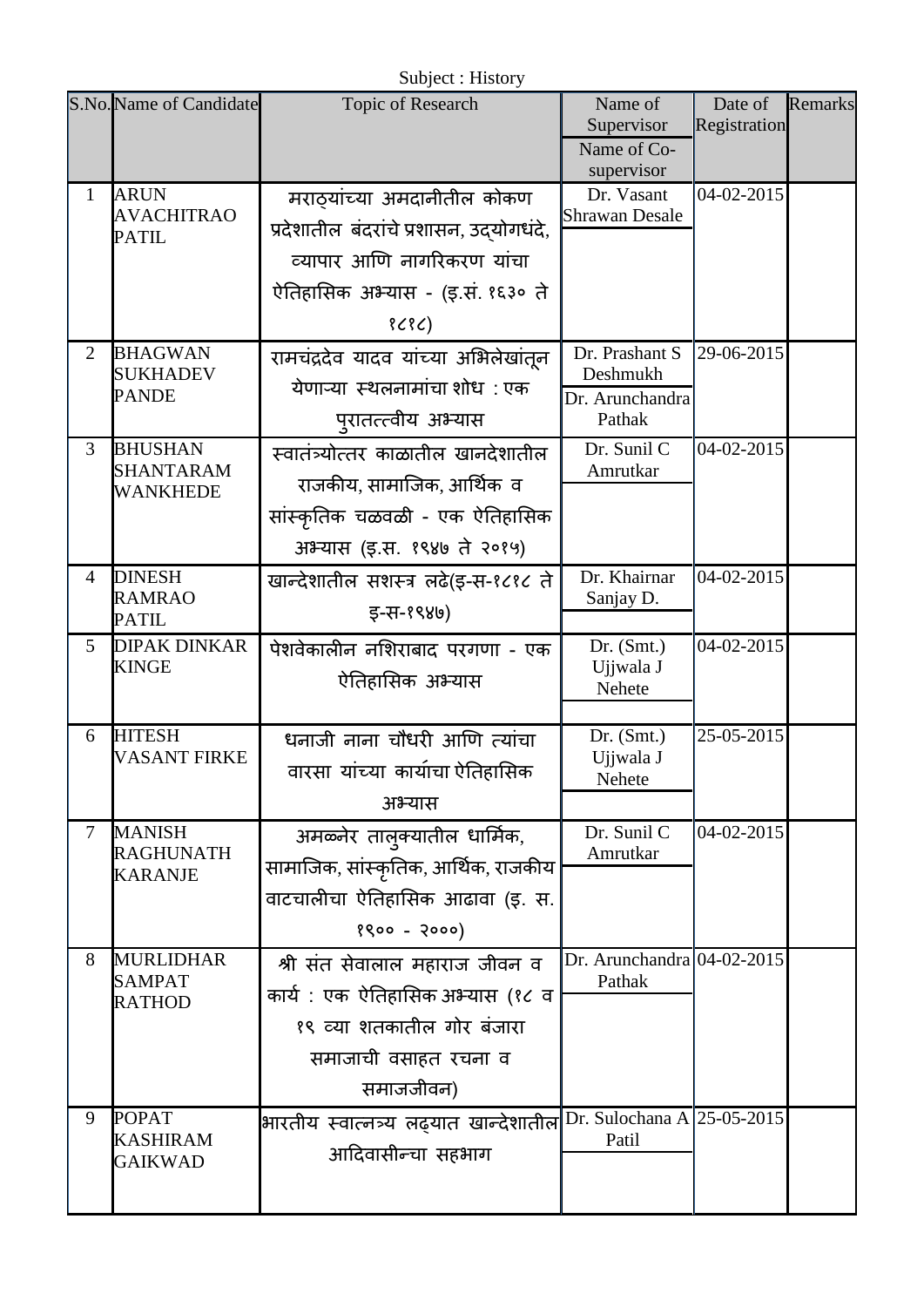| 10 | <b>SATISH</b><br><b>MADHUKAR</b><br><b>BORSE</b>         | प्राचीन व मध्ययुगीन स्थलनगरीचा<br>राजकीय, सामाजिक, आर्थिक व<br>सांस्कृतिक परिस्थितीचा ऐतिहासिक<br>अभ्यास                   | Dr. Chaudhari<br><b>Hiralal Ramdas</b>  | 04-02-2015       |  |
|----|----------------------------------------------------------|----------------------------------------------------------------------------------------------------------------------------|-----------------------------------------|------------------|--|
| 11 | <b>SHIVAJI</b><br><b>LAXMAN</b><br><b>MAKASARE</b>       | पेशवेकालीन म्हसवे परगणा एक<br>ऐतिहासीक अभ्यास                                                                              | Dr. (Smt.)<br>Ujjwala J<br>Nehete       | 04-02-2015       |  |
| 12 | <b>SHRIKRUSHNA</b><br><b>MADHUKAR</b><br><b>RAKHONDE</b> | जळगाव शहराच्या विशेष संदर्भात स्त्री<br>भ्रूणहत्येचा ऐतिहासिक अभ्यास.<br>कालखंड १९५१ ते २०११                               | Dr. Sulochana A $ 04-02-2015 $<br>Patil |                  |  |
| 13 | <b>SUKENDRA</b><br><b>KISANRAV</b><br>VALVI              | नंदरबार जिल्हातील आदिवासी<br>समुहाच्या धार्मिक संकल्पना आणि<br>धर्मातरांच्या सदयस्थितीचे ऐतिहासिक<br>अध्ययन                | Dr. A. M.<br>Baisane                    | 25-05-2015       |  |
| 14 | <b>SUNIL CHHOTU</b><br><b>PAWAR</b>                      | संयुक्त महाराष्ट्र चळवळ आणि पश्चिम <br>खानदेश एक एतिहासिक समालोचन                                                          | Dr. Sanjay<br>Jibhau Patil              | 25-05-2015       |  |
| 15 | <b>VISHWAS</b><br><b>GORAKHANATH</b><br>VALVI            | ख्रिस्ती धर्म आणी चर्चचा ऐतिहासिक<br>अभ्यास ( विशेष संदर्भ नंदुरबार जिल्हा                                                 | Dr. Sulochana A $ 04-02-2015$<br>Patil  |                  |  |
| 16 | <b>VITTHAL</b><br><b>KESHAVRAO</b><br><b>SALUNKE</b>     | खान्देशातील वस्तुसन्ग्रहालये व<br>अभिलेखागारान्चा एतिहासिक आडावा                                                           | Dr. Sulochana A 04-02-2015<br>Patil     |                  |  |
|    | 17 YASHAVANT<br><b>CHEMA GAVIT</b>                       | "ब्रिटीश राजवटीचा खानदेशातील भिल्ल<br>आदिवासी जमातीच्या समाज जीवनावर<br>पडलेला प्रभाव : एक ऐतिहासिक<br>अभ्यास" (१८५७-१९४७) | Dr. Sanjay<br>Jibhau Patil              | $25 - 05 - 2015$ |  |
| 18 | YASHAVANT<br><b>KISAN</b><br><b>SHIRSATH</b>             | डॉ बाबासाहेब आंबेडकर यांच्या<br>भाषणातून अस्पृश्य समाजाचे झालेले<br>प्रबोधनाचा ऐतिहासिक अभ्यास (<br>१९२०-१९५६)             | Dr. Sanjay<br>Jibhau Patil              | 25-05-2015       |  |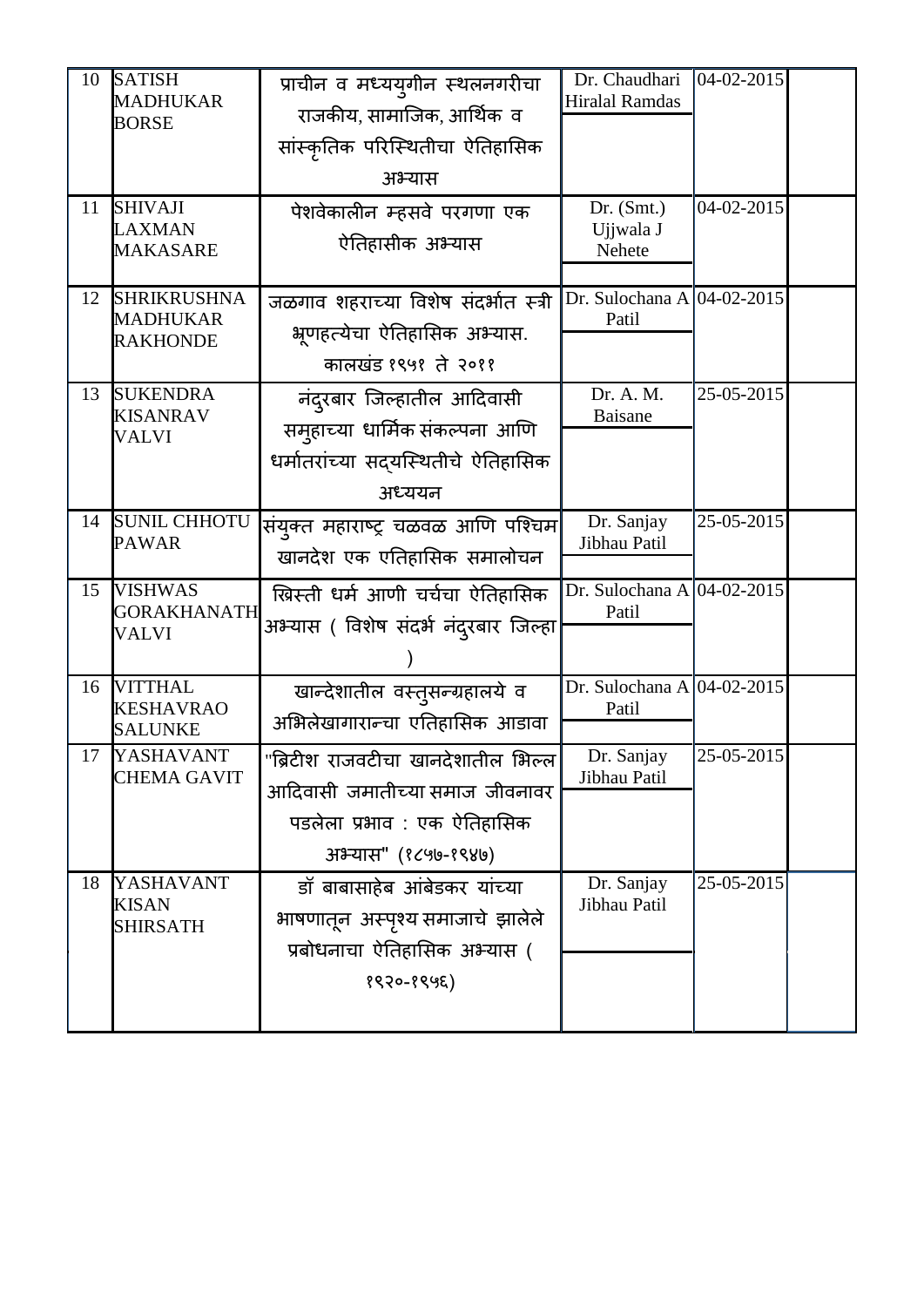Subject : Mass Communication & Journalism

| S.No.          | Name of<br>Candidate                                   | Topic of Research                                                                                                                                                        | Name of<br>Supervisor<br>Name of Co-<br>supervisor | Date of<br>Registration | Remarks |
|----------------|--------------------------------------------------------|--------------------------------------------------------------------------------------------------------------------------------------------------------------------------|----------------------------------------------------|-------------------------|---------|
| $\mathbf{1}$   | <b>MANISHA</b><br><b>SUBHASH</b><br><b>MOHOD</b>       | म् <b>द्रीत माध्यमातील व्यवसायिकरण आणि</b><br>वृत्तपत्रांच्या बदलत्या भूमिका - एक<br>चिकित्सक अभ्यास                                                                     | Dr. Tukaram<br>Daud                                | 04-02-2015              |         |
| $\overline{2}$ | <b>PRAVIN</b><br><b>MOHANLAL</b><br><b>CHANDANKAR</b>  | जैन उद्योग समुहाचा कॉर्पोरेट जनसंपर्क:<br>एक अभ्यास                                                                                                                      | Dr. Tukaram<br>Daud                                | 04-02-2015              |         |
| 3              | <b>RAJENDRA</b><br><b>KASHINATH</b><br><b>PATIL</b>    | महाराष्ट्र राज्य मार्ग परिवहन<br>महामंडळाचा जनसंपर्क:एक चिकित्सक<br>अभ्यास                                                                                               | Dr. Tukaram<br>Daud                                | 04-02-2015              |         |
| 4              | <b>VAIJENATH</b><br><b>TRIMBAKRAO</b><br><b>KATKAR</b> | विकास संवादात सोशल मीडियाची<br>उपयोगिता आणि प्रभाव:एक चिकित्सक<br>अभ्यास विशेष संदर्भ खान्देश क्षेत्र                                                                    | Dr. Sudhir B.<br><b>Bhatkar</b>                    | 25-05-2015              |         |
| 5              | <b>VISHVJEET</b><br><b>DAGADU</b><br><b>CHAUDHARI</b>  | खान्देशातील शैक्षणिक पत्रकारितेचे<br>विश्लेषणात्मक अध्ययन : एक चिकित्सक<br>अभ्यास (विशेष संदर्भ: लोकमत , सकाळ<br>, महाराष्ट्र टाइम्स - जानेवारी २०१४ ते<br>डिसेंबर २०१६) | Dr. Sudhir B.<br><b>Bhatkar</b>                    | 04-02-2015              |         |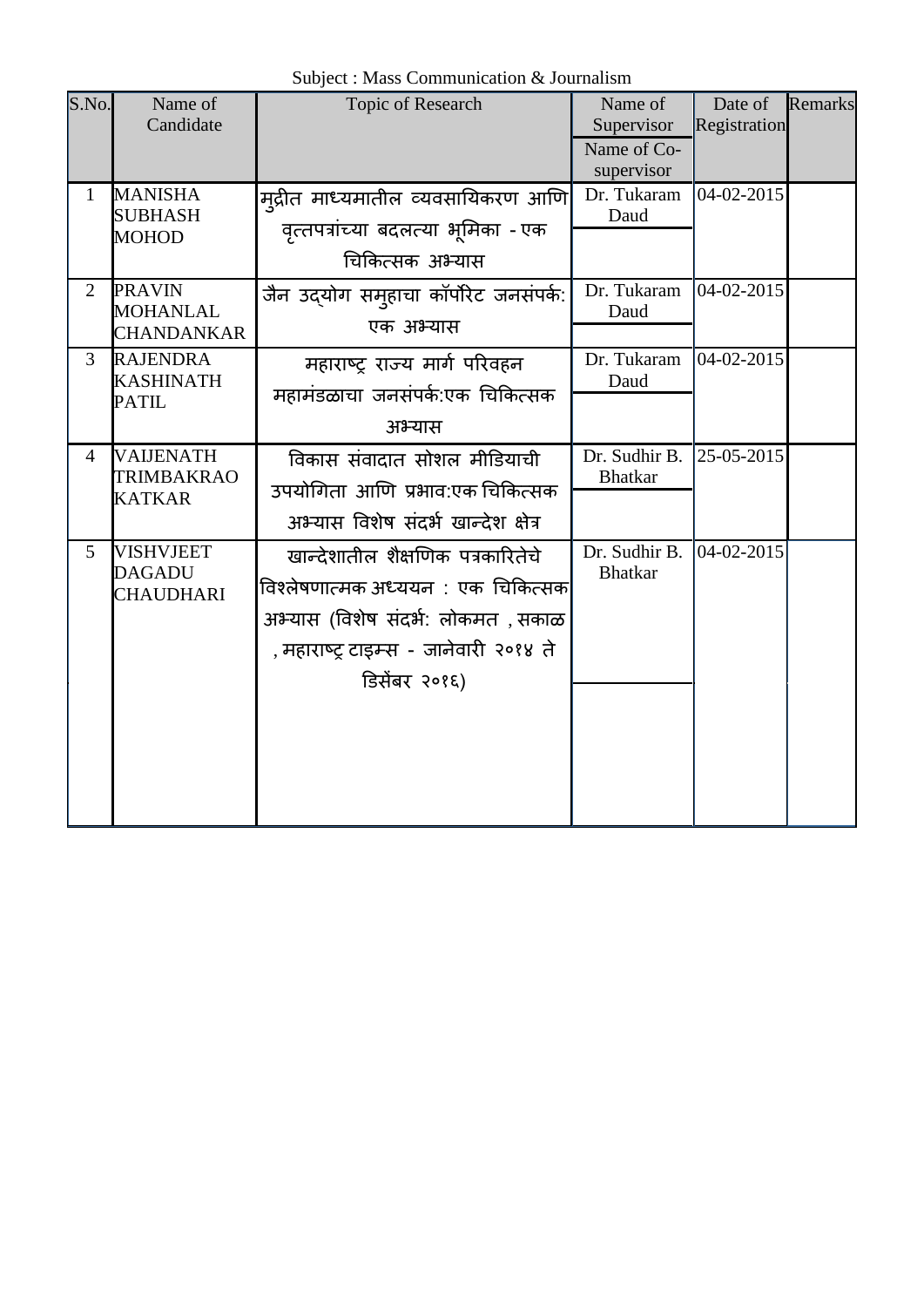| Date of<br>Remarks |
|--------------------|
| Registration       |
|                    |
| 04-02-2015         |
|                    |
|                    |
|                    |
|                    |
| 04-02-2015         |
|                    |
|                    |
|                    |
|                    |
| 04-02-2015         |
|                    |
|                    |
|                    |
| 04-02-2015         |
|                    |
|                    |
|                    |
|                    |
| 04-02-2015         |
|                    |
| 04-02-2015         |
|                    |
|                    |
|                    |
| 25-05-2015         |
|                    |
|                    |
| $04 - 02 - 2015$   |
|                    |
|                    |
|                    |
|                    |
|                    |
|                    |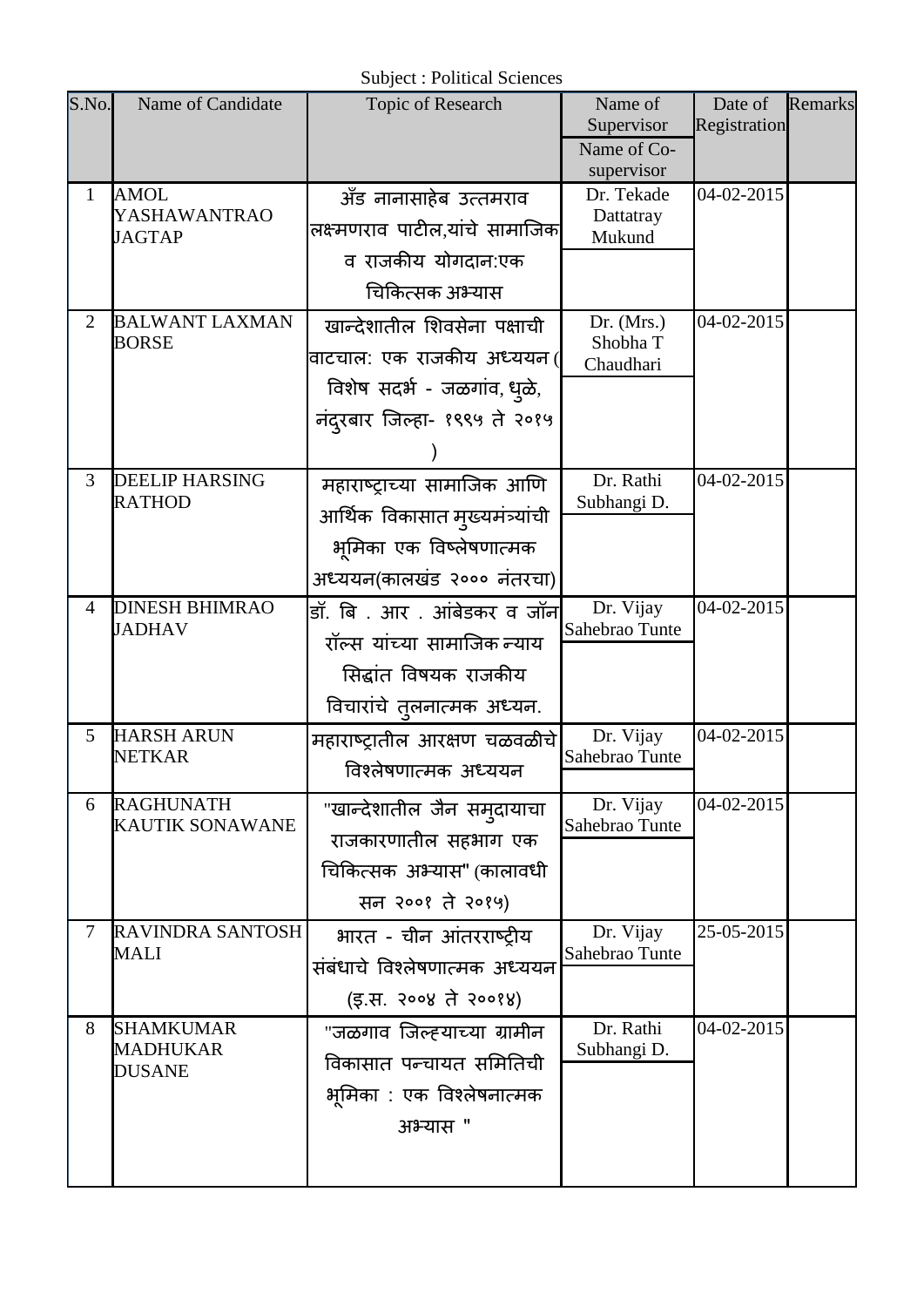| 9  | <b>SUNIL</b><br><b>MACHCHINDRANATH</b><br><b>RAJPUT</b> | "खान्देशातील राजपूत समुदायाचा <br>सामाजिक व राजकीय विकासाचा<br>विश्लेषणात्मक अभ्यास" | Dr. Tekade<br>Dattatray<br>Mukund | $04 - 02 - 2015$ |  |
|----|---------------------------------------------------------|--------------------------------------------------------------------------------------|-----------------------------------|------------------|--|
| 10 | VISHAL PRABHAKAR<br><b>BORSE</b>                        | "खान्देशातील लोकप्रतिनिधीचा<br>विधानसभेतील कामकाजाचा<br>अभ्यास"(कालखड-२००४ ते २०१४)  | Dr. Tekade<br>Dattatray<br>Mukund | 25-05-2015       |  |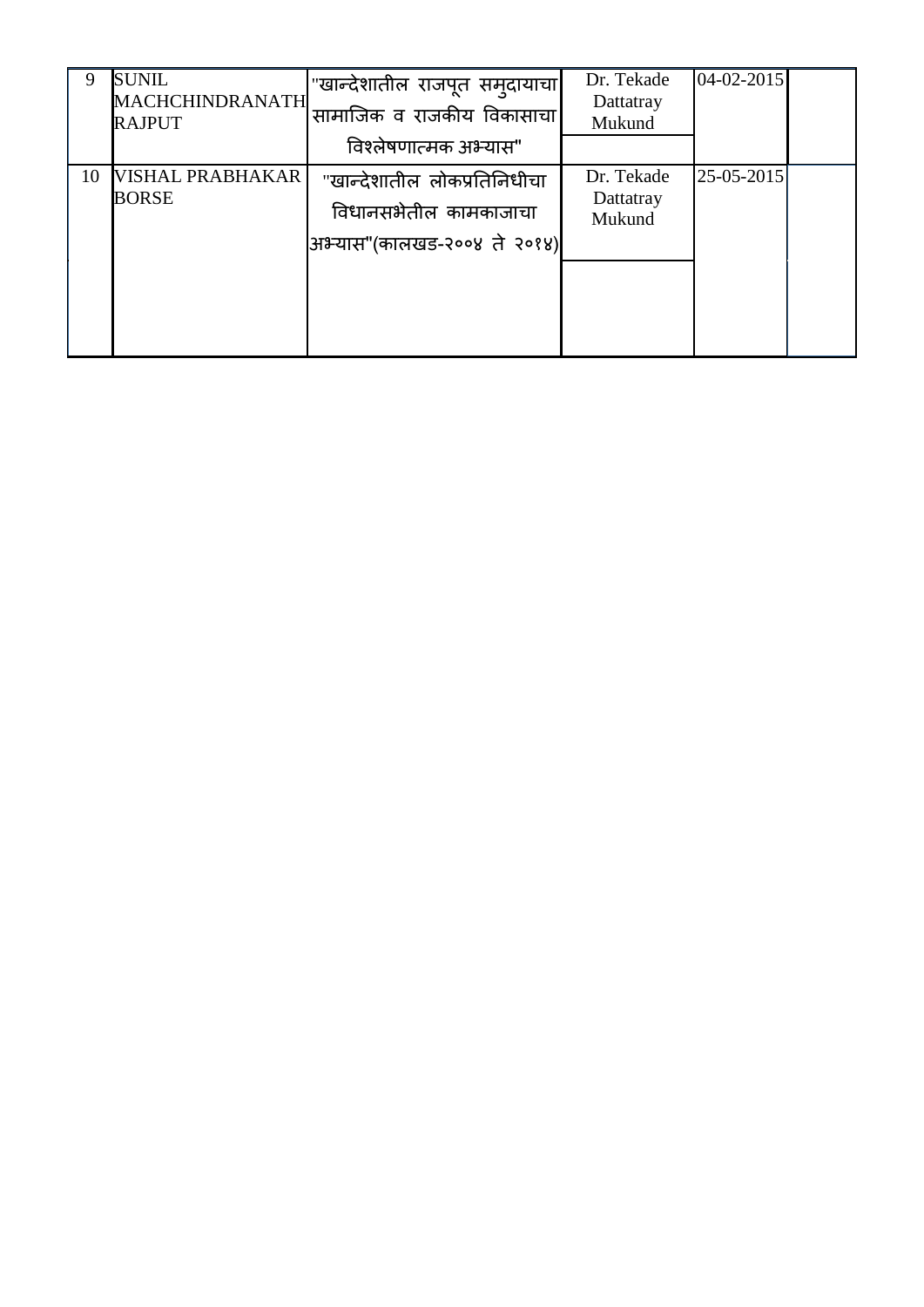Subject : Psychology

| S.No. | Name of           | Topic of Research             | Name of Supervisor | Date of        | Remarks |
|-------|-------------------|-------------------------------|--------------------|----------------|---------|
|       | Candidate         |                               | Name of Co-        | Registration   |         |
|       |                   |                               | supervisor         |                |         |
|       | <b>HANUMAN</b>    | <b>EFFECTS OF YOGA</b>        | Dr.Bharat T        | $ 25-05-2015 $ |         |
|       | <b>RAMCHANDRA</b> | <b>INTERVENTION ON STRESS</b> | Labhane            |                |         |
|       | <b>PALAVE</b>     | AND QUALITY OF SLEEP IN       |                    |                |         |
|       |                   | <b>MIGRAINE PATIENTS</b>      |                    |                |         |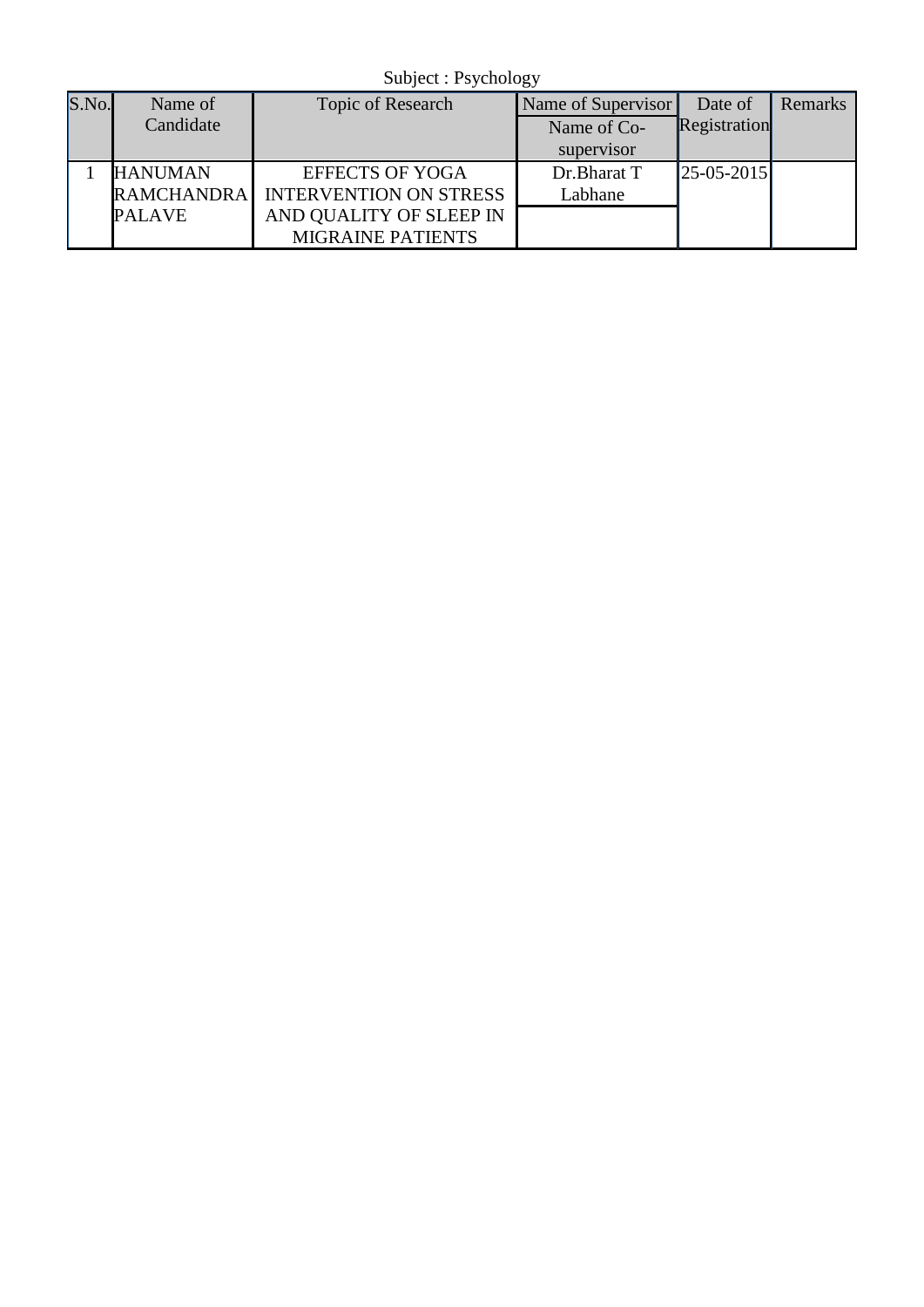Subject : Social Work

|                | S.No. Name of Candidate           | Topic of Research                                                            | Name of                                | Date of                 | Remarks |
|----------------|-----------------------------------|------------------------------------------------------------------------------|----------------------------------------|-------------------------|---------|
|                |                                   |                                                                              |                                        | Supervisor Registration |         |
|                |                                   |                                                                              | Name of Co-                            |                         |         |
| 1              | <b>ANITA MAKKAN</b>               |                                                                              | supervisor<br>$Dr.Rakesh P 04-02-2015$ |                         |         |
|                | <b>KHEDKAR</b>                    | राष्ट्रीय ग्रामीण आरोग्य अभियान अंतर्गत                                      | Chaudhari                              |                         |         |
|                |                                   | राबविण्यात येणाऱ्या जननी स् <b>रक्षा योजनेचा</b>                             |                                        |                         |         |
|                |                                   | लाभ घेणाऱ्या महिलांच्या जिवनमानावर                                           |                                        |                         |         |
|                |                                   | होणाऱ्या परिणामांचे समाजकार्य                                                |                                        |                         |         |
|                |                                   | दृष्टीकोनातुन अध्ययन ( विशेष  संदर्भ                                         |                                        |                         |         |
|                |                                   | जळगाव जिल्हा )                                                               |                                        |                         |         |
| $\overline{2}$ | <b>JUGAL</b>                      | <b>IMPACT OF PANCHAYAT RAJ</b>                                               | Dr.Yashwant 04-02-2015                 |                         |         |
|                | <b>PRABHAKAR</b><br><b>GHUGE</b>  | <b>SYSTEM ON EMPOWERMENT OF</b><br><b>WOMEN REPRESENTATIVE</b>               | G Mahajan                              |                         |         |
|                |                                   | THROUGH SOCIAL WORK                                                          |                                        |                         |         |
|                |                                   | APPROACH: A STUDY (SPECIAL                                                   |                                        |                         |         |
| 3              | <b>JYOTI VASANT</b>               | REFERENCE: JALNA DISTRICT)                                                   | Dr.Raipure                             | 04-02-2015              |         |
|                | <b>BHAVSAR</b>                    | कौट्ंबिक हिंसाचार प्रतिबंधक कायदा २००५                                       | Vinod                                  |                         |         |
|                |                                   | च्या परिणामकारकतेचे अध्ययन (विशेष                                            | Ajabrao                                |                         |         |
|                |                                   | संदर्भ - जळगाव जिल्ह्यातील २०१० ते                                           |                                        |                         |         |
|                |                                   | २०१५ पर्यंत निकाली निघालेल्या केसेस)                                         |                                        |                         |         |
| $\overline{4}$ | <b>NAYNA</b><br><b>NAMDEVBHAI</b> | A Study of Impact of development<br>services of MAVIM on rural women from    | Dr.Sanjeev $S$ 04-02-2015              |                         |         |
|                | <b>SONUNI</b>                     | Jalgaon district                                                             | Pagare                                 |                         |         |
| 5              | <b>PITAMBAR</b>                   | महिला बचत गटांमार्फत क़्टीर व                                                | $Dr.Rakesh P 25-05-2015$               |                         |         |
|                | <b>NARAYAN</b><br><b>BHAVSAR</b>  | लघुउद्योग व्यवसायात गुंतलेल्या महिलांचा                                      | Chaudhari                              |                         |         |
|                |                                   | सामाजिक, आर्थिक स्थितीवर झालेल्या                                            |                                        |                         |         |
|                |                                   | विकासात्मक परिणामांचे  समाजकार्य                                             |                                        |                         |         |
|                |                                   | दृष्टीकोनातून अध्ययन. (विशेष संदर्भ -                                        |                                        |                         |         |
|                |                                   | जळगाव जिल्हा)                                                                |                                        |                         |         |
| 6              | PRIYADARSHNI                      | नर्मदा सरदार सरोवर प्रकल्पांतर्गत                                            | Dr.Sanjeev S $ 04-02-2015 $            |                         |         |
|                | <b>SHRINIWAS</b>                  |                                                                              | Pagare                                 |                         |         |
|                | <b>THAKUR</b>                     | पुनर्वसन झालेल्या कुटुंबांच्या सामाजिक व                                     |                                        |                         |         |
|                |                                   | आर्थिक बदलांचा अभ्यास (विशेष संदर्भ :-                                       |                                        |                         |         |
|                |                                   | नंदरबार जिल्हा)                                                              |                                        |                         |         |
| 7              | <b>PURNIMA</b><br><b>NARAYAN</b>  | अमरावती विभागातील तृतीय पंथीय                                                | Dr. Randhe<br>Ramrao B.                | 04-02-2015              |         |
|                | <b>SANDHANI</b>                   | सम् दायातील सामाजिक परिस्थितीचा एक                                           |                                        |                         |         |
|                |                                   | अभ्यास विशेष संदर्भ : अमरावती अकोला                                          |                                        |                         |         |
| 8              | <b>RAMA</b>                       | An Exploratory Study of corporate social                                     | Dr.Raipure                             | 04-02-2015              |         |
|                | <b>RAJENDRA</b><br><b>THUSE</b>   | responsibility in Khandesh (Ref.<br>Companise in Jalgaon and Dhule District) | Vinod<br>Ajabrao                       |                         |         |
|                |                                   |                                                                              |                                        |                         |         |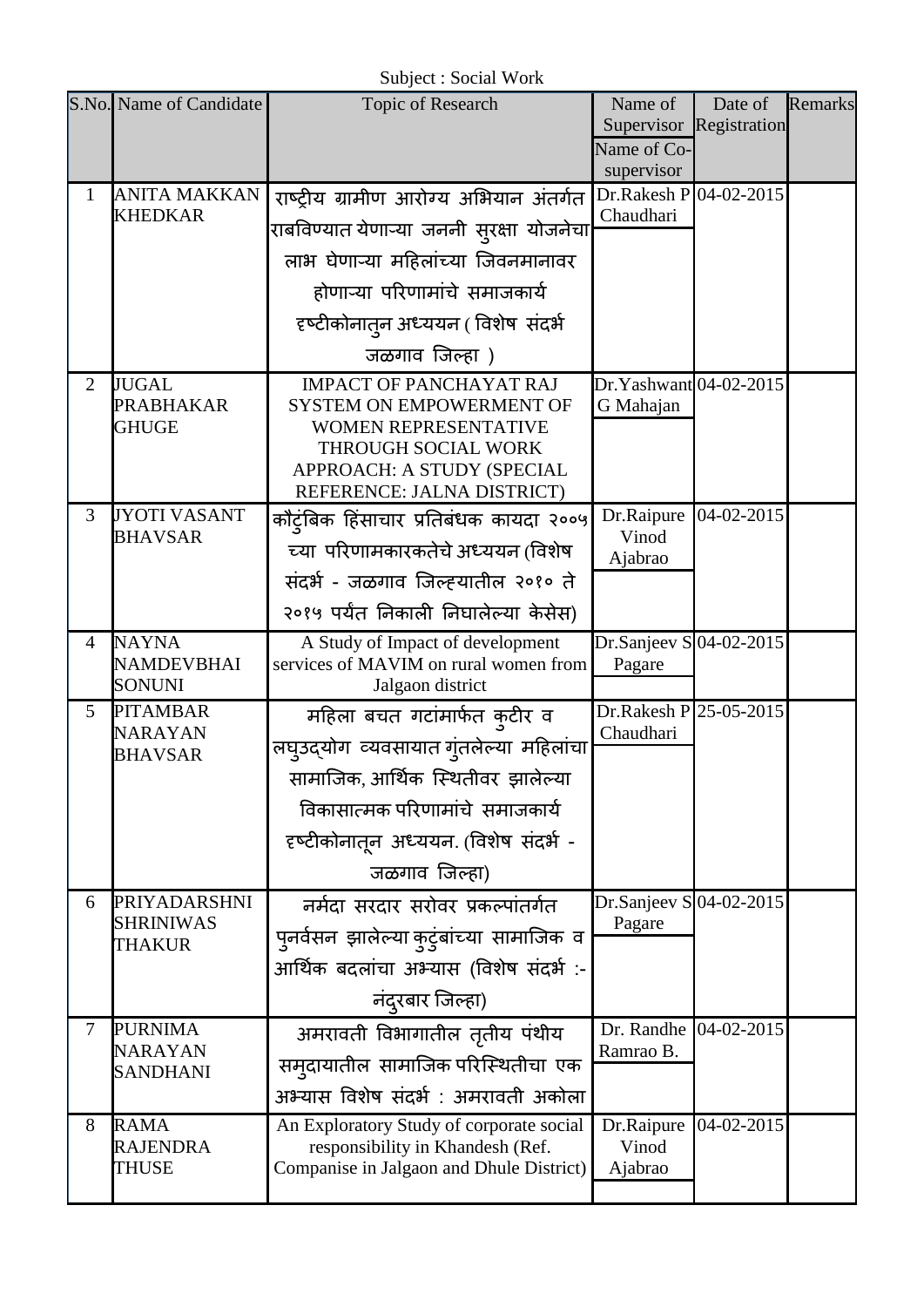| 9  | VIJAY                           | शासकिय व अन्दानित आश्रमशाळांचा           | Dr.Raipure                           | $04 - 02 - 2015$ |  |
|----|---------------------------------|------------------------------------------|--------------------------------------|------------------|--|
|    | <b>GULABRAO</b><br><b>KOWE</b>  | त्तलनात्मक अभ्यास (संदर्भ :- अतिरिक्त    | Vinod<br>Ajabrao                     |                  |  |
|    |                                 | आदिवासी आयुक्तालय ठाणे                   |                                      |                  |  |
|    |                                 | विभागाअंतर्गत येणाया आश्रम शाळा )        |                                      |                  |  |
| 10 | <b>VIKRANT</b><br><b>RAMESH</b> | आदिवासींचे स्वशासन म्हणून पंचायत क्षेत्र | Dr.Rakesh P 04-02-2015 <br>Chaudhari |                  |  |
|    | <b>JADHAV</b>                   | विस्तार कायदा १९९६ (पेसा)                |                                      |                  |  |
|    |                                 | अंमलबजावणीचा आदिवासींच्या                |                                      |                  |  |
|    |                                 | जीवनशैलींवर होणाऱ्या परिणामांचे अध्ययन   |                                      |                  |  |
|    |                                 | (विशेष संदर्भ जळगाव जिल्ह्यातील          |                                      |                  |  |
|    |                                 | अनुसूचित क्षेत्र)                        |                                      |                  |  |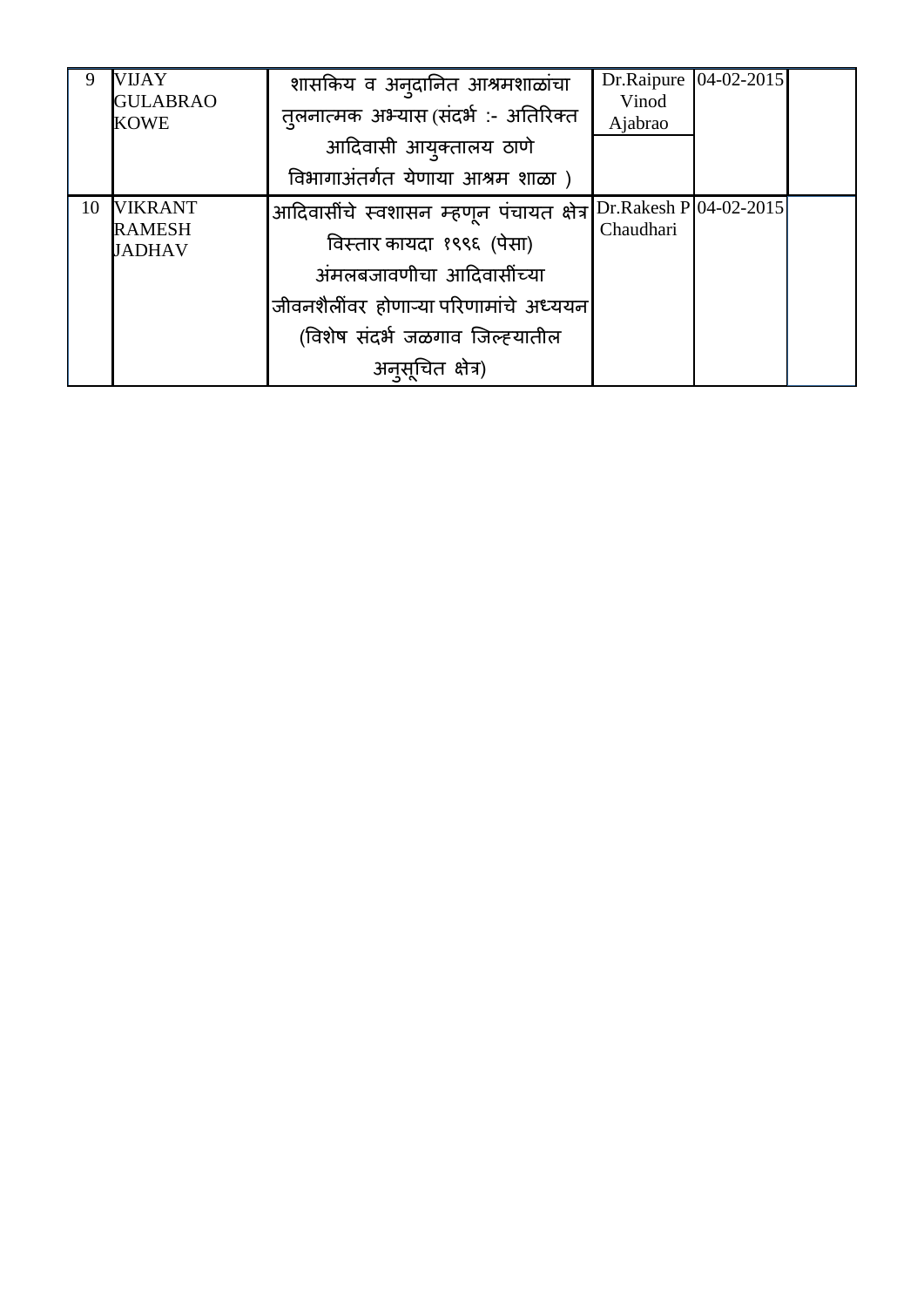Subject : Biochemistry

| S.No. Name of Candidate | Topic of Research      | Name of Supervisor    | Date of      | <b>Remarks</b> |
|-------------------------|------------------------|-----------------------|--------------|----------------|
|                         |                        | Name of Co-supervisor | Registration |                |
| <b>SAINATH</b>          | Studies on alpha       | Dr. Pawar Pankaj      | 09-02-2015   |                |
| <b>SHARAD KASAR</b>     | amylase inhibitor from | Kautikrao             |              |                |
|                         | Withania somnifera and | Prof. Dr. Maheshwari  |              |                |
|                         | its biological         | Vijay L.              |              |                |
|                         | applications           |                       |              |                |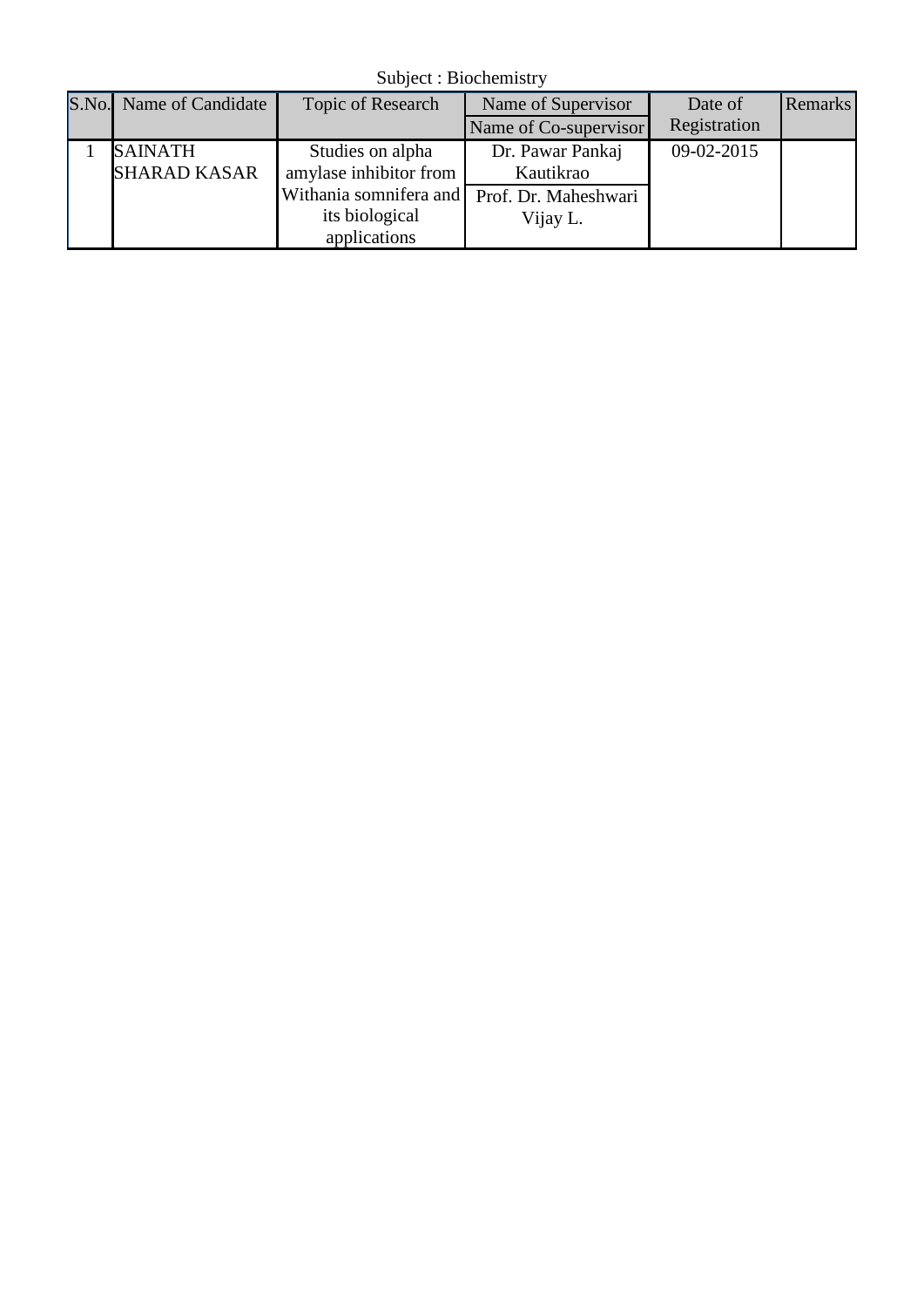Subject : Biotechnology

| S.No. | Name of            | Topic of Research              | Name of Supervisor | Date of      | Remarks |
|-------|--------------------|--------------------------------|--------------------|--------------|---------|
|       | Candidate          |                                | Name of Co-        | Registration |         |
|       |                    |                                | supervisor         |              |         |
|       | <b>DIPTARAJ</b>    | Comprehensive human            | Dr. Ulhas K. Patil | 09-02-2015   |         |
|       | <b>SANGRAMSING</b> | microbiome analysis in the     |                    |              |         |
|       | <b>CHAUDHARI</b>   | Indian rural settings.         |                    |              |         |
| 2     | <b>VETAN</b>       | Study of gut microbiota of     | Dr. Raghunath T.   | 09-02-2015   |         |
|       | <b>RAMESH</b>      | Panthara tigris tigris         | Mahajan            |              |         |
|       | <b>ZAMBARE</b>     |                                | Dr. Manoj Z.       |              |         |
|       |                    |                                | Chopda             |              |         |
| 3     | <b>VISHAL</b>      | "Development of agroinfectious | Dr. Rajput Jaysing | 09-02-2015   |         |
|       | <b>DEVIDAS</b>     | clones for Okra Enation Leaf   | Chandrasing        |              |         |
|       | <b>NARODE</b>      | Curl Virus"                    |                    |              |         |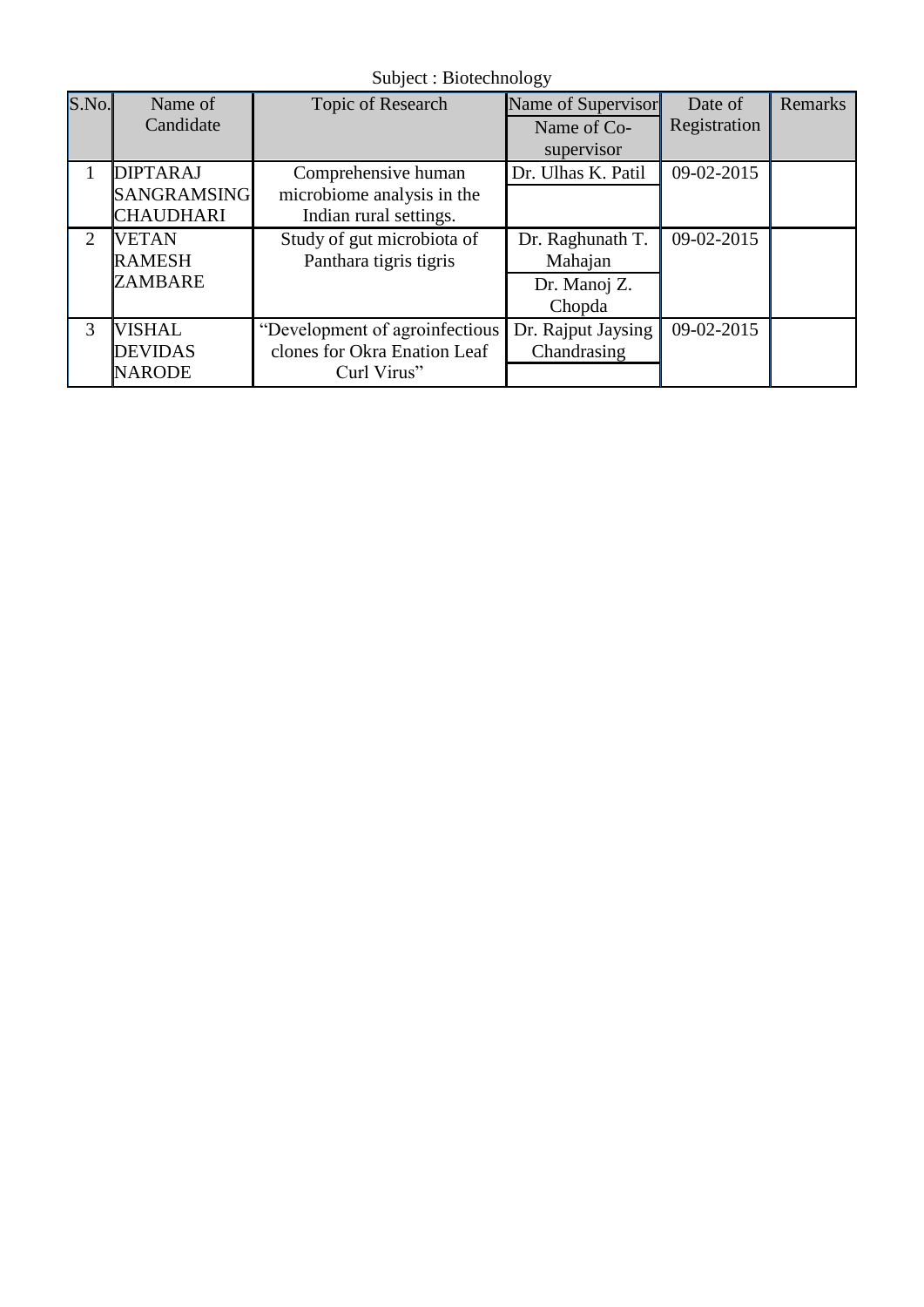| S.No.          | Name of<br>Candidate                                                | Topic of Research                                                                                                                                        | Name of<br>Supervisor                  | Date of<br>Registration | Remarks |
|----------------|---------------------------------------------------------------------|----------------------------------------------------------------------------------------------------------------------------------------------------------|----------------------------------------|-------------------------|---------|
|                |                                                                     |                                                                                                                                                          | Name of Co-<br>supervisor              |                         |         |
| 1              | <b>DINU MATHEW</b><br><b>VARGHESE</b>                               | Quantitative and Qualitative<br>assessment of flora and vegetation of<br>Satpuda mountain ranges in<br>Nandurbar and Dhule districts of<br>Maharashtra   | Dr. Borse<br>Balasaheb D.              | 09-02-2015              |         |
| $\mathfrak{2}$ | <b>NILESH</b><br><b>PURUSHOTTAM</b><br><b>JOSHI</b>                 | "Biodiversity of Lignicolous $\&$<br>Folicolous Ascomycetous Fungi<br>from North Maharashtra"                                                            | Dr. Mangal<br>Ramchandra<br>Ujjainakar | 09-02-2015              |         |
| 3              | <b>PATHAN</b><br><b>AMANULLA</b><br><b>KHAN</b>                     | 'Investigations of Phyto-constituents<br>from some ethno-medicinal plants<br>with reference to secondary<br>metabolites"                                 | Dr. Patil<br>Madhukar B.               | 09-02-2015              |         |
| 4              | <b>TAHESEEN</b><br><b>BANO</b><br><b>PYARODDIN</b><br><b>SHAIKH</b> | ETHNOBOTANICAL SURVEY,<br>PHYTOCHEMICAL AND<br>PHARMACOLOGICAL<br><b>EVALUATION OF SOME</b><br><b>MEDICINAL PLANTS OF DHULE</b><br>DISTRICT, MAHARASHTRA | Dr. Garud<br>Balasaheb<br>Daulat       | 09-02-2015              |         |

Subject : Botany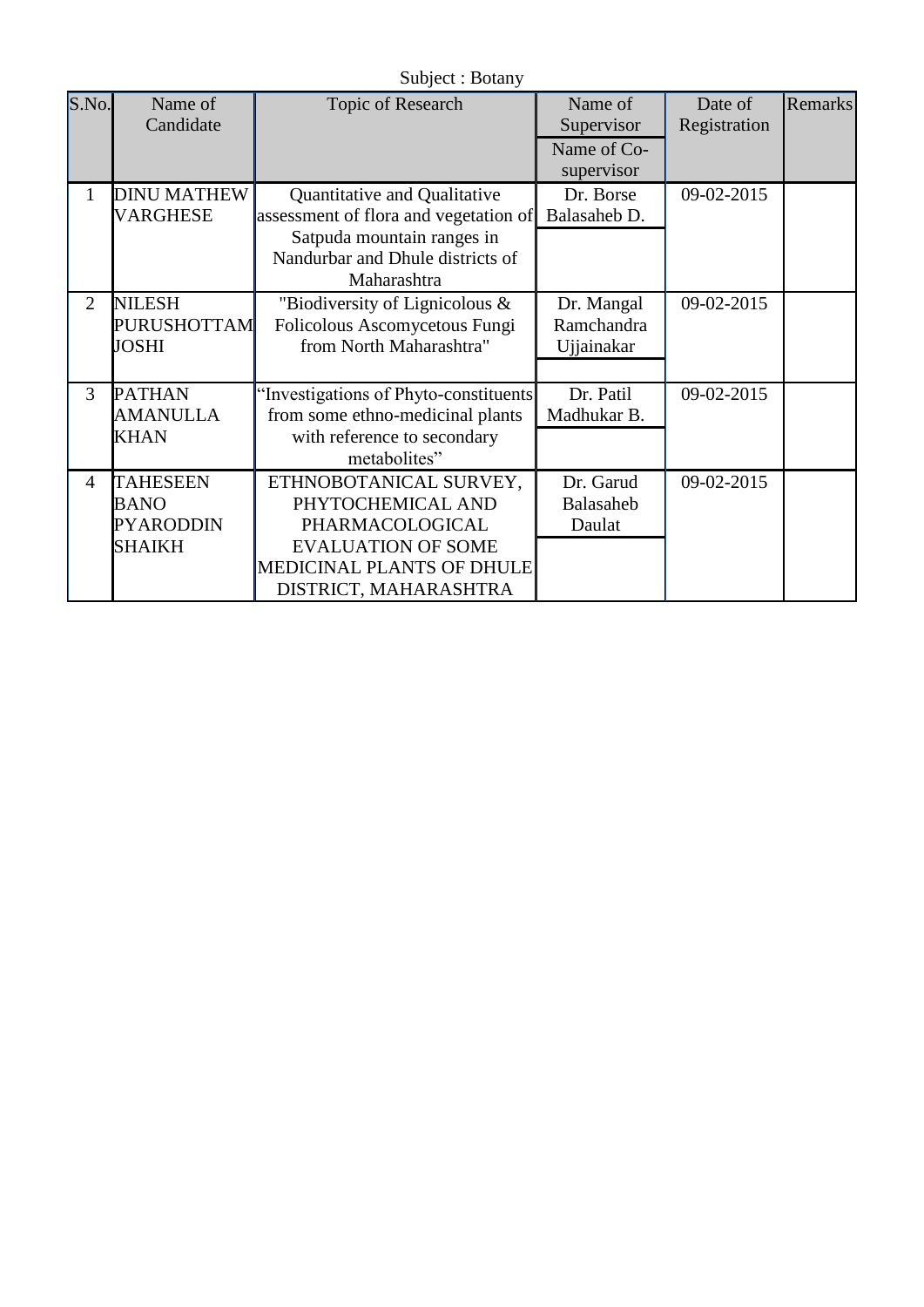Subject : Chemistry

| S.No.          | Name of Candidate                                       | <b>Topic of Research</b>                                                                                                                              | Name of<br>Supervisor<br>Name of Co-<br>supervisor                | Date of<br>Registration | Remarks |
|----------------|---------------------------------------------------------|-------------------------------------------------------------------------------------------------------------------------------------------------------|-------------------------------------------------------------------|-------------------------|---------|
| $\mathbf{1}$   | <b>ATUL SHIVAJI</b><br><b>PATIL</b>                     | Studies on Synthesis and Applications Prof. Mahulikar 09-02-2015<br>of Ionic Liquids.                                                                 | P. P.                                                             |                         |         |
| $\overline{2}$ | <b>BHIKAN</b><br><b>JAGANNATH</b><br><b>KHAIRNAR</b>    | Greener Methodologies in Transition<br>Metal Catalyzed C-C and C-N Bond<br>Forming Reactions                                                          | Dr. Chaudhari $ 09-02-2015 $<br>Bhata R.                          |                         |         |
| 3              | <b>CHNDRASHEKHAR</b><br><b>MANGO PATIL</b>              | Ionic Liquids: Green Organic<br><b>Transformation with Dual Solvent-</b><br><b>Catalyst Strategyand Its</b><br>MultidisciplinaryApplications          | Prof. (Mrs.)<br>Meshram<br>Jyotsna S.                             | 09-02-2015              |         |
| $\overline{4}$ | <b>DEVENDRA</b><br><b>SHIVRAJ</b><br><b>RAGHUVANSHI</b> | New Horizons in Zeotype<br>Heterogeneous Catalysts: Synthesis<br>and Applications                                                                     | Prof. (Mrs.)<br>Meshram<br>Jyotsna S.<br>Prof. Mahulikar<br>P. P. | 09-02-2015              |         |
| 5              | <b>ISHWAR TEJRAOJI</b><br><b>GAWALI</b>                 | <b>SYNTHESIS</b><br><b>CHARACTERIZATION AND</b><br><b>APPLICATION OF NOVEL</b><br><b>GEMINI SURFACTANTS FROM</b><br><b>RENEWABLE SOURCES</b>          | Dr. Usmani<br>Ghayas<br>Ahmad                                     | 09-02-2015              |         |
| 6              | <b>JAMATSING</b><br><b>DARBARSING</b><br><b>RAJPUT</b>  | Simple Tactics towards the Synthesis<br>of Phenolic Monoterpenes Based<br><b>Biologically Active Derivatives</b>                                      | Dr. $(Mrs.)$ .<br>Bendre R. S.                                    | 09-02-2015              |         |
| 7              | <b>JITENDRA</b><br><b>CHHAGAN</b><br><b>KHANDERAY</b>   | Renewable sources as a platform for<br>synthesis of polymeric resins and<br>reactive diluents for their applications<br>in coatings and composites    | Dr. Gite Vikas<br>Vitthal                                         | 09-02-2015              |         |
| 8              | <b>JITENDRA</b><br><b>NARAYAN</b><br><b>BORASE</b>      | <b>SYNTHESIS</b><br><b>CHARACTERISATION AND</b><br><b>BIOLOGICAL EVALUATION OF</b><br>HETEROCYCLIC SCHIFF BASES<br>AND THEIR METAL COMPLEXES          | Dr. Mahale<br>Rajendrasing<br>G.                                  | 09-02-2015              |         |
| 9              | <b>LAKHAN</b><br><b>PRAKASH</b><br><b>CHAUDHARI</b>     | <b>Electrochemical and Gravimetric</b><br>Study of some Expired Sulfa Drugs as Sureshbhai N.<br>Corrosion Inhibitor for Mild Steel in<br>acidic media | Dr. Patel                                                         | 09-02-2015              |         |
| 10             | <b>MAHENDRA</b><br><b>SHANTARAM</b><br><b>MAHAJAN</b>   | Synthesis of polymeric resins from<br>renewable based phenols and their<br>applications for coating composite<br>and encapsulation                    | Dr. Gite Vikas<br>Vitthal                                         | 09-02-2015              |         |
| 11             | <b>MAYUR ASHOK</b><br><b>PATIL</b>                      | Green and efficient protocol to<br>develop nitrogen containing<br>heterocyclic compounds through<br>multi-component reaction                          | Dr.Patil Sandip 09-02-2015<br>R.                                  |                         |         |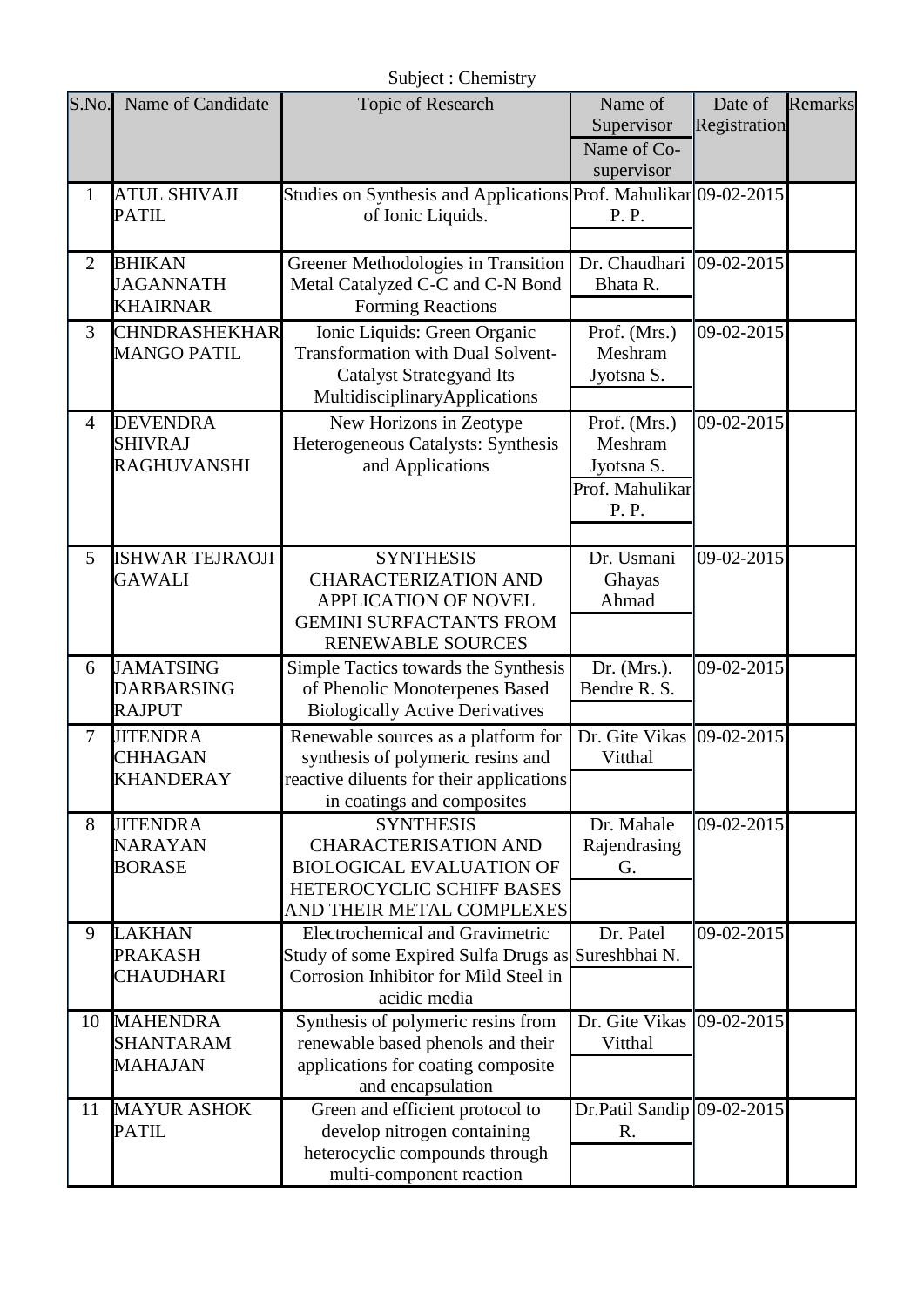| 12 | <b>MILIND SHRAVAN</b><br><b>KONDALKAR</b>              | Preparatation and Characterization of<br>Metal Oxide Nanocomposites and<br>Their Applications for removal of<br>Inorganic Pollutants from Industrial<br>Effluent | Dr. Attarde<br>Sanjay<br><b>Baliram</b>                            | 09-02-2015 |  |
|----|--------------------------------------------------------|------------------------------------------------------------------------------------------------------------------------------------------------------------------|--------------------------------------------------------------------|------------|--|
| 13 | <b>NANDKISHOR</b><br><b>BHAGWAN</b><br><b>SHIRSATH</b> | "Synthesis of polymeric composites:<br>multi-task applications"                                                                                                  | Prof. (Mrs.)<br>Meshram<br>Jyotsna S.<br>Dr. Gite Vikas<br>Vitthal | 09-02-2015 |  |
| 14 | <b>NILESH ASHOK</b><br><b>KHAIRNAR</b>                 | Design and Synthesis of Imprinted<br>Polymers by Various Methods and<br><b>Their Applications</b>                                                                | Dr. Gite Vikas<br>Vitthal                                          | 09-02-2015 |  |
| 15 | <b>NILESH</b><br><b>BHAGWAN PATIL</b>                  | Synthesis and Applications of N<br>Heterocyclic Compounds as<br>Chemosensors                                                                                     | Dr.Patil Ashok 10-06-2015<br>А.                                    |            |  |
| 16 | <b>NILESH</b><br><b>BHATUSING</b><br><b>JADHAV</b>     | SYNTHESIS,<br><b>CHARACTERIZATION &amp;</b><br><b>BIOLOGICAL EVALUATION OF</b><br><b>ISOXAZOLES FROM CYCLIC</b><br><b>IMIDES</b>                                 | Dr. Rajput<br>Shankarsing<br>Sadarsing                             | 09-02-2015 |  |
| 17 | <b>NILKANTH</b><br><b>SHIVAJI SHINDE</b>               | Assessment of electro-analytical<br>behaviour and method validation of<br>metallopharmaceutical drugs by<br>differential pulse polarography                      | Dr.Mahajan<br>Hemant A.                                            | 09-02-2015 |  |
| 18 | <b>PALLAVI</b><br><b>RAVINDRA</b><br><b>BHANGALE</b>   | Synthesis Characterization and<br><b>Biological Studies of 5-chloro</b><br>pyrazole-4-carbaldehyde Schiffs Base<br>Ligands and their metal Complexes.            | Dr. Sonar<br>Avinash<br>Nathu                                      | 09-02-2015 |  |
| 19 | PANKAJ DINESH<br><b>BAVISKAR</b>                       | Synthesis, Characterization of<br>nanophytomedicines from Curcumin<br>and studies on their antimicrobial<br>activities and water solubility                      | Dr. Narkhede<br>Hemant P.                                          | 09-02-2015 |  |
| 20 | PRADNYA SUDHIR<br><b>SATHE</b>                         | Design, synthesis and study of<br>biological activities of derivatives of<br>Thymol.                                                                             | Dr. $(Mrs.)$ .<br>Bendre R. S.                                     | 09-02-2015 |  |
| 21 | PRANITA KAILAS<br><b>PATIL</b>                         | <b>Evaluation Of Biological Activities</b><br>Of Newer Heterocyclic Compounds.                                                                                   | Prof. More<br>Dhananjay H.                                         | 09-02-2015 |  |
| 22 | <b>PRASHANT</b><br><b>BHIMRAO KOLI</b>                 | Synthesis, characterization of doped<br>semiconducting nanomaterials and<br>their applications in gas sensing and<br>effluent treatment.                         | Dr.Kapdnis<br>Kailas H.<br>Dr. Deshpande<br>Uday G.<br>(Retired)   | 09-02-2015 |  |
| 23 | <b>PRAVIN</b><br><b>SUDHAKAR</b><br><b>KARANDIKAR</b>  | Preparation and Characterization of<br>Polymeric Microcapsules from<br>Naturally Occurring Phenols for<br><b>Control Release of Bioactive</b><br>Molecules       | Dr. (Mrs.).<br>Bendre R. S.                                        | 09-02-2015 |  |
| 24 | PRITAM DADAJI<br><b>TORAWANE</b>                       | Synthesis, characterization of Schiff<br>Base and its utility in molecular<br>recognition                                                                        | Prof. Borse<br>Amulrao U.                                          | 09-02-2015 |  |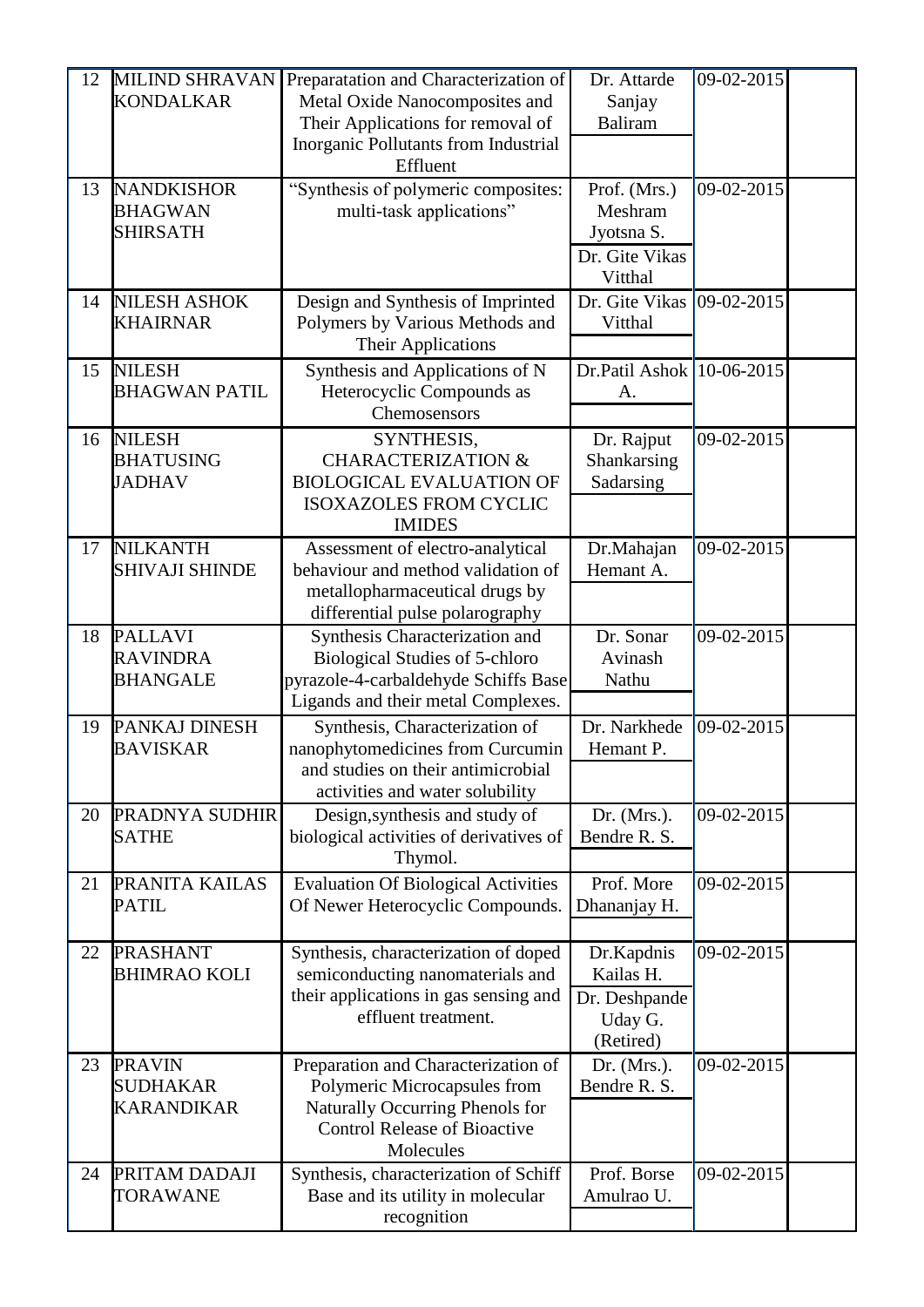| 25 | PRITESH RAMESH                  | <b>SYNTHESIS OF N- ARYLAMINES</b>                         | Dr.Patil Ashok 09-02-2015                      |            |  |
|----|---------------------------------|-----------------------------------------------------------|------------------------------------------------|------------|--|
|    | <b>JAIN</b>                     | AND THEIR NOVEL                                           | А.                                             |            |  |
|    |                                 | HETEROCYCLIC DERIVATIVES                                  |                                                |            |  |
|    |                                 | AND THEIR BIOLOGICAL                                      |                                                |            |  |
|    |                                 | <b>SCREENING</b>                                          |                                                |            |  |
| 26 | <b>PUSHPALATA</b>               | Studies on Structural, Optical and                        | Dr. Patel                                      | 09-02-2015 |  |
|    | <b>VIJAY</b>                    | Electrical Properties of CdSe, ZnSe                       | Sureshbhai N.                                  |            |  |
|    | <b>SONAWANE</b>                 | and CdZnSe Thin Films                                     |                                                |            |  |
| 27 | <b>RAHUL</b>                    | Preparation of switchable hydrogels                       | Dr. Gite Vikas                                 | 09-02-2015 |  |
|    | <b>RAMCHANDRA</b>               | using renewable materials and their                       | Vitthal                                        |            |  |
|    | <b>KARNAKAR</b>                 | derivatives for different applications                    |                                                |            |  |
| 28 | <b>RAJENDRA</b>                 | <b>SYNTHESIS AND</b>                                      | Dr. Shrivastav                                 | 25-05-2015 |  |
|    | <b>NIMBAJI</b>                  | <b>CHARACTERIZATION OF</b>                                | V.S.                                           |            |  |
|    | <b>MARATHE</b>                  | NANOMATERIAL BASED                                        |                                                |            |  |
|    |                                 | POLYMER COMPOSITES AND                                    |                                                |            |  |
|    |                                 | THEIR PHOTOCATALYTIC AND                                  |                                                |            |  |
|    |                                 | <b>BIOLOGICAL APPLICATIONS</b>                            |                                                |            |  |
| 29 | <b>RAJENDRA</b>                 | <b>SYNTHESIS OF SOME NOVEL</b>                            | Dr.Beldar Anil $\left  25 - 05 - 2015 \right $ |            |  |
|    | <b>VITTHAL PATIL</b>            | HETEROCYCLIC COMPOUNDS                                    | Gokul                                          |            |  |
|    |                                 | <b>BY USING POLYMER</b>                                   |                                                |            |  |
|    |                                 | <b>SUPPORTED REAGENTS AND</b><br>THEIR BIO-ACTIVITY STUDY |                                                |            |  |
|    |                                 |                                                           |                                                |            |  |
| 30 | <b>RUCHTA</b><br><b>CHHAGAN</b> | STUDIES ON CONTAMINATION<br>OF MILK WITH PESTICIDE        | Dr. Pradip                                     | 09-02-2015 |  |
|    | <b>DHANGAR</b>                  | <b>RESIDUES AND HEAVY METALS</b>                          | Rajaram Patil                                  |            |  |
|    |                                 |                                                           |                                                |            |  |
| 31 | <b>SACHIN GIRDHAR</b>           | <b>PHOTOCATALYTIC</b>                                     | Dr. Shrivastav                                 | 09-02-2015 |  |
|    | <b>SHINDE</b>                   | DEGRADATION OF ORGANIC<br>DYES IN PRESENCE OF             | V. S.                                          |            |  |
|    |                                 | SEMICONDUCTING MATERIAL                                   |                                                |            |  |
|    |                                 | DOPED WITH SELECTIVE                                      |                                                |            |  |
|    |                                 | <b>TRANSITION METALS</b>                                  |                                                |            |  |
| 32 | <b>SANDEPP</b>                  | <b>Studies on Metal Complexes of</b>                      | Dr.Mahajan                                     | 09-02-2015 |  |
|    | <b>ANANDA PATIL</b>             | Ketimine of 3,5-Dichloro-2-hydroxy-                       | Hemant A.                                      |            |  |
|    |                                 | acetophenone with Substituted                             |                                                |            |  |
|    |                                 | anilines, their Fluorescence property                     |                                                |            |  |
|    |                                 | and antifungal Activities                                 |                                                |            |  |
| 33 | <b>SANJAY</b>                   | Viscosity Density and Ultrasonic                          | Dr. Patil Sandip $09-02-2015$                  |            |  |
|    | <b>JAGANNATH</b>                | velocity Studies of Binary Mixture                        | R.                                             |            |  |
|    | <b>BHADANE</b>                  | <b>Containing Amines its Hydroxyl</b>                     |                                                |            |  |
|    |                                 | Derivatives and Some Alcohols                             |                                                |            |  |
| 34 | <b>SHANKAR</b>                  | Studies on Synthesis, Characterization                    | Dr. Dhake                                      | 09-02-2015 |  |
|    | <b>PANDURANG</b>                | and Applications of Transition metals                     | Rajesh                                         |            |  |
|    | <b>PATIL</b>                    | VI-A group Chalcogenide Thin films                        | Bhagwat                                        |            |  |
|    |                                 |                                                           |                                                |            |  |
| 35 | <b>SHITAL SANTOSH</b>           | Phytochemical screening and in vitro                      | Dr.Patil Ashok 09-02-2015                      |            |  |
|    | <b>KAPADNIS</b>                 | antimicrobial activity of three                           | A.                                             |            |  |
|    |                                 | different plant species                                   |                                                |            |  |
| 36 | <b>SUBHASH</b>                  | <b>SYNTHESIS AND</b>                                      | Dr. Shrivastav                                 | 09-02-2015 |  |
|    | <b>DHARMRAJ</b>                 | <b>CHARACTERIZATIONS OF</b>                               | V.S.                                           |            |  |
|    | <b>KHAIRNAR</b>                 | NANOCRYSTALLINE                                           |                                                |            |  |
|    |                                 | <b>MATERIALS AND THEIR DOPED</b>                          |                                                |            |  |
|    |                                 | THIN FILMS FOR THE                                        |                                                |            |  |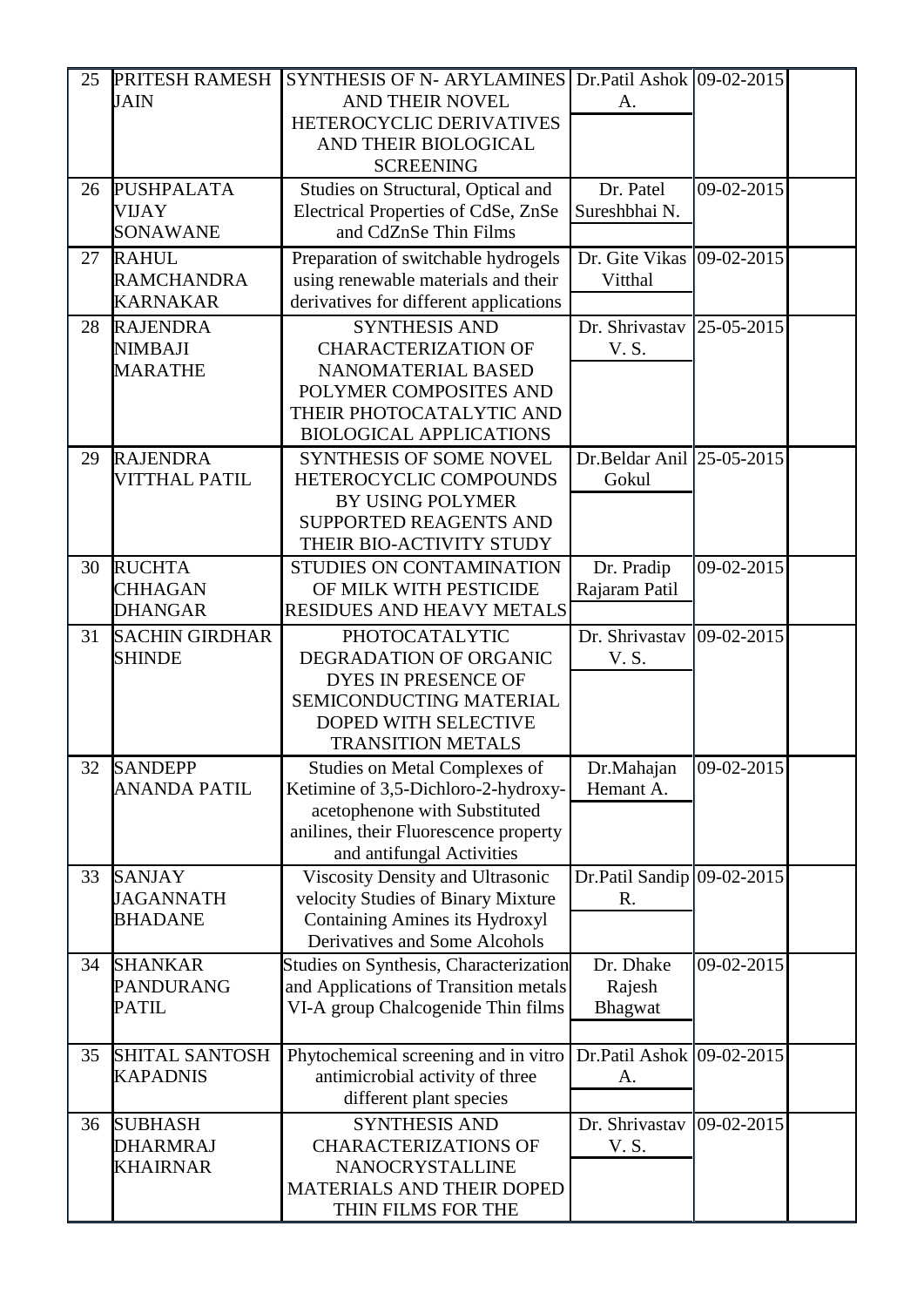|    |                        | DEGRADATION OF DYES AND                   |                              |            |  |
|----|------------------------|-------------------------------------------|------------------------------|------------|--|
|    |                        | PESTICIDES BY USING                       |                              |            |  |
|    |                        | ADVANCED OXIDATION                        |                              |            |  |
|    |                        | <b>PROCESS</b>                            |                              |            |  |
| 37 | <b>SUJAY VIJAYSING</b> | Synthesis, Characterization and           | Dr. Patil                    | 09-02-2015 |  |
|    | <b>RAJPUT</b>          | <b>Bioactive Profiles of Novel Schiff</b> | Chandrashekhar               |            |  |
|    |                        | <b>Base Molecules</b>                     | J.                           |            |  |
|    |                        |                                           |                              |            |  |
| 38 | <b>SURESH DILIP</b>    | Design and Development of                 | Dr. $(Mrs.)$ .               | 09-02-2015 |  |
|    | <b>BAGUL</b>           | <b>Biologically Active Derivatives of</b> | Bendre R. S.                 |            |  |
|    |                        | Carvacrol                                 |                              |            |  |
| 39 | <b>UJWALA</b>          | "Organic - Inorganic Nanocomposite        | Prof. (Mrs.)                 | 09-02-2015 |  |
|    | <b>SAKHARAM</b>        | of Heterocycles: Synthesis and            | Meshram                      |            |  |
|    | <b>TAYADE</b>          | Application"                              | Jyotsna S.                   |            |  |
|    |                        |                                           |                              |            |  |
| 40 | <b>UMESH BABAN</b>     | Development of Anticorrosive              | Dr. Patil Chetan 09-02-2015  |            |  |
|    | <b>GAWAI</b>           | Coatings based on Self-Healing            | Bhaskarrao                   |            |  |
|    |                        | reagent and Conducting Polymer            |                              |            |  |
| 41 | <b>VAMAN</b>           | PLANT EXTRACT MEDIATED                    | Prof. Borse                  | 09-02-2015 |  |
|    | <b>JAGANNATH</b>       | NANOMATERIAL SYNTHESIS                    | Amulrao U.                   |            |  |
|    | <b>GAROLE</b>          | <b>AND THEIR</b>                          |                              |            |  |
|    |                        | <b>CHARACTERISATIONS</b>                  |                              |            |  |
| 42 | VIJAY                  | Synthesis of quntum dots for anti-        | Dr.Patil Sandip $09-02-2015$ |            |  |
|    | <b>KASHINATH</b>       | static and anti-corrosion coatings        | R.                           |            |  |
|    | <b>SURYAWANSHI</b>     | using binary Cadmium compounds            |                              |            |  |
|    |                        | $(CdX+CdY)$                               |                              |            |  |
| 43 | <b>VRUSHALI</b>        | Synthesis and characterization of         | Dr.Kapdnis                   | 09-02-2015 |  |
|    | <b>SHYAMRAO</b>        | doped nanomaterial and their              | Kailas H.                    |            |  |
|    | <b>SHINDE</b>          | applications in gas sensors               | Dr. Deshpande                |            |  |
|    |                        |                                           | Uday G.                      |            |  |
|    |                        |                                           | (Retired)                    |            |  |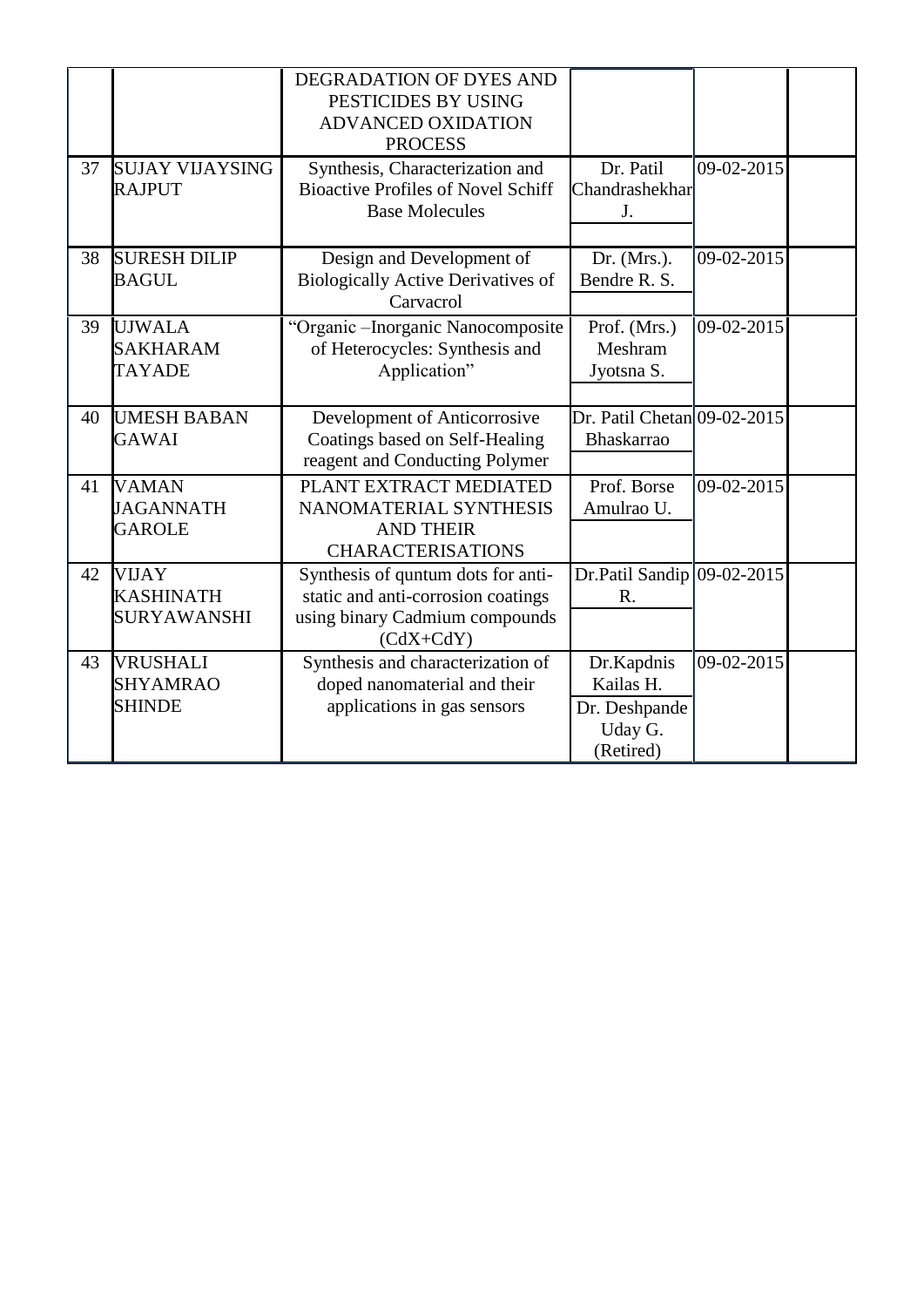Subject : Computer Science

| S.No.          | Name of             | Topic of Research                 | Name of Supervisor  | Date of      | <b>Remarks</b> |
|----------------|---------------------|-----------------------------------|---------------------|--------------|----------------|
|                | Candidate           |                                   | Name of Co-         | Registration |                |
|                |                     |                                   | supervisor          |              |                |
| 1              | <b>AMIT</b>         | NISANDIGDHAK: WORD                | Dr.Hemant Darbari   | 09-02-2015   |                |
|                | <b>PRAKSHRAO</b>    | <b>SENSE DISAMBIGUATION</b>       | Prof. Ramteke R. J. |              |                |
|                | <b>PATIL</b>        | <b>FRAMEWORK FOR</b>              |                     |              |                |
|                |                     | <b>MARATHI</b>                    |                     |              |                |
| $\overline{2}$ | <b>PARAG ANIL</b>   | Creation of a Framework for       | Prof. Kolhe Satish  | 09-02-2015   |                |
|                | <b>TAMHANKAR</b>    | Recognition and Transliteration   | Ramesh              |              |                |
|                |                     | of offline Handwritten Historical |                     |              |                |
|                |                     | Marathi Documents written in      |                     |              |                |
|                |                     | Modi Script into Devanagari       |                     |              |                |
|                |                     | Script                            |                     |              |                |
| 3              | <b>RASIKA</b>       | Doctors helping hand for          | Dr.Hemant Darbari   | 09-02-2015   |                |
|                | <b>ANANT</b>        | Diagnosis of Parkinson s disease  | Dr. Patil Ajay      |              |                |
|                | <b>DESHMUKH</b>     | (PD)                              | Supadu              |              |                |
| 4              | <b>RUPALI</b>       | Sentiment Analysis of Political   | Prof. Kolhe Satish  | 09-02-2015   |                |
|                | <b>SAHEBRAO</b>     | Tweets in Marathi Language        | Ramesh              |              |                |
|                | <b>PATIL</b>        |                                   |                     |              |                |
| 5              | <b>TANUJA KISAN</b> | <b>DESIGN AND</b>                 | Prof. B. V. Pawar   | 09-02-2015   |                |
|                | FEGADE              | DEVELOPMENT OF                    |                     |              |                |
|                |                     | <b>COMPUTER AIDED</b>             |                     |              |                |
|                |                     | <b>RECOMMENDER SYSTEM</b>         |                     |              |                |
|                |                     | FOR CROP SELECTION                |                     |              |                |
|                |                     |                                   |                     |              |                |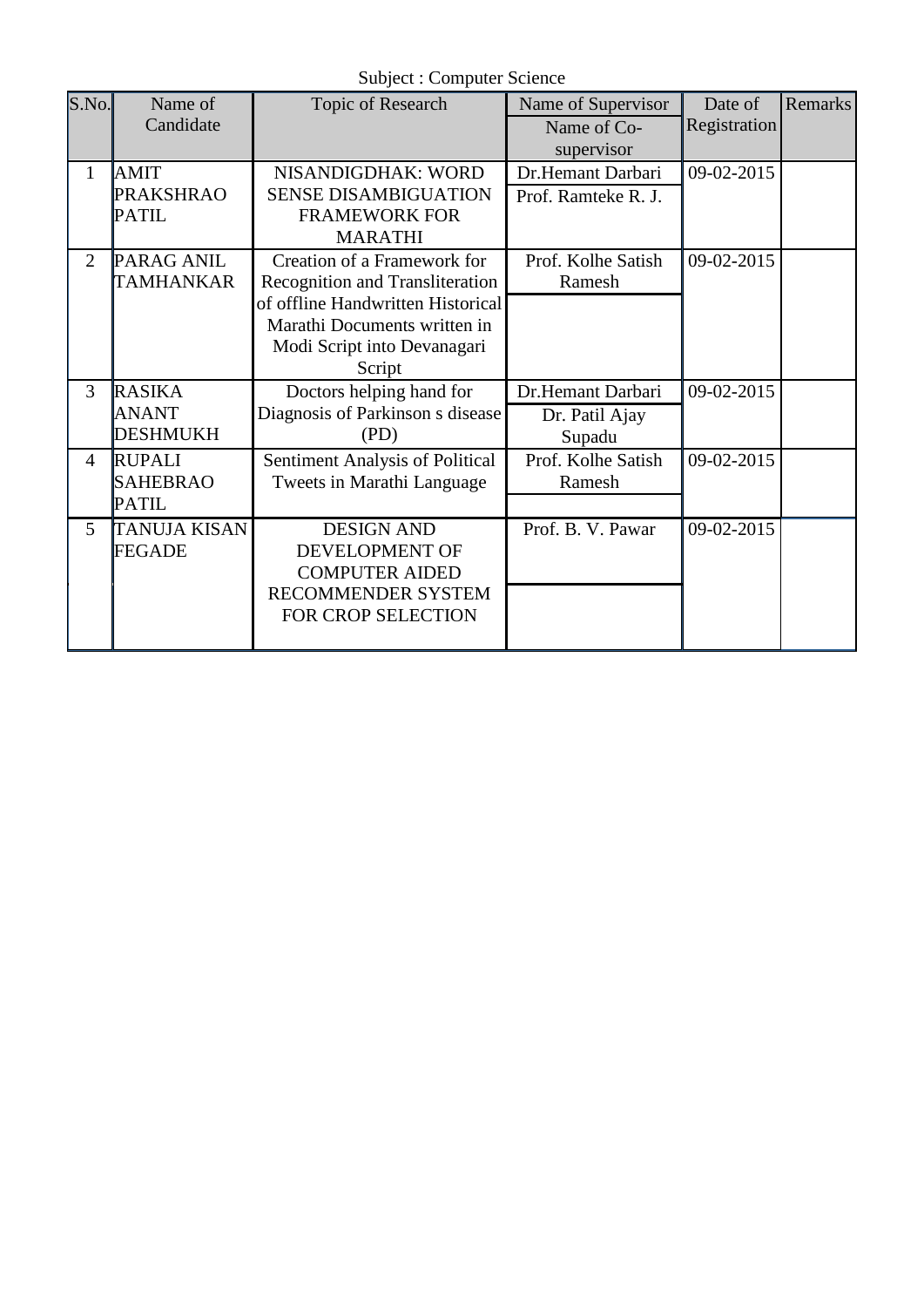Subject : Electronics

| S.No.          | Name of<br>Candidate                             | Topic of Research                                                                                                      | Name of<br>Supervisor<br>Name of Co-<br>supervisor | Date of<br>Registration | Remarks |
|----------------|--------------------------------------------------|------------------------------------------------------------------------------------------------------------------------|----------------------------------------------------|-------------------------|---------|
| 1              | <b>ASHOK</b><br><b>SHRIDHAR</b><br><b>PAWAR</b>  | Design and optimization of<br>Transition metal doped zinc oxide<br>nanostructure for light emitting<br>devices         | Dr. Patil<br>Dnyaneshwar S.                        | 09-02-2015              |         |
| $\overline{2}$ | <b>KAVITA</b><br><b>PRAKASH</b><br><b>PATIL</b>  | Synthesis, Characterization and<br><b>Study Gas Sensing Properties of</b><br>Fe2O3 and its Nanocomposites              | Dr.Waghulde<br>Rajendra<br><b>Bhaskar</b>          | 25-05-2015              |         |
| 3              | <b>KOMAL</b><br><b>MANOHAR</b><br><b>SARODE</b>  | Investigation of Electrocatalytic<br>and Photocatalytic properties of<br>graphene based MoS2<br>nanocomposite material | Dr. Patil Dilip<br>Ramsing                         | 09-02-2015              |         |
| $\overline{4}$ | <b>SEEMA</b><br><b>MURLIDHAR</b><br><b>PATIL</b> | STUDY GAS SENSING<br>PERFORMANCE OF<br>POLYANILIN / POLYPYRROLE<br>- ZINC OXIDE<br><b>NANOCOMPOSITES</b>               | Dr. Waghulde<br>Rajendra<br><b>Bhaskar</b>         | 25-05-2015              |         |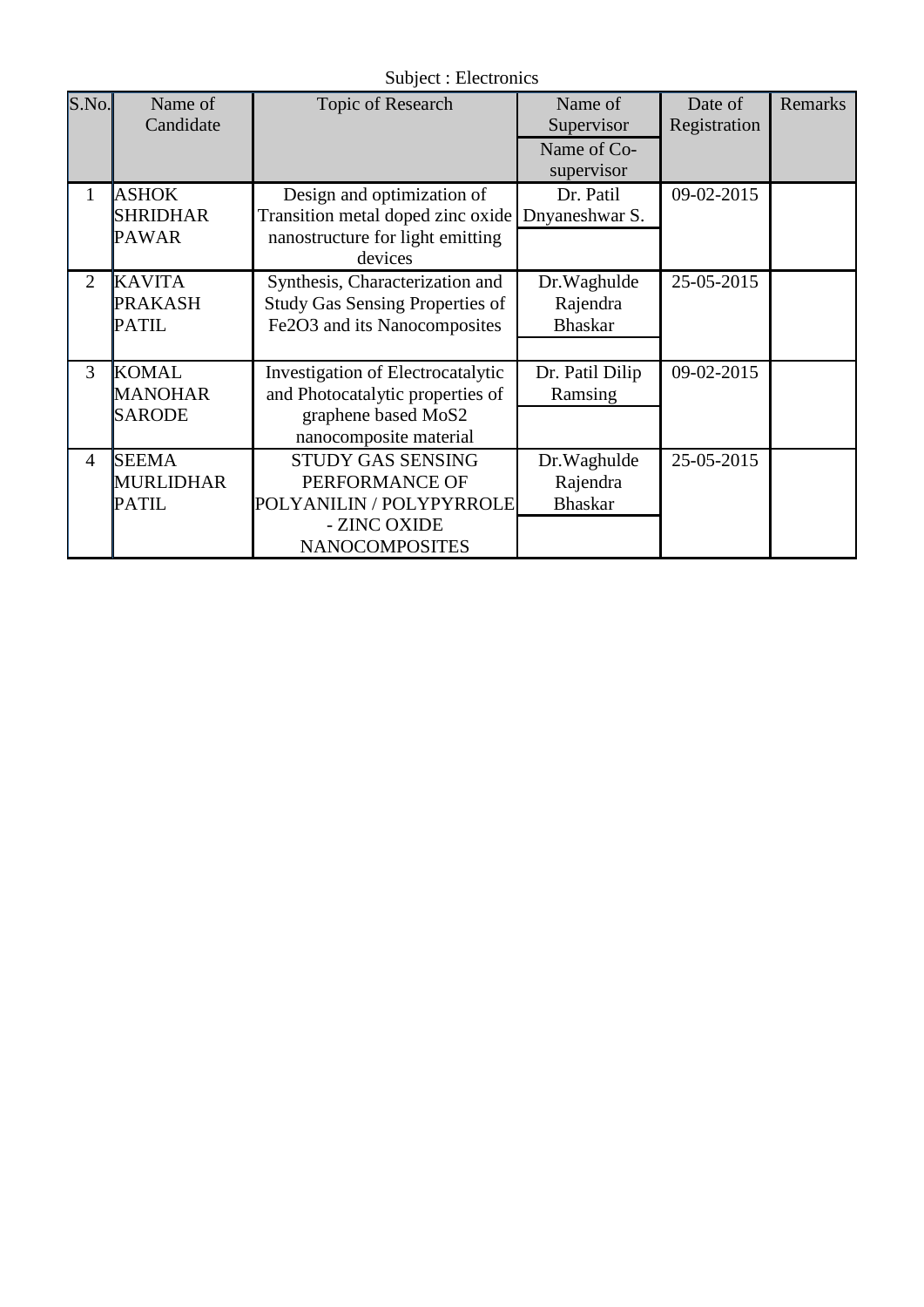Subject : Geography

| S.No. | Name of            | Topic of Research                | Name of Supervisor    | Date of      | Remarks |
|-------|--------------------|----------------------------------|-----------------------|--------------|---------|
|       | Candidate          |                                  | Name of Co-supervisor | Registration |         |
|       | <b>SANGITA</b>     | <b>DEMOGRAPHIC</b>               | Dr. Suryawanshi       | 09-02-2015   |         |
|       | <b>NIMBA PATIL</b> | DETERMINANTS OF                  | Dyaneshwar S.         |              |         |
|       |                    | <b>CHOPDA TAHSIL IN</b>          |                       |              |         |
|       |                    | <b>JALGAON DISTRICT OF</b>       |                       |              |         |
|       |                    | <b>MAHARASHTRA: A</b>            |                       |              |         |
|       |                    | <b>GEOGRAPHICAL</b>              |                       |              |         |
|       |                    | APPROACH.                        |                       |              |         |
| 2     | <b>YOGESH</b>      | An Integrated Approach for       | Dr. Patil Bharat Daga | 09-02-2015   |         |
|       | <b>JAGANNATH</b>   | Sustainable Development in       |                       |              |         |
|       | <b>MAHAJAN</b>     | <b>Agricultural Practices of</b> |                       |              |         |
|       |                    | Shirpur Tehsil, Dhule,           |                       |              |         |
|       |                    | Maharashtra                      |                       |              |         |
|       |                    |                                  |                       |              |         |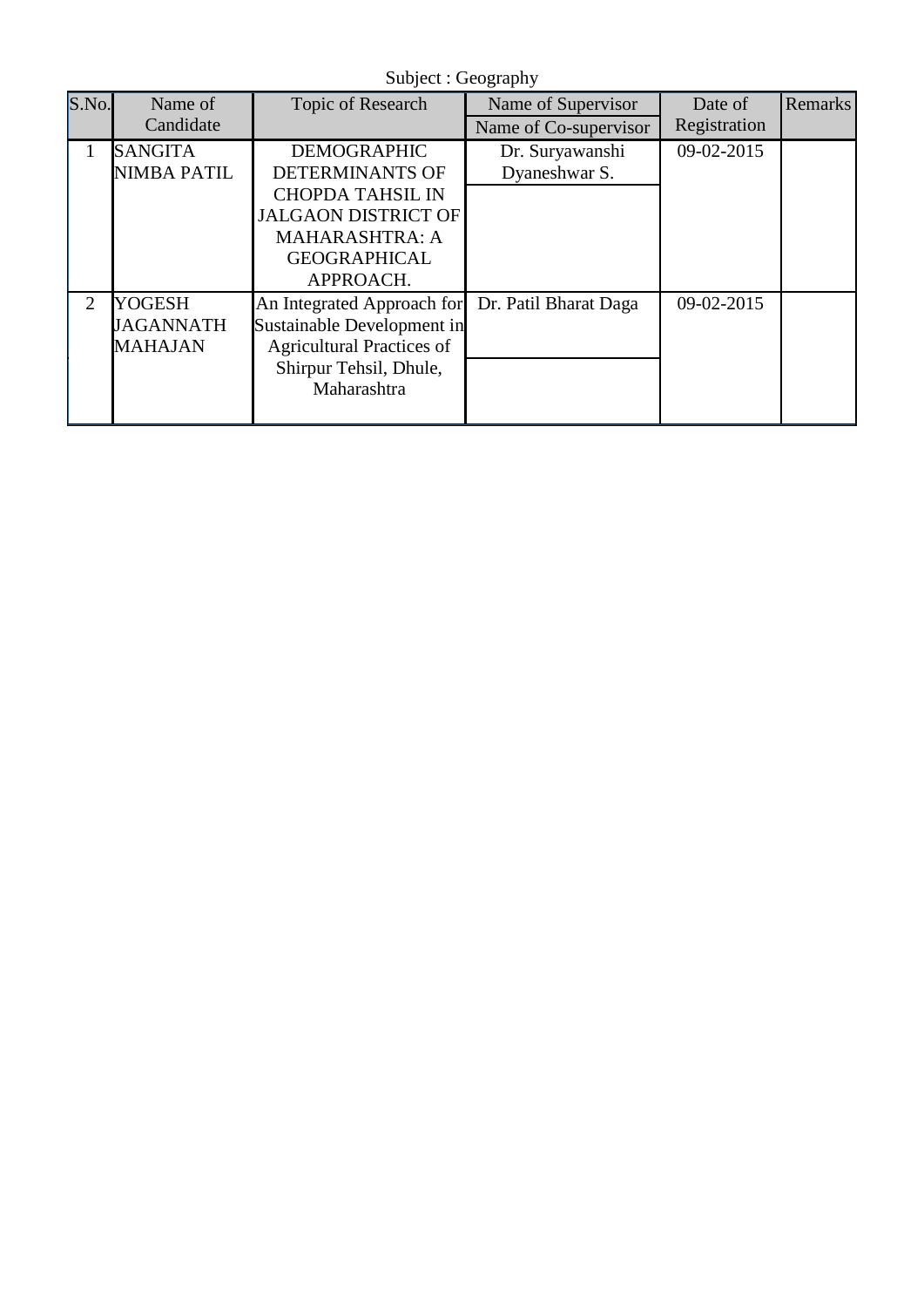| S.No. | Name of<br>Candidate                              | Topic of Research                                                                                                                                                    | Name of<br>Supervisor        | Date of<br><b>Registration</b> | Remarks |
|-------|---------------------------------------------------|----------------------------------------------------------------------------------------------------------------------------------------------------------------------|------------------------------|--------------------------------|---------|
|       |                                                   |                                                                                                                                                                      | Name of Co-<br>supervisor    |                                |         |
| 1     | <b>DIPAK</b><br>LILADHAR<br><b>CHAVHAN</b>        | Hydrogeological and Geothermal<br>Investigation of Gul Watershed of Tapi<br>Basin Jalgaon District Maharashtra                                                       | Dr. Patil<br>Sanjaykumar N.  | $09 - 02 - 2015$               |         |
| 2     | <b>JAISWAL</b><br><b>PARESH</b><br><b>MUKUND</b>  | <b>GEOMORPHOLOGICAL AND</b><br>HYDROGEOLOGICAL STUDY OF<br><b>MAUSAM SUB-BASIN, NASHIK</b><br>DISTRICT OF MAHARASHTRA<br>STATE USING GEOSPATIAL<br><b>TECHNOLOGY</b> | Dr. Rokade<br>Vishaishwar M. | $09 - 02 - 2015$               |         |
| 3     | <b>SAYALI</b><br><b>SANJAY</b><br><b>DESHMUKH</b> | Hydrogeological Investigation and<br>Groundwater Flow Modelling in Phaltan<br>region Satara District Maharashtra India                                               | Dr. Patil<br>Sanjaykumar N.  | 09-02-2015                     |         |

Subject : Geology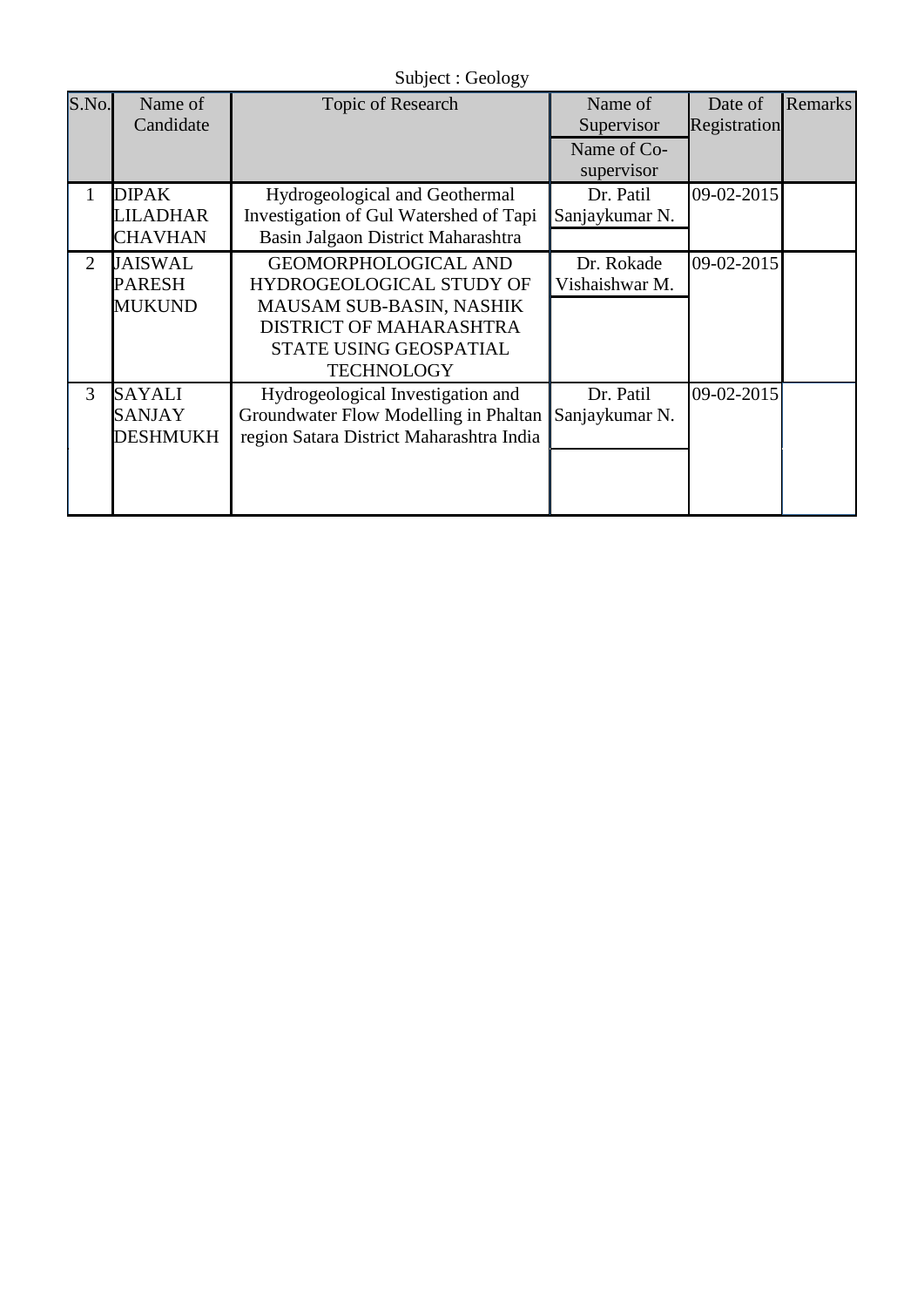Subject : Mathematics

|                | S.No. Name of Candidate | Topic of Research              | Name of          | Date of      | Remarks |
|----------------|-------------------------|--------------------------------|------------------|--------------|---------|
|                |                         |                                | Supervisor       | Registration |         |
|                |                         |                                | Name of Co-      |              |         |
|                |                         |                                | supervisor       |              |         |
| 1              | <b>JITENDRASING</b>     | A Study on Γ-Semihyperrings    | Dr. Pawar Kishor | 09-02-2015   |         |
|                | <b>JAYSING PATIL</b>    |                                | Fakira           |              |         |
|                |                         |                                |                  |              |         |
| $\overline{2}$ | <b>MEGHA</b>            | Study on Domination Number and | Dr. Pawar Kishor | 09-02-2015   |         |
|                | <b>MADHAVRAO</b>        | Edge Product Number of         | Fakira           |              |         |
|                | <b>JADHAV</b>           | Hypergraphs                    |                  |              |         |
| 3              | <b>RAGHUNATH</b>        | <b>SOME PROBLEMS IN THE</b>    | Dr. Haribhau     | 09-02-2015   |         |
|                | PANDHARINATH            | THEORY OF FRACTIONAL           | Laxman Tidke     |              |         |
|                | <b>MAHAJAN</b>          | <b>INTEGRODIFFERENTIAL</b>     |                  |              |         |
|                |                         | <b>EQUATIONS WITH</b>          |                  |              |         |
|                |                         | NONLOCAL CONDITIONS            |                  |              |         |
| $\overline{4}$ | <b>SAFOORA</b>          | Some Contributios to Multi-    | Dr. Pawar Kishor | 09-02-2015   |         |
|                | <b>SAMREEN</b>          | Groups and Multi-Rings         | Fakira           |              |         |
|                | <b>JAMAL ABDUL</b>      |                                |                  |              |         |
|                | <b>NASIR ANSARI</b>     |                                |                  |              |         |
| 5              | <b>SANDEEP</b>          | <b>Study on Certain Graphs</b> | Dr. Pawar Kishor | 09-02-2015   |         |
|                | <b>SHYAMKANT</b>        |                                | Fakira           |              |         |
|                | <b>JOSHI</b>            |                                |                  |              |         |
| 6              | <b>SHILPA TUSHAR</b>    | <b>STUDY OF DOMINATION</b>     | Dr. Madhukar M.  | 09-02-2015   |         |
|                | <b>BHANGALE</b>         | NUMBER AND ENERGY OF           | Pawar            |              |         |
|                |                         | <b>GRAPHS AND LATTICES</b>     |                  |              |         |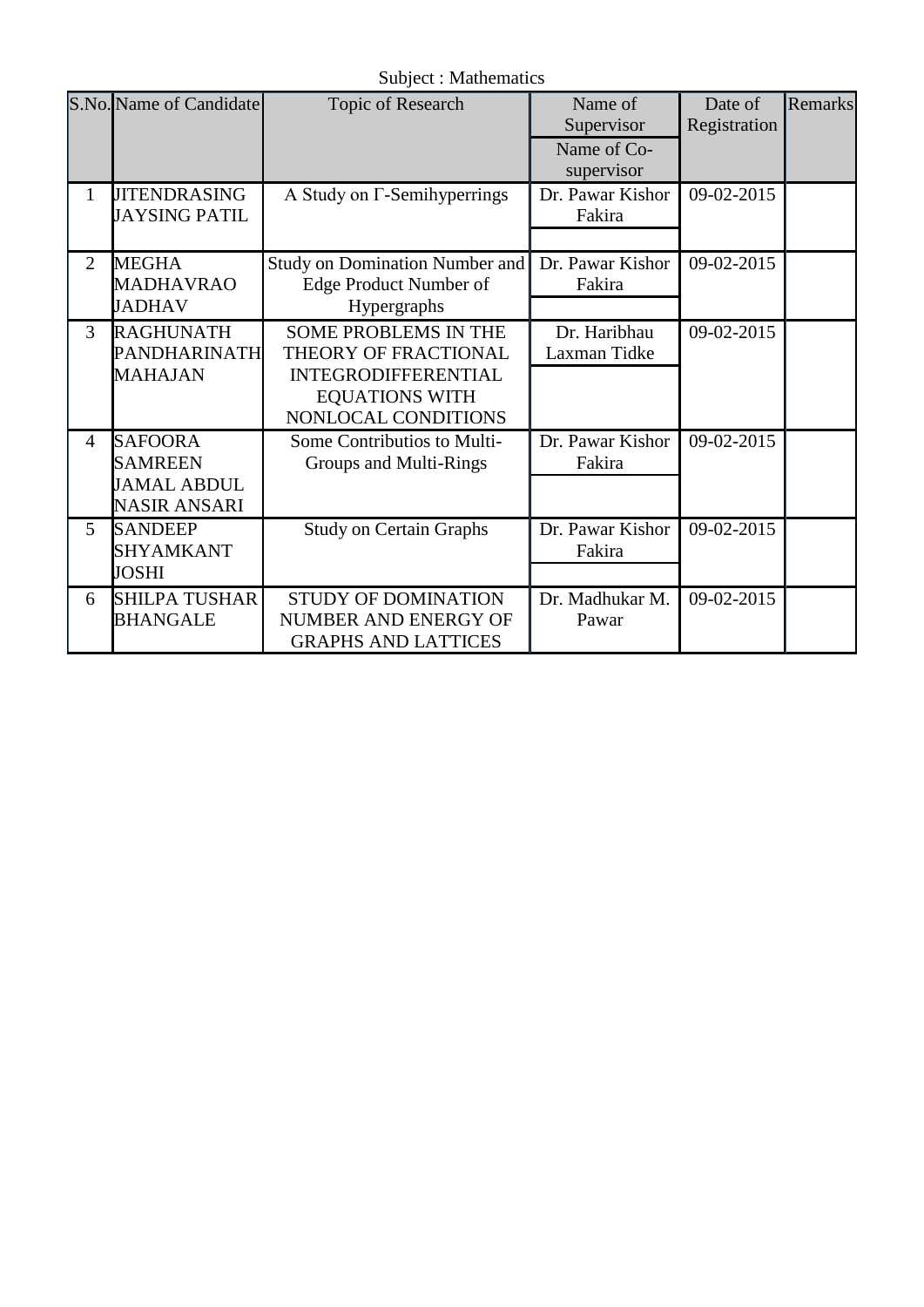Subject : Microbiology

| S.No.                       | Name of Candidate    | Topic of Research                  | Name of Supervisor             | Date of      | <b>Remarks</b> |
|-----------------------------|----------------------|------------------------------------|--------------------------------|--------------|----------------|
|                             |                      |                                    | Name of Co-                    | Registration |                |
|                             |                      |                                    | supervisor                     |              |                |
|                             | <b>MAHESH</b>        | Studies on lactic acid bacteria    | Dr. Ulhas K. Patil             | $09-02-2015$ |                |
|                             | PRAKASH PATIL        | isolated from fructose rich niches |                                |              |                |
| $\mathcal{D}_{\mathcal{A}}$ | <b>SHREYAS VIVEK</b> | Understanding the factors          | Dr.Patil Nitinkumar 09-02-2015 |              |                |
|                             | <b>KUMBHARE</b>      | influencing gut bacterial          | P.                             |              |                |
|                             |                      | composition of children: a health  | Dr. Ravindra H.                |              |                |
|                             |                      | perspective                        | Patil                          |              |                |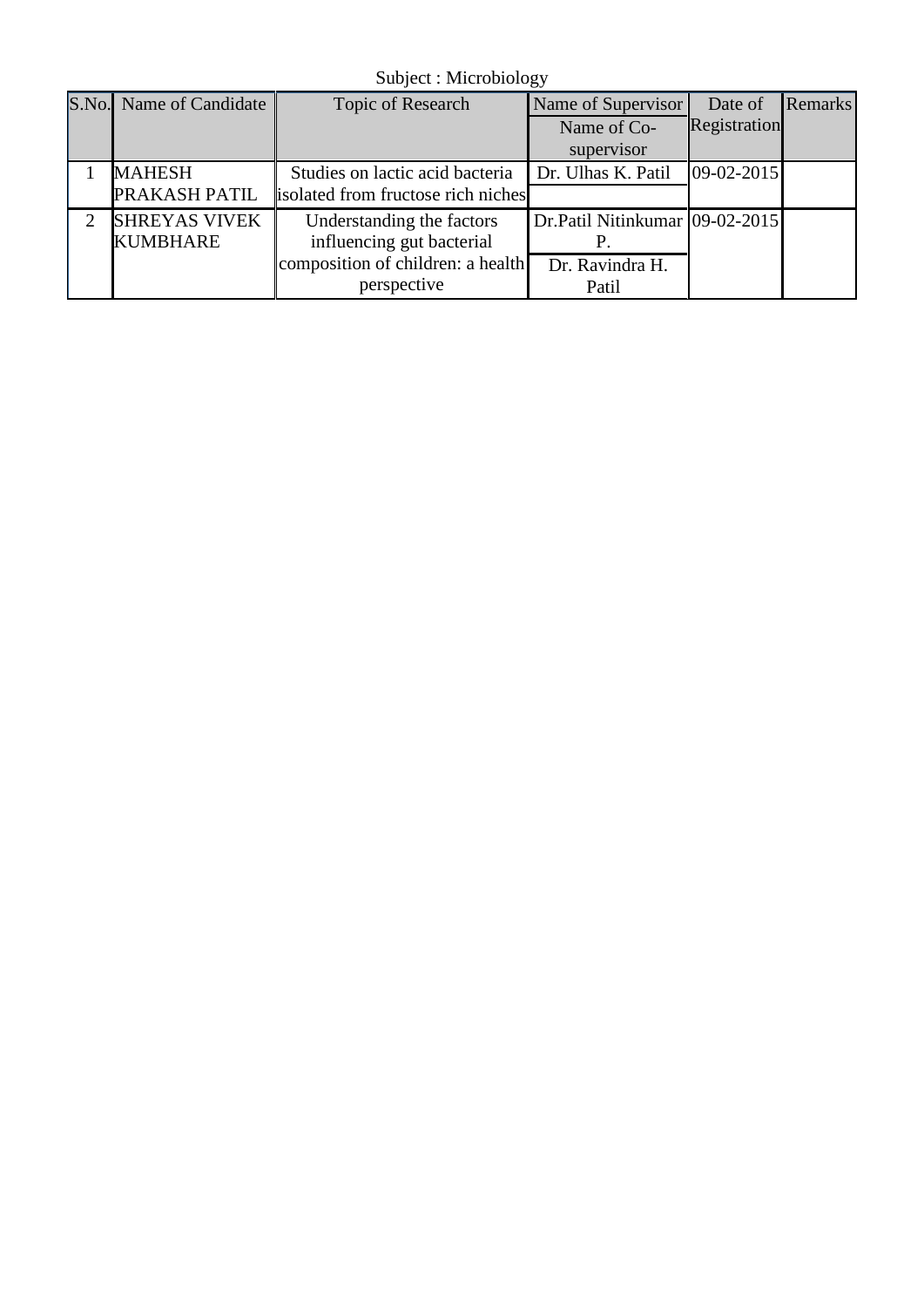|                            | Subject : Physics                    |                                                                   |                                |              |         |  |  |
|----------------------------|--------------------------------------|-------------------------------------------------------------------|--------------------------------|--------------|---------|--|--|
| S.No.<br>Name of Candidate |                                      | Topic of Research                                                 | Name of Supervisor             | Date of      | Remarks |  |  |
|                            |                                      |                                                                   | Name of Co-                    | Registration |         |  |  |
|                            |                                      |                                                                   | supervisor                     |              |         |  |  |
| 1                          | <b>BHAUSAHEB</b>                     | Synthesis of In2S3-Ag2S layers                                    | Dr. Gosavi Sunil               | 09-02-2015   |         |  |  |
|                            | <b>NARAYAN</b>                       | and AgInS2 thin films by                                          | Rameshgir                      |              |         |  |  |
|                            | <b>KAKADE</b>                        | SILAR technique: Study of                                         |                                |              |         |  |  |
|                            |                                      | structural, optical and electrical                                |                                |              |         |  |  |
|                            |                                      | properties for its optoelectronic                                 |                                |              |         |  |  |
|                            |                                      | applications                                                      |                                |              |         |  |  |
| $\overline{2}$             |                                      | CHANDRASHEKHARCadmium Chalcogenides and its                       | Dr. Gosavi Sunil               | 09-02-2015   |         |  |  |
|                            | <b>PANDITRAO</b>                     | alloy thin films: Chemical                                        | Rameshgir                      |              |         |  |  |
|                            | <b>NIKAM</b>                         | Synthesis, Characterization and                                   |                                |              |         |  |  |
|                            |                                      | its Application in                                                |                                |              |         |  |  |
|                            |                                      | Optoelectronics                                                   |                                |              |         |  |  |
| 3                          | <b>DILIP BHAGAVAT</b>                | <b>SYNTHESIS AND</b>                                              | Dr. Mahajan Onkar 09-02-2015   |              |         |  |  |
|                            | <b>CHAUDHARI</b>                     | <b>CHARACTERIZATION OF</b>                                        | Hiraman                        |              |         |  |  |
|                            |                                      | RARE EARTH ACTIVATED                                              |                                |              |         |  |  |
|                            |                                      | <b>SILICATE PHOSPHOR FOR</b>                                      |                                |              |         |  |  |
|                            |                                      | <b>LED APPLICATION</b>                                            |                                |              |         |  |  |
| $\overline{4}$             | <b>HARISHCHANDRA</b>                 | Synthesis and Optoelectronic                                      | Dr.Borse Sanjay                | 09-02-2015   |         |  |  |
|                            | <b>BHILA PATIL</b>                   | Properties of HgxCr2-xS4 and                                      | V.                             |              |         |  |  |
|                            |                                      | CdxCr2-xS4 Alloy Thin Films                                       | Dr. Ahire Rajendra             |              |         |  |  |
|                            |                                      | Grown by Chemical bath                                            | R.                             |              |         |  |  |
|                            |                                      | <b>Deposition Method</b>                                          |                                |              |         |  |  |
| 5                          | <b>HARSHAD</b>                       | "Development of atmospheric                                       | Prof. Pradip P.                | 09-02-2015   |         |  |  |
|                            | MANOHARLAL                           | pressure glow discharge plasma                                    | Patil                          |              |         |  |  |
|                            | <b>PARDESHI</b>                      | assisted CVD system for the<br>deposition of SiOx Coatings"       |                                |              |         |  |  |
|                            |                                      |                                                                   |                                | 25-05-2015   |         |  |  |
| 6                          | <b>MEER BUSHRA</b><br><b>SULTANA</b> | Study and fabrication of bright<br>and efficient organic material | Dr.Ghosh Sanjay<br>Sanatan     |              |         |  |  |
|                            | <b>BASHARAT ALI</b>                  | based light emitting diodes by                                    |                                |              |         |  |  |
|                            |                                      | solution processing method.                                       |                                |              |         |  |  |
| $\tau$                     | <b>MRUNALINI SUNIL</b>               | Synthesis, Characterization and                                   | Dr. Waghulade                  | 09-02-2015   |         |  |  |
|                            | <b>PHALAK</b>                        | Study of gas sensing properties                                   | Rajendra B.                    |              |         |  |  |
|                            |                                      | of Cadmium Oxide Doped in                                         |                                |              |         |  |  |
|                            |                                      | Nanocrystalline Polyaniline and                                   |                                |              |         |  |  |
|                            |                                      | Polypyrrole                                                       |                                |              |         |  |  |
| 8                          | <b>PREMJEET</b>                      | Synthesis and characterization                                    | Dr. Bhavsar Deelip             | 09-02-2015   |         |  |  |
|                            | <b>GAJANAN JADHAV</b>                | of Zinc doped CdSe thin films                                     | Suklal                         |              |         |  |  |
|                            |                                      | by vacuum deposition technique                                    |                                |              |         |  |  |
| 9                          | <b>RAJESH</b>                        | Syntesis & Characterization Of                                    | Dr. Kolhe Kishor               | 09-02-2015   |         |  |  |
|                            | <b>BHAGWANTRAO</b>                   | pure and doped Titanium                                           | Govind                         |              |         |  |  |
|                            | <b>DESHMUKH</b>                      | Oxides by Chemical bath                                           |                                |              |         |  |  |
|                            |                                      | deposition method                                                 |                                |              |         |  |  |
|                            |                                      |                                                                   |                                |              |         |  |  |
| 10                         | <b>SHITAL</b>                        | Synthesis and characterization                                    | Dr. Ahirrao Prakash 09-02-2015 |              |         |  |  |
|                            | <b>MADHUKAR</b>                      | of n-type materials with                                          | <b>B.</b>                      |              |         |  |  |
|                            | <b>SONAR</b>                         | p-type materials as                                               |                                |              |         |  |  |
|                            |                                      | heterojunction partner                                            |                                |              |         |  |  |
|                            |                                      |                                                                   |                                |              |         |  |  |
|                            |                                      |                                                                   |                                |              |         |  |  |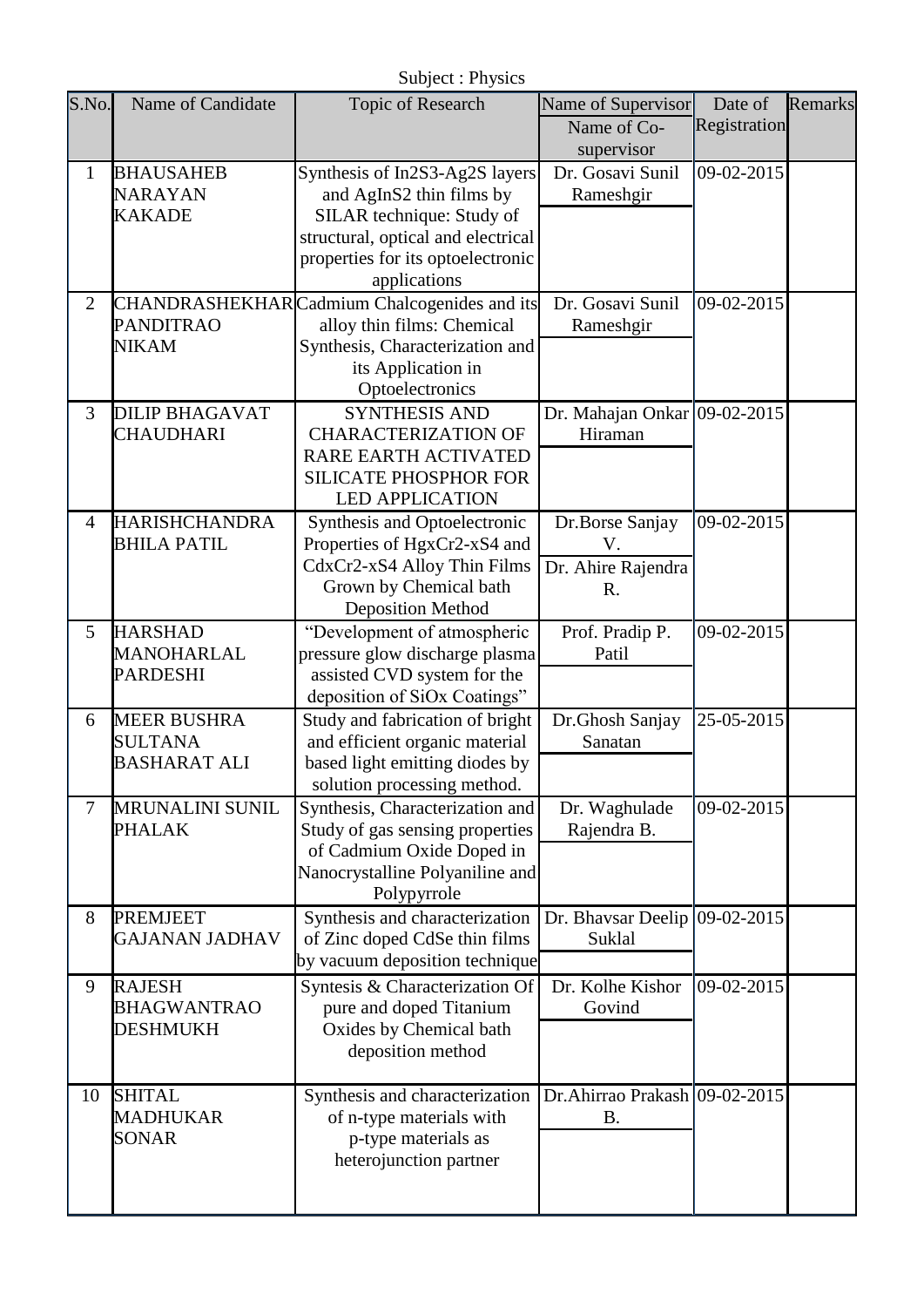|    | <b>VARSHA</b>         | "GROWTH AND                 | Dr. Patil Ishvar J. | $ 09-02-2015 $ |  |
|----|-----------------------|-----------------------------|---------------------|----------------|--|
|    | <b>MADHUKAR PATIL</b> | <b>CHARACTERIZATION OF</b>  |                     |                |  |
|    |                       | <b>GROUP I-B AND II-B</b>   |                     |                |  |
|    |                       | <b>ELEMENTS BY GEL</b>      |                     |                |  |
|    |                       | METHOD"                     |                     |                |  |
| 12 | VIJAY SHIVAJI         | <b>SYNTHESIS AND</b>        | Dr. Patil Rajendra  | $ 09-02-2015 $ |  |
|    | <b>BAVISKAR</b>       | <b>CHARACTERIZATION OF</b>  | S.                  |                |  |
|    |                       | <b>BISMUTH SELENIDE AND</b> |                     |                |  |
|    |                       | <b>COPPER SULPHIDE THIN</b> |                     |                |  |
|    |                       | FILMS ON TIO2 FOR PEC       |                     |                |  |
|    |                       | <b>SOLAR CELL</b>           |                     |                |  |
|    |                       |                             |                     |                |  |
|    |                       |                             |                     |                |  |